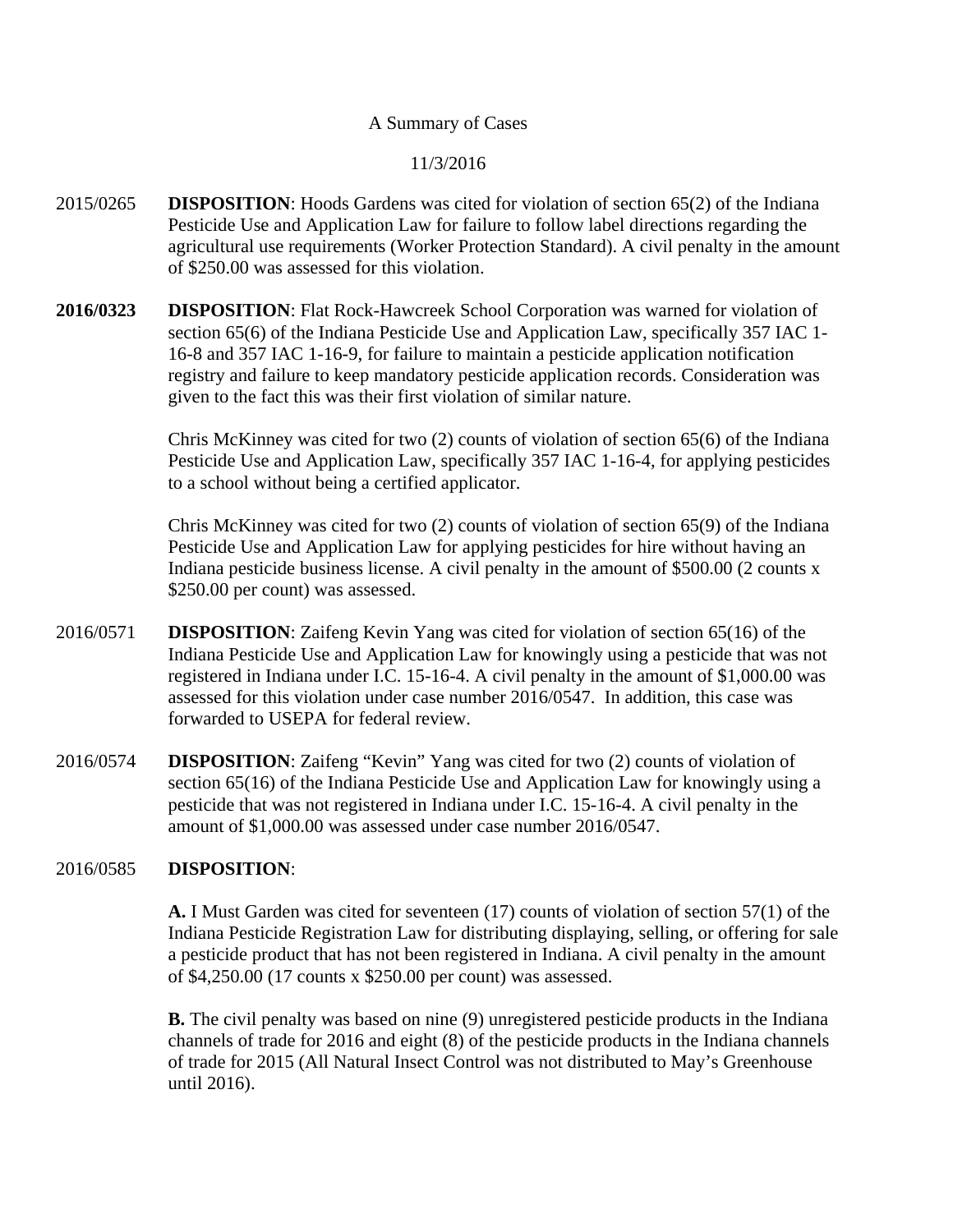**C.** On April 25, 2016, I received an email from Lee Patterson of Morningstar Law Group requesting mitigation. An email was returned to him on April 28, 2016, indicating the civil penalty could be reduced to \$2,337.50 for cooperation and no previous violations.

- 2016/0605 **DISPOSITION**: Joshua Bland was cited for twenty-two (22) counts of violation of section 65(6) of the Indiana Pesticide Use and Application Law, specifically 355 IAC 4- 2-5, for failure to provide direct supervision to non-licensed employees. A civil penalty in the amount of \$2,750.00 (22 counts x \$125.00 per count) was assessed. However, the civil penalty was reduced to \$275.00. Consideration was given to the fact Mr. Bland cooperated during the investigation; corrective action was immediately taken; no previous history of similar nature; a good faith effort to comply and no restricted use pesticides were involved.
- 2016/0641 **DISPOSITION**: Matthew T. Haseltine was cited for violation of section 65(6) of the Indiana Pesticide Use and Application Law, specifically 355 IAC 4-1-2.1(f), for failure to comply with examination procedures during the examining period. A civil penalty in the amount of \$250.00 was assessed for this violation.

#### 2016/0643 **DISPOSITION**:

A. In a letter dated April 15, 2016, Ticks-N-All was cited for three (3) counts of violation section 57(1) of the Indiana Pesticide Registration Law for offering to sell or distribute a pesticide product that has not been registered for distribution in Indiana for 2014, 2015 and 2016. A civil penalty in the amount of \$750.00 (3 counts x \$250.00 per count) was assessed.

B. On May 20, 2016, Kevin Newell of Ticks-N-All requested a hearing to contest the allegations and the \$750.00 civil penalty. He provided evidence of expiration date stamps placed on his products and evidence of reimbursing Posey County Farm Store for twelve containers of un-registerable product placed under Stop Sale Use or Removal Order. He also shared details of his interaction with U.S. EPA in his attempts to make his product compliant with the Federal Insecticide, Fungicide, Rodenticide Act (FIFRA) Section 25(b) exemption requirements before any further distribution in the United States. As a result, the civil penalty was reduced to \$250.00. Consideration was given to the fact corrective action was taken.

- 2016/0661 **DISPOSITION**: Ron Gilliam was cited for violation of section 65(9) of the Indiana Pesticide Use and Application Law for applying pesticides for hire without having an Indiana pesticide business license. A civil penalty in the amount of \$250.00 was assessed for this violation.
- 2016/0667 **DISPOSITION**: New Harmony Soap Company was cited for violation of section 57(1) of the Indiana Pesticide Registration Law for distributing a state non-registered pesticide product. A civil penalty in the amount of \$250.00 was assessed for this violation. In addition, the information was forwarded to USEPA for federal review.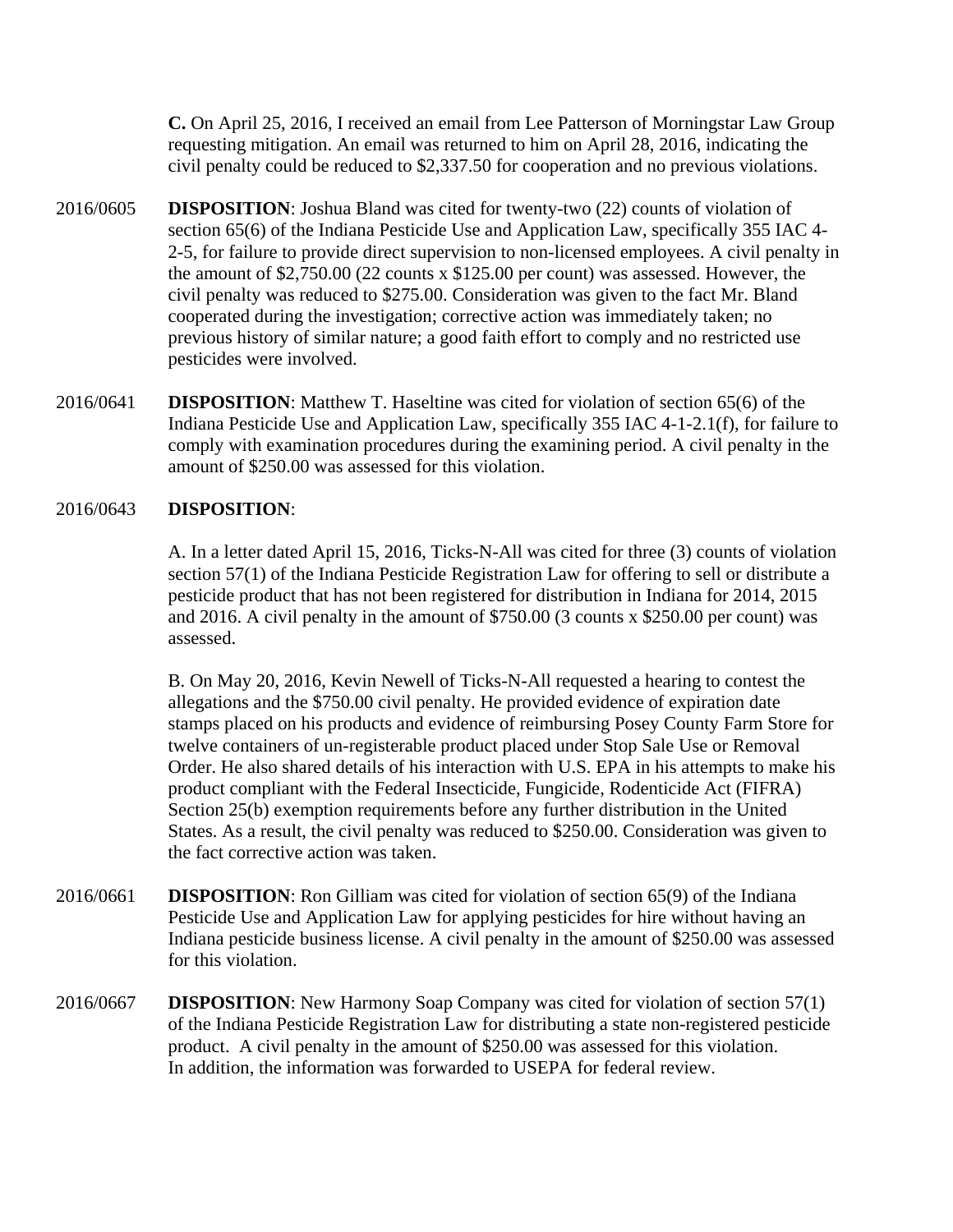- 2015/1181 **DISPOSITION:** Dale Burkey was cited for violation of section 65(2) of the Indiana Pesticide Use and Application Law for failure to follow label directions regarding drift to person(s). A civil penalty in the amount of \$250.00 was assessed for this violation. Consideration was given to the fact there was potential for human harm.
- 2016/0710 **DISPOSITION**: Carroll County Country Club was cited for thirty-three (33) counts of violation of section 65(6) of the Indiana Pesticide Use and Application Law, specifically 357 IAC 1-15-2, for applying pesticides to a golf course without having as certified applicator. A civil penalty in the amount of \$8,250.00 (33 counts x \$250.00 per count) was assessed. However, the civil penalty was reduced to \$1,650.00. Consideration was given to the fact Carroll County Country Club cooperated during the investigation; corrective action was taken; there was no previous history of similar nature; a good faith effort to comply and no restricted use pesticides were involved.
- 2016/0712 **DISPOSITION**: Martin Williams was cited for violation of section 65(2) of the Indiana Pesticide Use and Application Law for failure to follow label directions regarding use of personal protective equipment. A civil penalty in the amount of \$50.00 was assessed for this violation.

Dan West was cited for violation of section 65(6) of the Indiana Pesticide Use and Application Law, specifically 355 IAC 4-2-3, for failure to properly supervise a nonlicensed employee. A civil penalty in the amount of \$125.00 was assessed for this violation.

- 2016/0713 **DISPOSITION**: Jeff Sawyer and Ground Control Solutions were cited for four counts of violation of section 65(9) of the Indiana Pesticide Use and Application Law for applying pesticides for hire without having an Indiana pesticide business license. A civil penalty in the amount of \$1,000.00 (4 counts x \$250.00 per count) was assessed. However, the civil penalty was reduced to \$100.00. Consideration was given to the fact Mr. Sawyer and Ground Control Solutions cooperated during the investigation; corrective action was taken; there was no previous history of similar nature; no potential for damage; a goodfaith effort to comply and no restricted use pesticides were involved.
- 2016/0719 **DISPOSITION**: Donald Folz was cited for violation of section 65(2) of the Indiana Pesticide Use and Application Law for failure to follow label directions regarding drift to non-target vegetation. A civil penalty in the amount of \$250.00 was assessed for this violation. Consideration was given to the fact this was his second violation of similar nature. See case number 2015/0871.
- 2016/0731 **DISPOSITION**: Craig Harting was cited for violation of section 65(2) of the Indiana Pesticide Use and Application Law for failure to follow label language regarding drift to people. A civil penalty in the amount of \$250.00 was assessed for this violation. Consideration was given to the fact there was potential for human harm.
- 2016/0732 **DISPOSITION**: Brook Hill Golf Club was cited for six (6) counts of violation of section 65(6) of the Indiana Pesticide Use and Application Law, specifically 357 IAC 1-15-2, for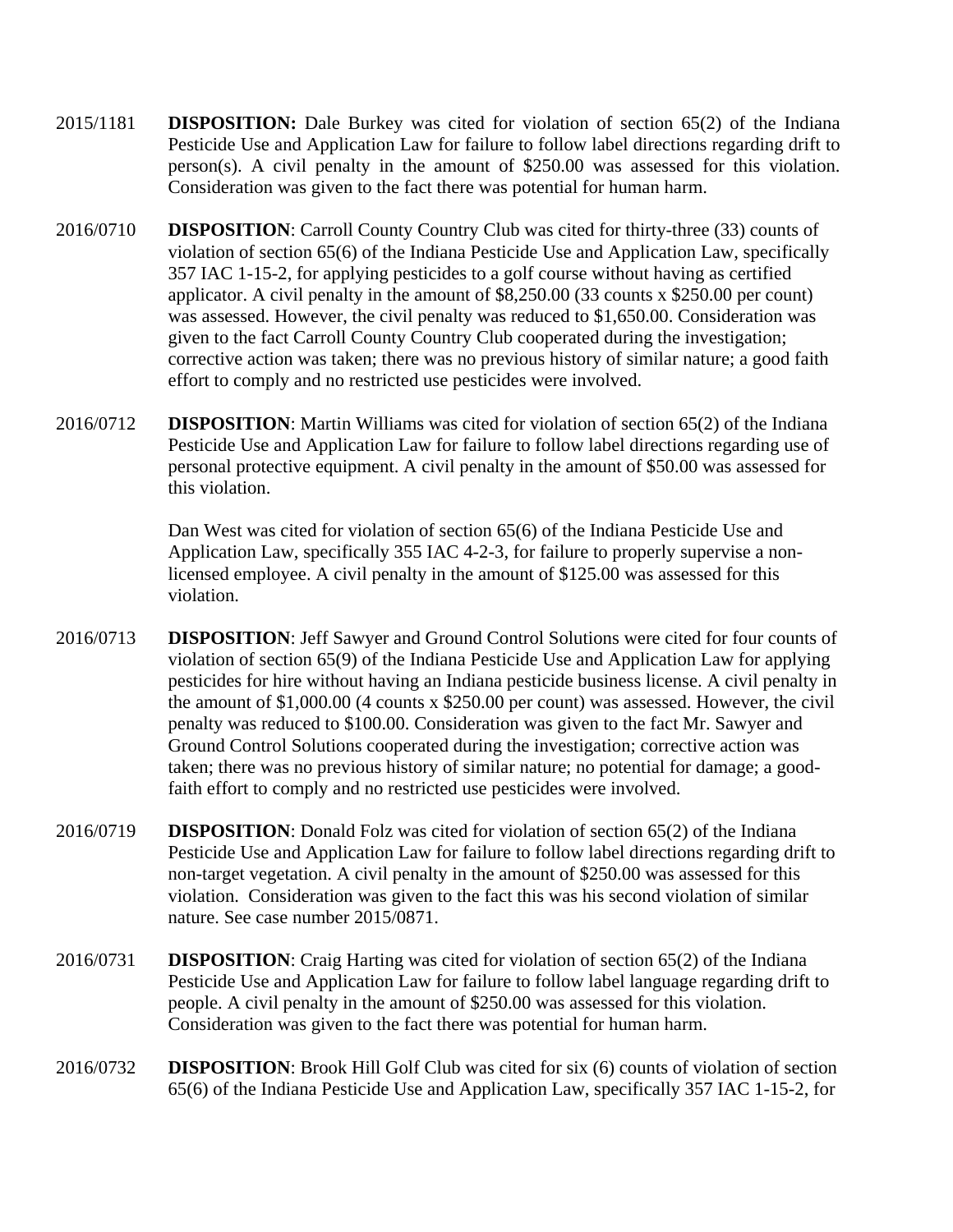applying pesticides for hire without having a certified applicator. A civil penalty in the amount of \$1,500.00 (6 counts x \$250.00 per count) was assessed. However, the civil penalty was reduced to \$300.00. Consideration was given to the fact Brook Hill Golf Club cooperated during the investigation; corrective action was taken; there was no previous history of similar nature; a good-faith effort to comply and no restricted use pesticides were involved.

- 2016/0736 **DISPOSITION**: Wepak Corporation was cited for twelve (12) counts of violation of section 57(1) of the Indiana Pesticide Registration Law for distributing non-registered pesticide products (4 products in 2014; 4 products in 2015 and 4 products in 2016). A civil penalty in the amount of \$3,000.00 (12 counts x \$250.00 per count) was assessed. However, the civil penalty was reduced to \$2,250.00. Consideration was given to the fact this was their first violation of similar nature and no restricted use pesticide products were involved.
- 2016/0737 **DISPOSITION**: Matthew Hayko was cited for violation of section 65(6) of the Indiana Pesticide Use and Application Law, specifically 355 IAC 4-2-3, for failure to provide onsite supervision to a non-certified individual. A civil penalty in the amount of \$125.00 was assessed for this violation.
- 2016/0759 **DISPOSITION**: Derrick Word was cited for twenty-eight (28) counts of violation of section 65(6) of the Indiana Pesticide Use and Application Law, specifically 355 IAC 4- 2-3, for failure to provide on-site supervision to a non-certified individual. A civil penalty in the amount of \$3,500.00 (28 counts x \$125.00 per count) was assessed. However, the civil penalty was reduced to \$1,050.00. Consideration was given to the fact Mr. Word cooperated during the investigation; corrective action was taken; there was no previous history of similar nature and no restricted use pesticides were involved.
- 2016/0760 **DISPOSITION**: Charles McMahon was cited for violation of section 65(6) of the Indiana Pesticide Use and Application Law, specifically 355 IAC 4-2-3, for failure to provide on-site supervision to a non-certified individual. A civil penalty in the amount of \$125.00 was assessed for this violation.
- 2016/0780 **DISPOSITION**: Mark Peters was cited for violation of section 65(6) of the Indiana Pesticide Use and Application Law, specifically 357 IAC 1-15-4, for failure to keep and maintain all required records of a pesticide application to a golf course. Consideration was given to the fact this was his first violation of similar nature.

Mark Peters was cited for violation of section 65(2) of the Indiana Pesticide Use and Application Law for failure to follow label directions regarding use of personal protective equipment. A civil penalty in the amount of \$250.00 was assessed for this violation. Consideration was given to the fact there was potential for human harm.

2016/0781 **DISPOSITION**: Scott Langdon was cited for violation of section 73(c) of the Indiana Pesticide Registration Law for removing a pesticide under Stop Sale Use or Removal Order without written permission.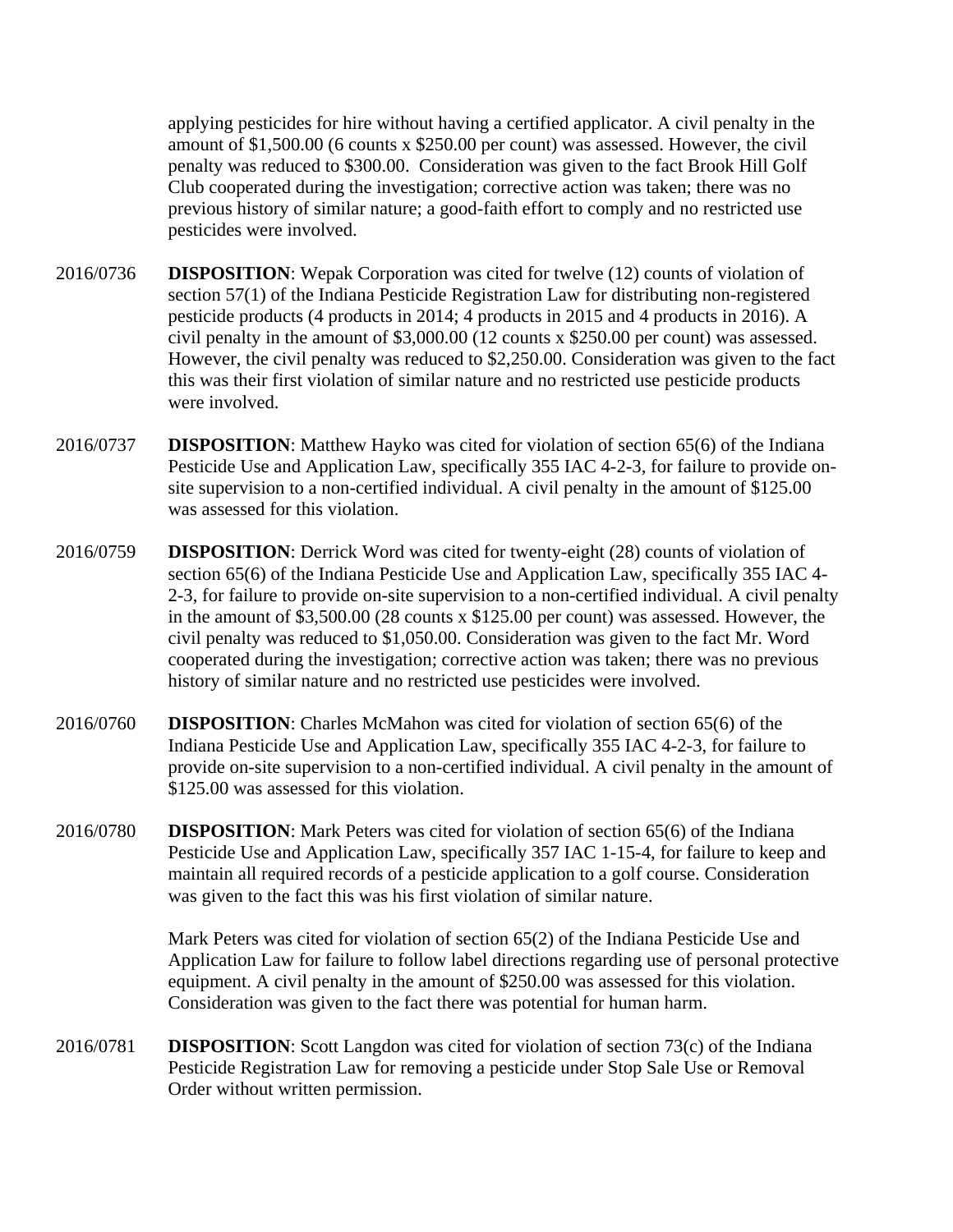Mosquito Authority of Pasadena, Texas was cited for violation of section 57(1) of the Indiana Pesticide Registration Law for distributing a pesticide that was not registered in the state of Indiana. A civil penalty in the amount of \$250.00 was assessed for this violation.

Mosquito Authority of Pasadena, Texas was cited for violation of section 57(5) of the Indiana Pesticide Registration Law for distributing a pesticide that was misbranded. A civil penalty in the amount of \$250.00 was assessed for this violation.

Mosquito Authority of Pasadena, Texas was cited for violation of section 57(9) of the Indiana Pesticide Registration Law for distributing a pesticide that was in violation of the Federal Insecticide, Fungicide, and Rodenticide Act (FIFRA). A civil penalty in the amount of \$250.00 was assessed for this violation.

#### 2016/0815 **Disposition**:

A. Mosquitno LLC was cited for two (2) counts of violation of section 57(1) of the Indiana Pesticide Registration Law for distributing a pesticide product that was not registered in the state of Indiana. A civil penalty in the amount of \$500.00 (2 counts x \$250.00 per count) was assessed.

B. During further investigation, it was determined Mosquitno was actually registered for 2015. The civil penalty assessed was reduced to \$250.00.

#### 2016/0828 **Disposition**:

A. Quail Crossing Golf Course was cited for three (3) counts of violation of section 65(6) of the Indiana Pesticide Use and Application Law, specifically 357 IAC 1-15-2, for applying pesticides at a golf course without having a certified applicator. A civil penalty in the amount of \$1,500.00 (3 counts x \$500.00 per count) was assessed for this violation. Consideration was given to the fact this was their second violation of similar nature. See case number 2011/1020.

B. OISC received a letter dated July 5, 2016, from Laura E. Daywalt, General manager, wherein she indicated that although it was Quail Crossing Golf Course's second violation of similar nature, the golf course had recently changed ownership and it was their first violation.

C. After re-evaluation, it was determined that due to exigent circumstances, this violation would be treated as if this was their first offense. The civil penalty was reduced to \$750.00.

2016/0842 **Disposition**: Mike Stout was cited for violation of section 65(2) of the Indiana Pesticide Use and Application Law for failure to follow label directions regarding the use of personal protective equipment. A civil penalty in the amount of \$250.00 was assessed for this violation. Consideration was given to the fact there was potential for human harm.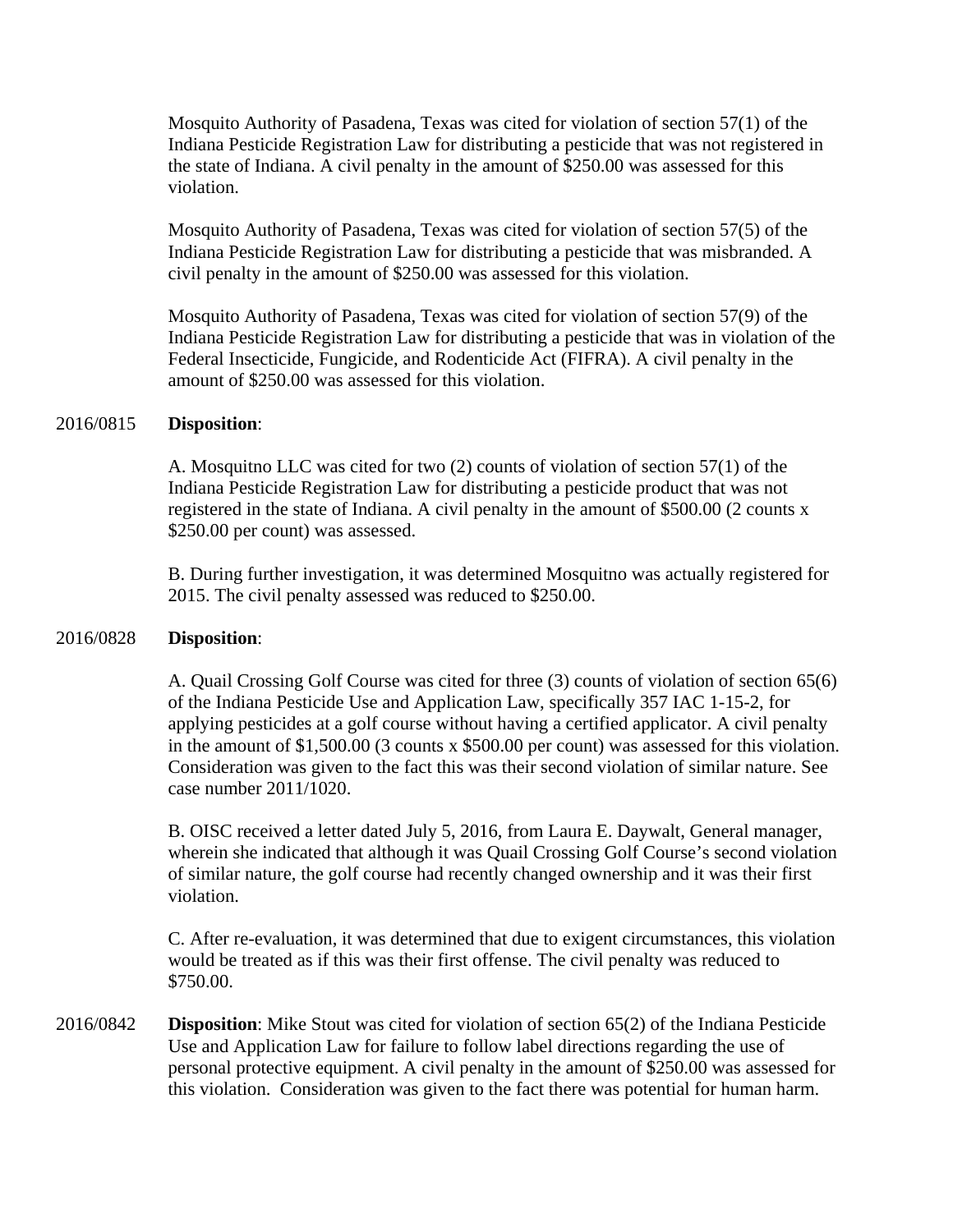Mike Stout was warned for violation of section 65(6) of the Indiana Pesticide Use and Application Law, specifically 355 IAC 4-2-6, for failure to provide a technician with a label and site assessment fact sheet.

- 2016/0894 **DISPOSITION**: Herron Creek Golf Club was cited for twenty-one (21) counts of violation of section 65(6) of the Indiana Pesticide Use and Application Law, specifically 357 IAC 1-15-2, for applying pesticides to a golf course without having a commercial applicator license. A civil penalty in the amount of \$5,250.00 (21 counts x \$250.00 per count) was assessed. However, the civil penalty was reduced to \$787.50. Consideration was given to the fact Herron Creek Golf Club cooperated during the investigation; corrective action was taken; this was their first violation of similar nature and no restricted use pesticides were involved.
- 2016/0917 **DISPOSITION**: Avail Pest Management was cited for six (6) violations of section 65(12) of the Indiana Pesticide Use and Application Law for failure to comply with limitations on their license. A civil penalty in the amount of \$1,500.00 (6 counts x \$250.00 per count) was assessed. However, the civil penalty was reduced to \$150.00. Consideration was given to the fact Avail Pest Management cooperated during the investigation; corrective action was taken; there was no previous history of similar nature; a good faith effort to comply and no restricted use pesticides were involved.
- 2016/0929 **DISPOSITION**: Josh Sanford and Cedar Lake Golf Course were cited for violation of section 65(6) of the Indiana Pesticide Use and Application Law, specifically 357 IAC 1- 15-2, for applying pesticides to a golf course without having a certified applicator. A civil penalty in the amount of \$500.00 was assessed for this violation. Consideration was given to the fact this was their second violation of similar nature. See case number 2012/1043.
- 2016/1003 **DISPOSITION**: Tim Pesce was cited for violation of section 65(9) of the Indiana Pesticide Use and Application Law for applying pesticides for-hire without having an Indiana pesticide business license. A civil penalty in the amount of \$250.00 was assessed for this violation.
- 2016/1006 **DISPOSITION**: Aaron Walker was cited for violation of section 65(2) of the Indiana Pesticide Use and Application Law for failure to follow label directions regarding drift to persons. A civil penalty in the amount of \$250.00 was assessed for this violation. Consideration was given to the fact there was potential for human harm.
- 2016/1066 **DISPOSITION:** Rio Nance was cited for violation of section 65(6) of the Indiana Pesticide Use and Application Law, specifically 355 IAC 4-1-2.1, for failure to comply with the rules regarding the commercial applicators; certification standards and procedures. As a result, Mr. Nance was prohibited from attempting another pesticide applicator examination for a period of five (5) years.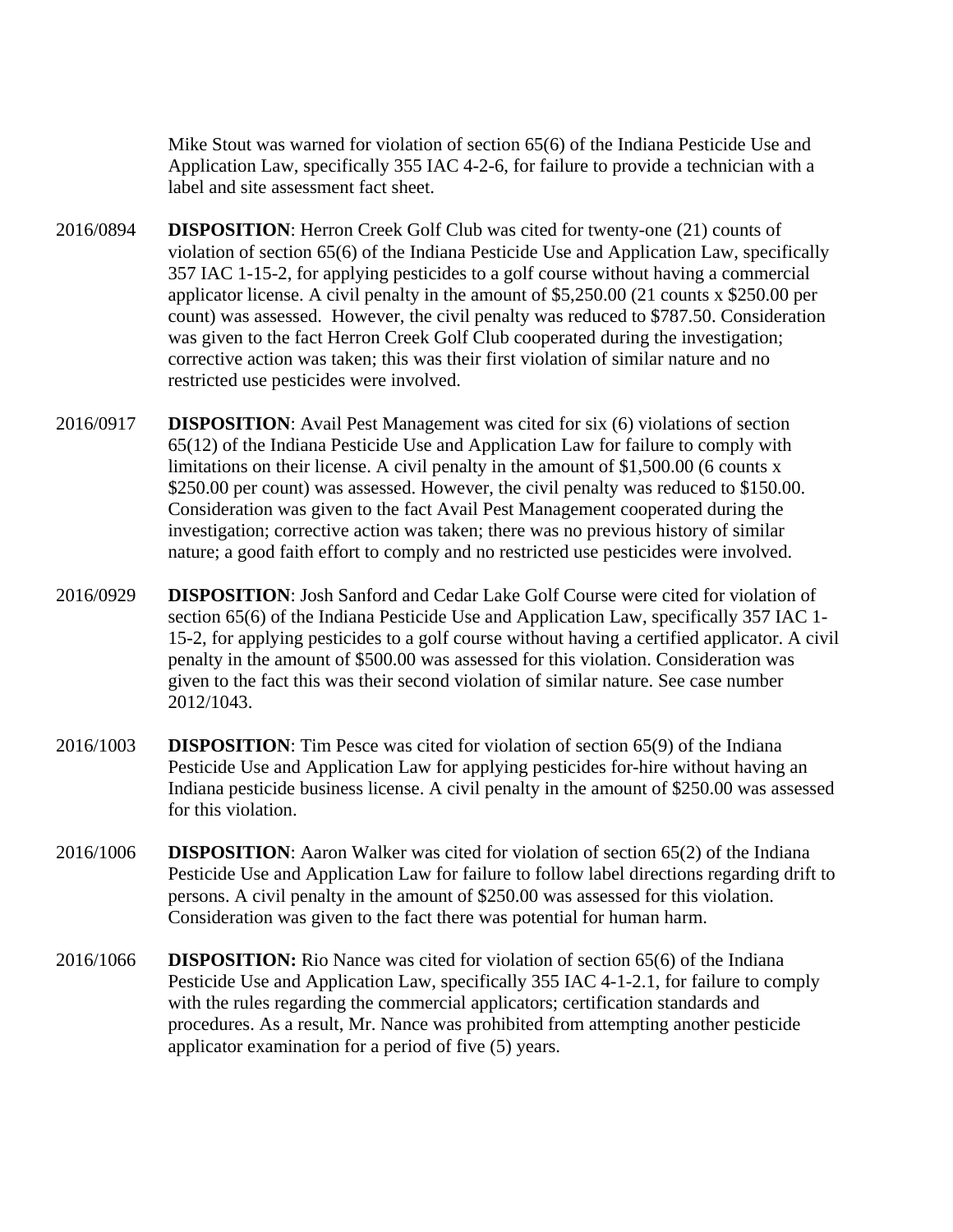2016/1086 **DISPOSITION**: Kurt Hostetler was cited for violation of section 65(2) of the Indiana Pesticide Use and Application Law for recommending a pesticide be mixed and applied contrary to label directions. A civil penalty in the amount of \$250.00 was assessed for this violation.

> Kurt Hostetler was cited for violation of section 65(2) of the Indiana Pesticide Use and Application Law for failure to insure the use of personal protective equipment (PPE). A civil penalty in the amount of \$250.00 was assessed for this violation.

> Kurt Hostetler was cited for violation of section 65(2) of the Indiana Pesticide Use and Application Law for failure to follow label-directed agricultural use requirements (WPS Standard). A civil penalty in the amount of \$250.00 was assessed for this violation.

> The total amount of civil penalty assessed for these violations is \$750.00. However, the civil penalty was reduced to \$375.00. Consideration was given to the fact Mr. Hostetler cooperated during the investigation; there was no previous history of similar nature and no restricted use pesticides were involved.

2016/1109 **DISPOSITION**: Tony Cline was cited for violation of section 65(2) of the Indiana Pesticide Use and Application Law for failure to follow label directions regarding the use of personal protective equipment. A civil penalty in the amount of \$50.00 was assessed for this violation.

> Mark Frame was cited for violation of section 65(6) of the Indiana Pesticide Use and Application Law, specifically 355 IAC 4-2-5, for failure to provide direct supervision to a technician by not supplying the technician with a label, fact sheet and safety equipment. A civil penalty in the amount of \$125.00 was assessed for this violation.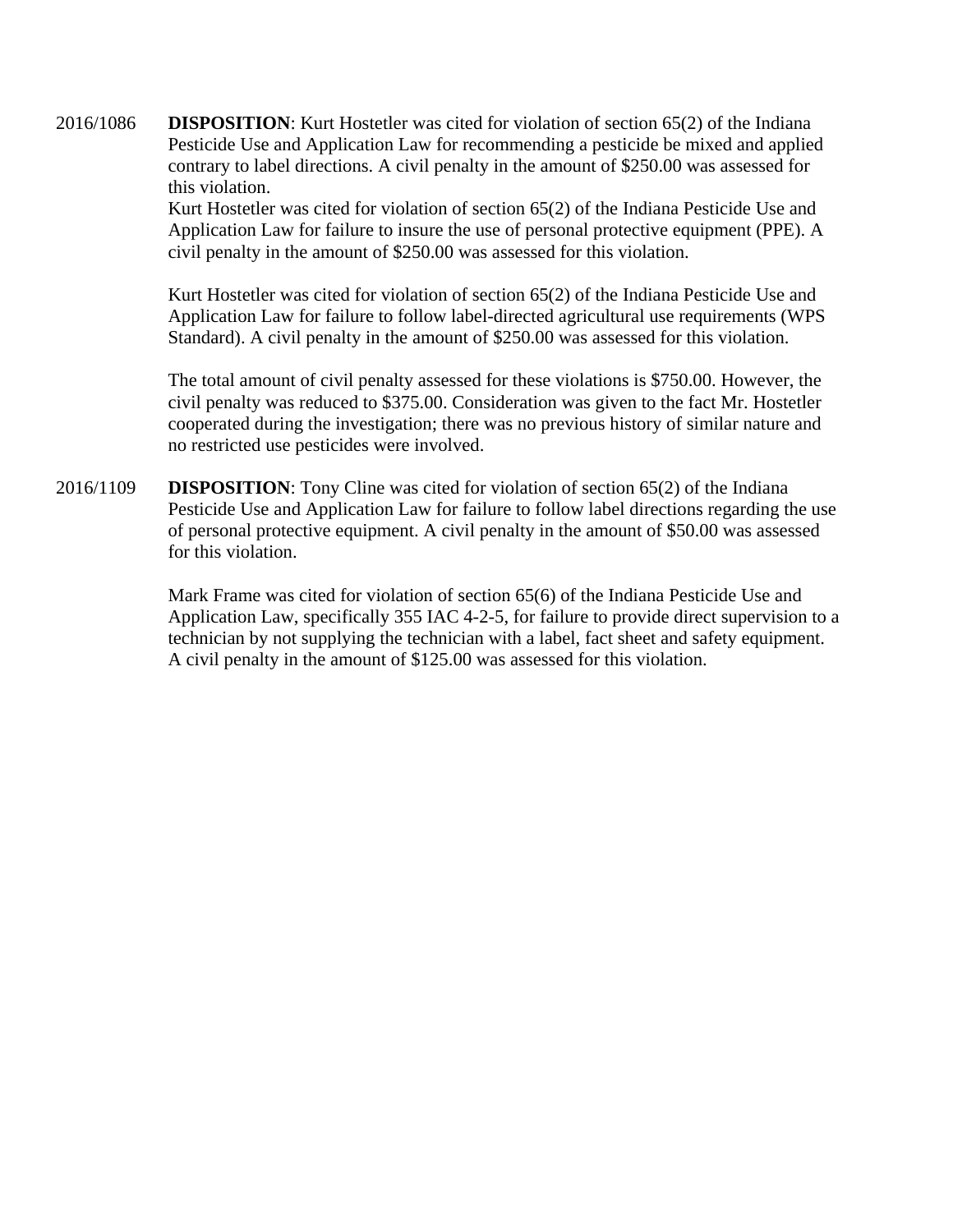**Case #2016/0265** 

| Complainant: | Office of Indiana State Chemist (OISC) |
|--------------|----------------------------------------|
|              | 175 South University Street            |
|              | West Lafayette, IN 47907-2063          |
|              | 800-893-6637                           |

**Respondent:** Hoods Gardens Steven Hood Owner/Private Applicator 11644 Greenfield Avenue Noblesville, IN 46060 317-773-6015

1. On June 16, 2016, I performed a routine Worker Protection Standards (WPS) inspection at Hoods Gardens in Noblesville, Indiana. I spoke with Rebecca Sommers the most senior private applicator on site at the time of my inspection. Owner, Steven Hood was off-site performing business functions; however, he was in contact with Ms. Sommers. Ms. Sommers was able to answer questions regarding central posting of application materials and location. See figure 1-2. In addition, Ms. Sommers explained that only credentialed applicators make applications or handle pesticides. Ms. Sommers stated applications are typically made after worker hours (after 5:00pm) in order to keep workers out of treated areas during the re-entry interval (REI) period. Ms. Sommers stated greenhouses can be closed off and are placard with signage. Ms. Sommers stated the signage is standard with the addition of date and time when workers can re-enter. Furthermore, Ms. Sommers stated notification of applications are posted next to the time clock of workers. In addition, Ms. Sommers stated Israel Perez, who is bilingual, informs non-English speaking employees of applications and re-entry information.





Figure 1-central posting Figure 2-application record

- 2. On June 16, 2016, I spoke with Kate Jones, private applicator, as a handler. Ms. Jones was able to demonstrate her knowledge of WPS.
- 3. I spoke with Israel Perez, worker. Mr. Perez stated he is given information regarding applications by the credentialed applicators and passes the information along to non-English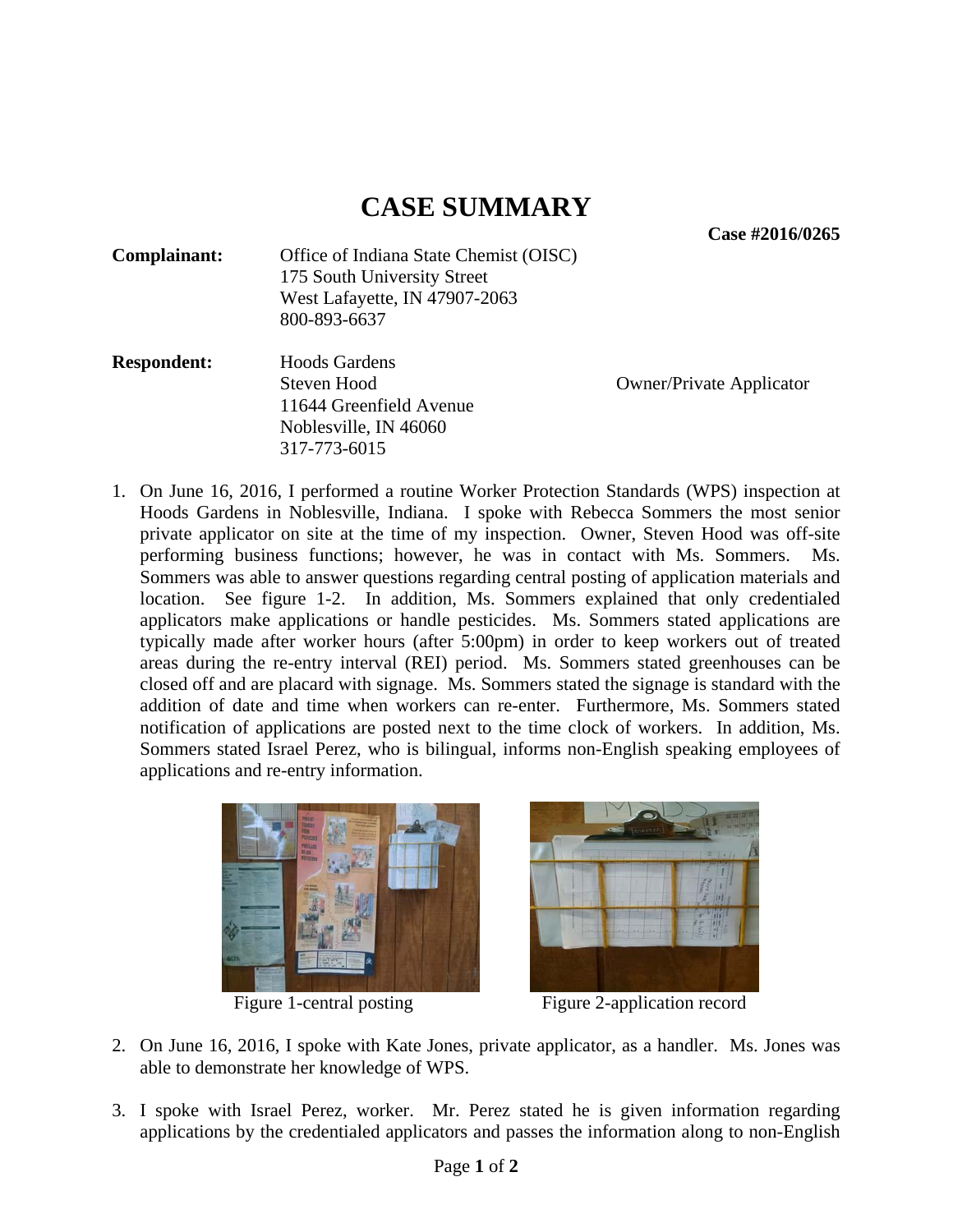speaking employees. Mr. Perez stated he has not received a formal WPS training but, receives regular information and handouts from management regarding pesticide safety, central posting, and REI's. Mr. Perez reports to Shelly Buckles, Production Manager.

4. I spoke with Shelly Buckles, Production Manager. Ms. Buckles stated she is responsible for the workers at Hoods Gardens. Ms. Buckles stated she does not train workers with EPA WPS training material for workers. Ms. Buckles stated employees are trained regarding the central posting, where to find application information, and the importance of "Do Not Enter" signage where pesticide applications have been made.

J. Kelley II I Paul J. Kelley Date: June 17, 2016

**DISPOSITION**: Hoods Gardens was cited for violation of section 65(2) of the Indiana Pesticide Use and Application Law for failure to follow label directions regarding the agricultural use requirements (Worker Protection Standard). A civil penalty in the amount of \$250.00 was assessed for this violation.

Investigator

George N. Saxton Casset Contract Contract Contract Contract Contract Contract Contract Contract Contract Contract Contract Contract Contract Contract Contract Contract Contract Contract Contract Contract Contract Contract Compliance Officer Final Date: September 20, 2016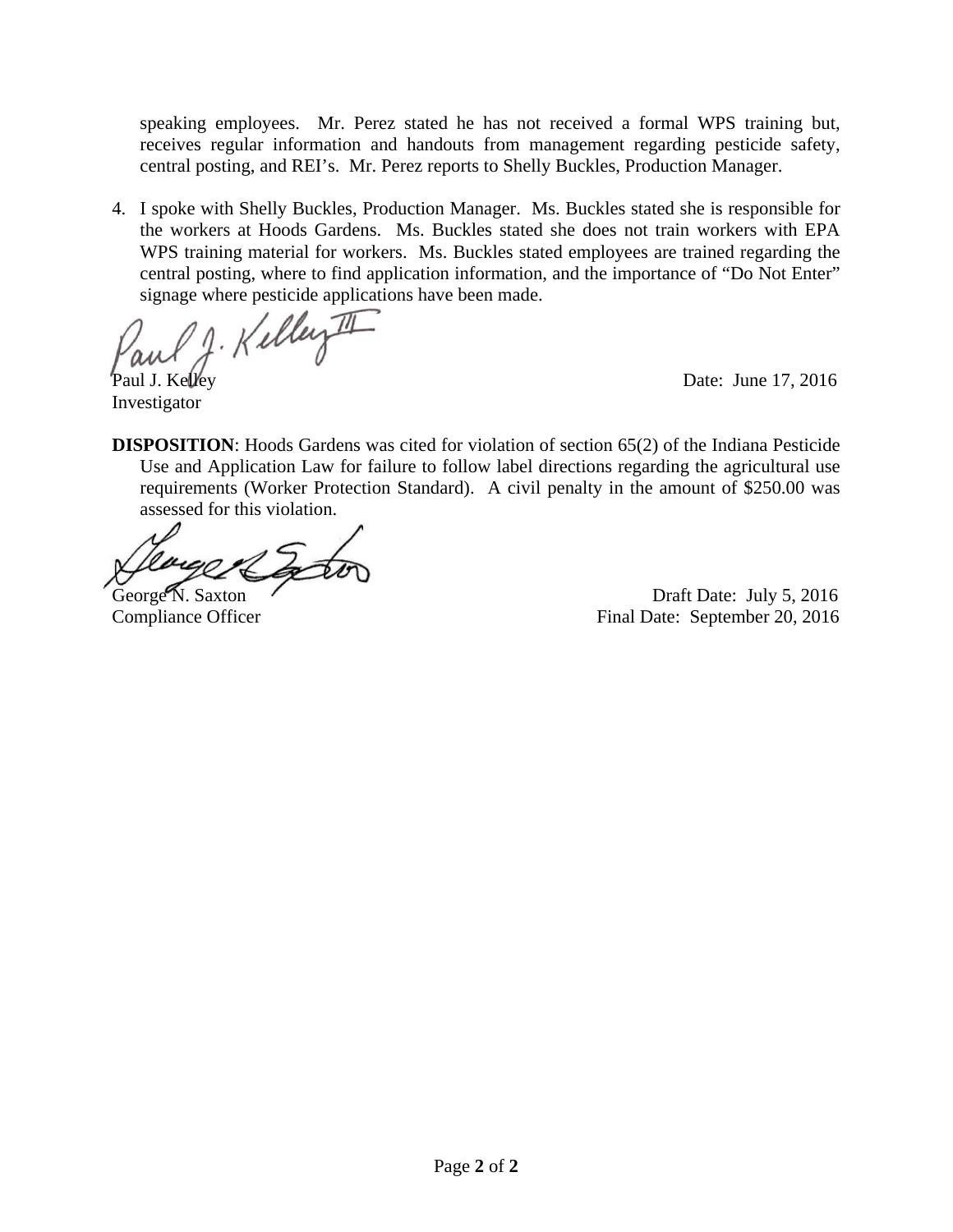**Case #2016/0323** 

| Complainant:       | Office of Indiana State Chemist (OISC)<br>175 South University Street<br>West Lafayette, IN 47907-2063<br>800-893-6637 |                                                                                                       |
|--------------------|------------------------------------------------------------------------------------------------------------------------|-------------------------------------------------------------------------------------------------------|
| <b>Respondent:</b> | <b>Shawn Price</b><br>Jim Tedder<br>Flat Rock-Hawcreek School Corp.<br>9423 N. SR 9<br>Hope, IN 47246<br>812-546-2000  | Superintendent<br><b>Transportation/Maintenance Director</b><br><b>Indoor Air Quality Coordinator</b> |
|                    | Chris McKinney<br>20200 E. CR 850 N.<br>Hope, IN 47246<br>812-603-2894                                                 | Unlicensed Applicator                                                                                 |

- 1. On March 24, 2016, I conducted a Pesticide Use in Schools inspection at Flat-Rock School Corporation, located at 9423 N. SR 9, in Hope, Indiana (47246). I met with Jim Tedder, Transportation/Maintenance Director Indoor Air Quality Coordinator. Mr. Tedder stated Burt's Termite and Pest Control is contracted to perform pest control services for the corporation. Mr. Tedder stated he had a log book from Burt's of all applications, but was unable to locate the log book on the day of my inspection.
- 2. Mr. Tedder stated Chris McKinney was contracted to service the grounds (turf). Mr. Tedder stated he did not have any paperwork from Chris McKinney.
- 3. I asked Mr. Tedder how the corporation notifies parent and staff of the school's pest management policy and pesticide notification registry. Mr. Tedder could not produce any documentation that the corporation was notifying parents and staff.
- 4. On April 12, 2016, I contacted Burt's Termite and Pest Control. Burt's stated they were recently contacted by a representative of the Flat Rock-Hawcreek School Corporation to provide them with a new log book of pesticide applications. Burt's stated the logbook contained all applicable documentation required by OISC.
- 5. On April 12, 2016, I attempted to contact Mr. Tedder. I left a telephone message to return my call.
- 6. On April 21, 2016, I attempted to contact Mr. Tedder. I left a telephone message to return my call.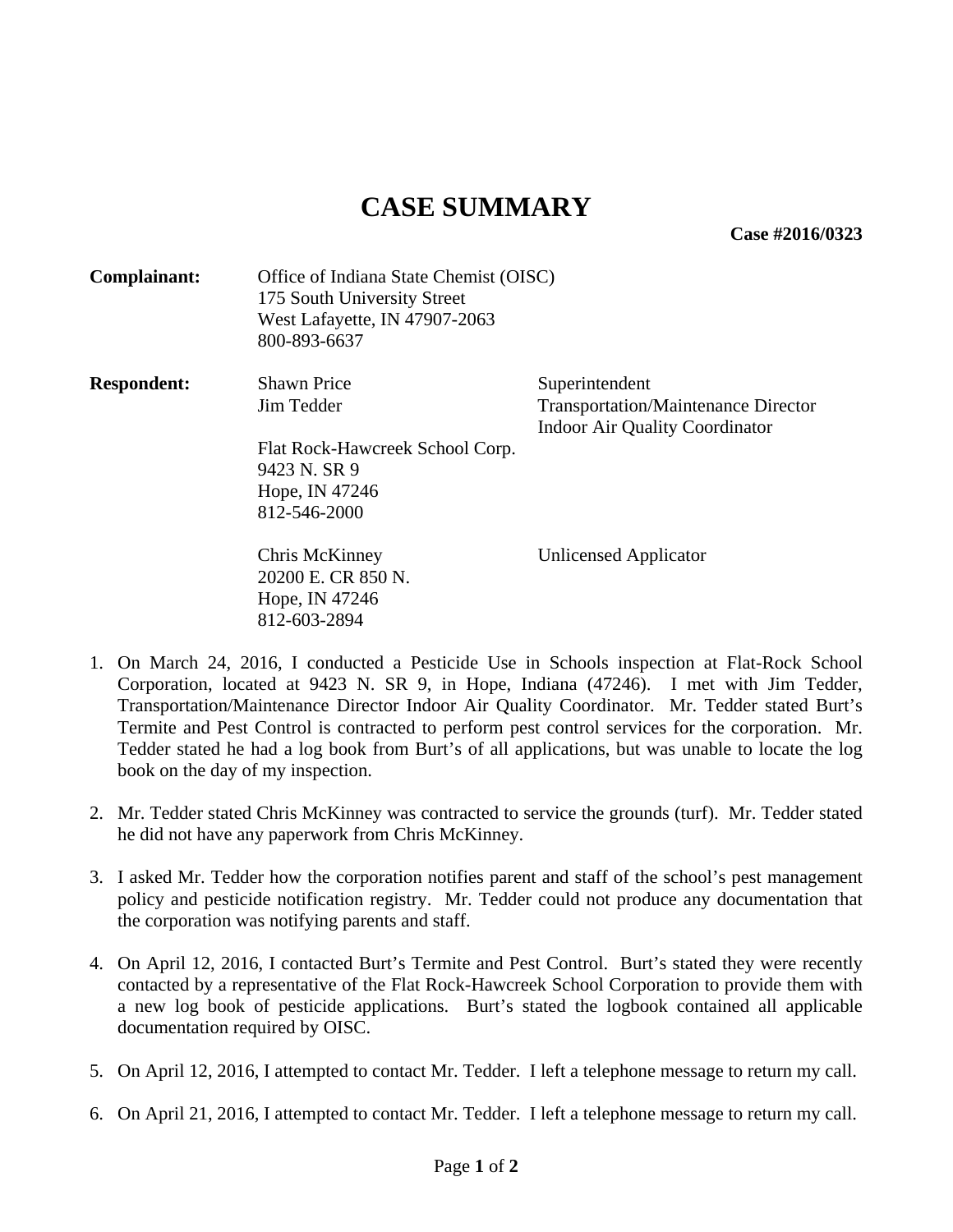- 7. On April 27, 2016, I contacted Chris McKinney. Mr. McKinney stated his lawn care company maintained the grounds for Flat Rock-Hawcreek School Corporation in 2015.
- 8. Mr. McKinney stated on two (2) instances he applied Roundup around buildings and utility poles. Mr. McKinney stated he was not licensed and did not keep records. Mr. McKinney stated he was unaware he needed to be licensed nor was he informed by the school corporation he needed to be licensed and keep records.
- 9. As of this report, I have not received a return telephone call or correspondence from Mr. Tedder or a representative of Flat Rock-Hawcreek School Corporation.

J. Kelley II

Investigator

Paul J. Kelley Date: April 27, 2016

**DISPOSITION**: Flat Rock-Hawcreek School Corporation was warned for violation of section 65(6) of the Indiana Pesticide Use and Application Law, specifically 357 IAC 1-16-8 and 357 IAC 1-16-9, for failure to maintain a pesticide application notification registry and failure to keep mandatory pesticide application records. Consideration was given to the fact this was their first violation of similar nature.

Chris McKinney was cited for two (2) counts of violation of section 65(6) of the Indiana Pesticide Use and Application Law, specifically 357 IAC 1-16-4, for applying pesticides to a school without being a certified applicator.

Chris McKinney was cited for two (2) counts of violation of section 65(9) of the Indiana Pesticide Use and Application Law for applying pesticides for hire without having an Indiana pesticide business license. A civil penalty in the amount of \$500.00 (2 counts x \$250.00 per count) was assessed.

George N. Saxton Contract Number of the Draft Date: May 16, 2016 Compliance Officer Final Date: September 20, 2016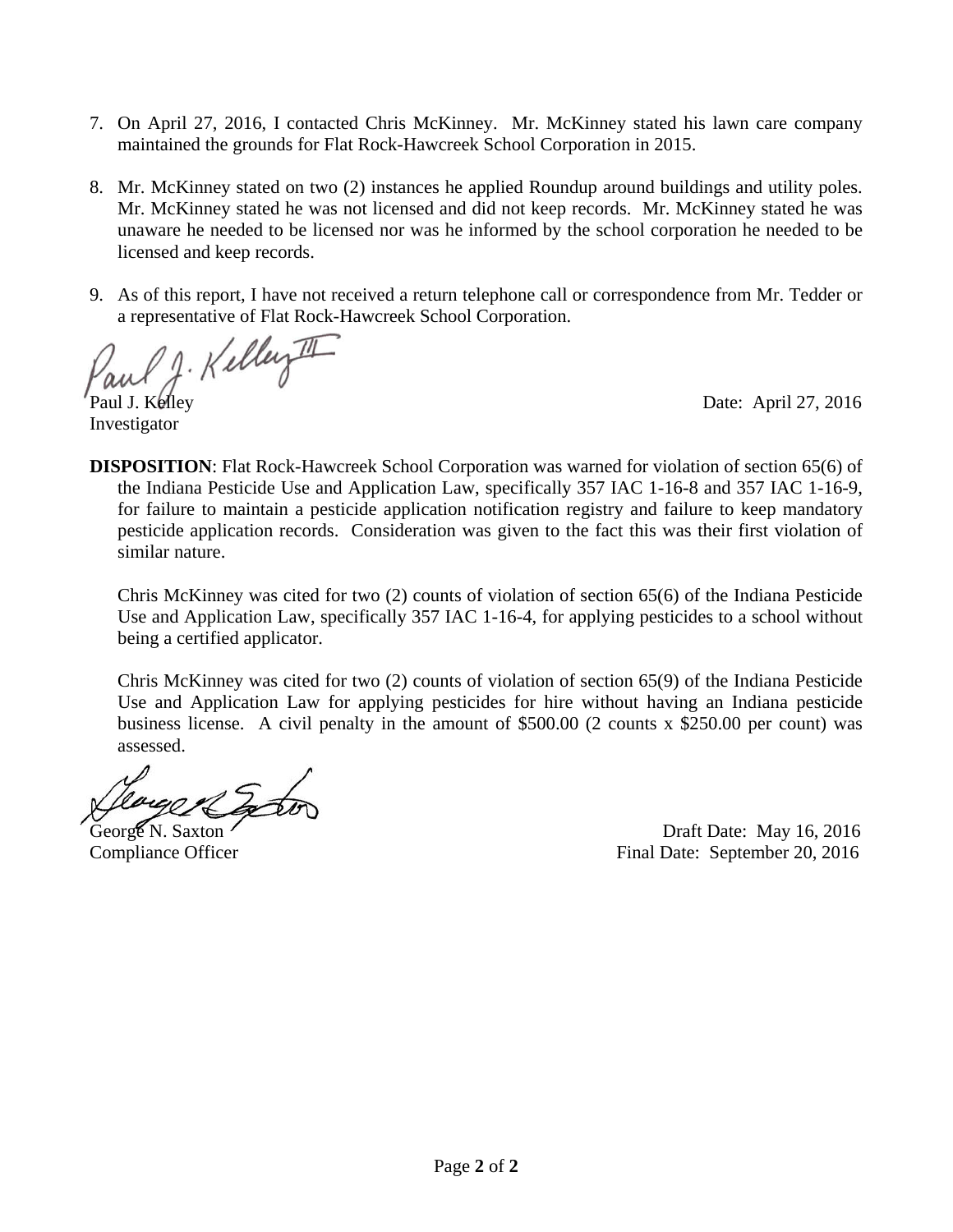**Case #2016/0571** 

| Complainant:       | Patty Nocek                                                                                          |                       |  |
|--------------------|------------------------------------------------------------------------------------------------------|-----------------------|--|
|                    | Environmental Health/Food Specialist<br>La Porte County Health Dept.<br>809 State Street Suite 401 A |                       |  |
|                    |                                                                                                      |                       |  |
|                    |                                                                                                      |                       |  |
|                    | La Porte, Indiana 46350                                                                              |                       |  |
|                    | $(219)$ 326-6808                                                                                     |                       |  |
| <b>Respondent:</b> | Zaifeng "Kevin" Yang                                                                                 | <b>Property Owner</b> |  |
|                    | Yangs Dream Living LLC                                                                               |                       |  |
|                    | 1002 Wright Avenue                                                                                   |                       |  |
|                    | La Porte, Indiana 46350                                                                              |                       |  |
|                    | (347) 379-2717                                                                                       |                       |  |

- 1. On Wednesday February 17, 2016, the Complainant contacted the Compliance Officer of the Indiana State Chemist (OISC) to report a human health concern of unregistered Chinese pesticides products being used at properties in La Porte Indiana owned by Kevin Yang of Yangs Dream Living LLC. See case number 2016/0547. Based on the results of this investigation, OISC personnel worked to obtain a swab sample from each property owned by Yangs Dream Living LLC. The follow up sampling was performed on Wednesday March 9, 2016.
- 2. On March 9, 2016, I met with Mr. Yang and followed him to Lucky Bar at 1004 Lincolnway in La Porte. In addition to a trip blank, I collected a template swab sample from a trim board inside the back door and a free swab from a trim board inside the front entrance. The samples were labeled with OISC sample numbers 2016474010, 2016474011 and 2016474012. The samples were transported to the OISC Residue Laboratory for analysis.





Fig.1 Sample#2016474011 Fig.2 Sample#2016474012

3. On March 21, 2016, I received the final analysis for the swab samples taken in this case. The chart which follows is a record of the final results supplied by the OISC Residue Laboratory.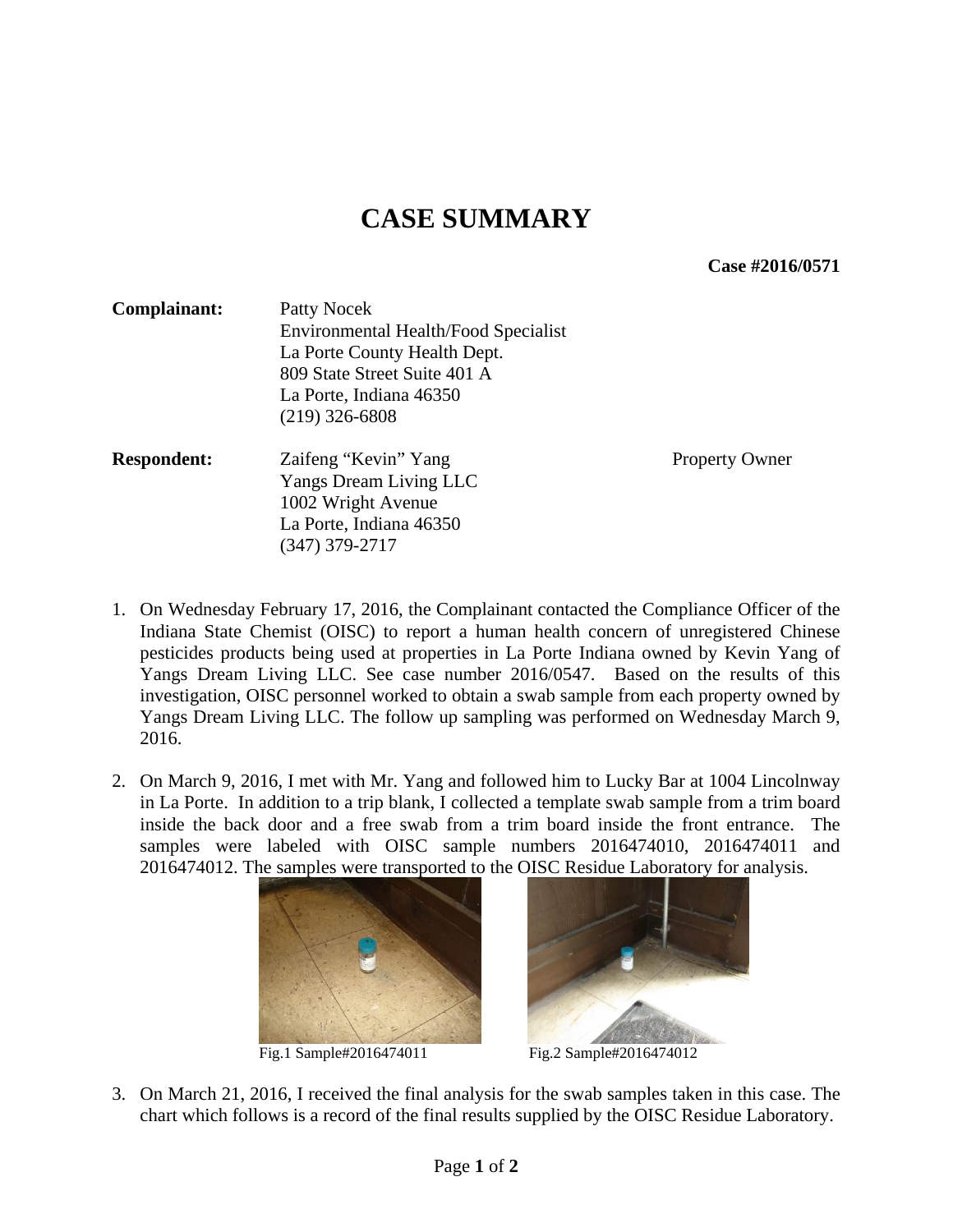| 2016474010 | Trip blank                           | <b>Dichlorvos</b> | <b>Below Detection Limits</b> |
|------------|--------------------------------------|-------------------|-------------------------------|
| 2016474011 | Template swab back door   Dichlorvos |                   | $52.3$ ng/swab                |
| 2016474012 | Free swab entrance                   | <b>Dichlorvos</b> | $276$ ng/swab                 |

ľ  $\mathcal{A}$ Marc $\mathcal{U}$   $\mathcal{U}$   $\mathcal{V}$ .  $\mathcal{E}$ alt $\mathcal{U}$  Date: March 22, 2016

Investigator

**DISPOSITION**: Zaifeng Kevin Yang was cited for violation of section 65(16) of the Indiana Pesticide Use and Application Law for knowingly using a pesticide that was not registered in Indiana under I.C. 15-16-4. A civil penalty in the amount of \$1,000.00 was assessed for this violation under case number 2016/0547.

In addition, this case was forwarded to USEPA for federal review.

Compliance Officer

George N. Saxton Final Date: September 14, 2016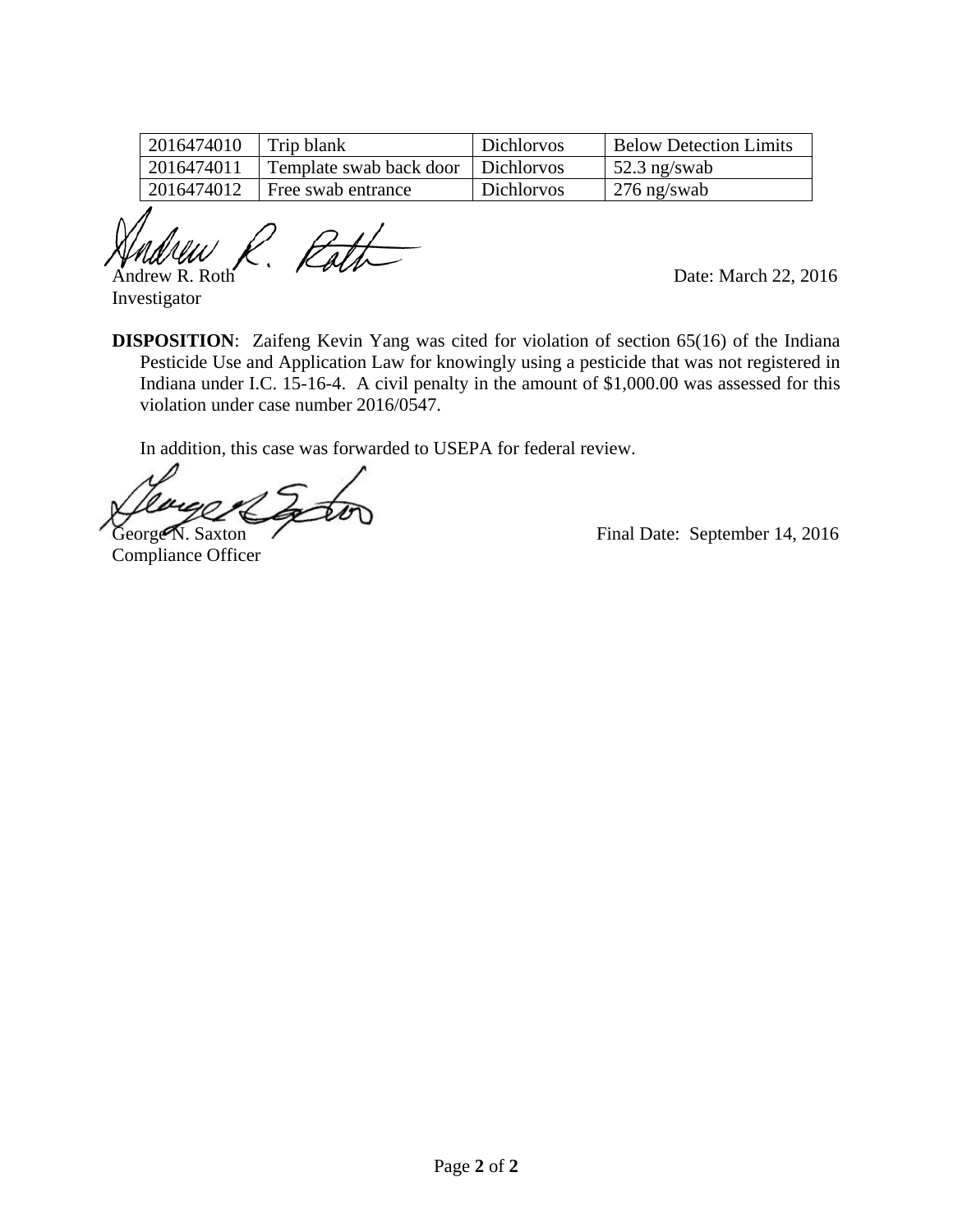**Case #2016/0574** 

| Complainant:       | Patty Nocek<br>La Porte County Health Dept.<br>809 State Street, Suite 401 A<br>$(219)$ 326-6808                  | <b>Environmental Health/Food Specialist</b> |
|--------------------|-------------------------------------------------------------------------------------------------------------------|---------------------------------------------|
| <b>Respondent:</b> | Zaifeng "Kevin" Yang<br>Yangs Dream Living LLC<br>1002 Wright Avenue<br>La Porte, Indiana 46350<br>(347) 379-2717 | <b>Property Owner</b>                       |

- 1. On Wednesday February 17, 2016, the complainant contacted the Compliance Officer of the Office of Indiana State Chemist (OISC) to report a human health concern of unregistered Chinese pesticides products being used at properties in La Porte Indiana owned by Kevin Yang of Yangs Dream Living LLC. See case number 2016/0547. Based on the results of this investigation, OISC personnel worked to obtain a swab sample from each property owned by Yangs Dream Living LLC. The sampling was performed on Wednesday March 9, 2016.
- 2. On Wednesday March 9, 2016, template swabs and free swabs were taken at 705 Maple Avenue, LaPorte, Indiana (46350), a rental property owned by Yangs Dream Living LLC. The samples were labeled with the following OISC label numbers:

2016-501521 2016-501522 2016-501523 2016-501525 2016-501526 2016-501527 2016-501528

The swab samples were transported to the OISC Residue Laboratory for analysis.

- 3. Furthermore, I collected a box containing vials of an unknown sawdust material from the tenant of apartment #2. The tenant of apartment #2 stated she got the box from the landlord's offices. The box was collected and labelled with the OISC label number 2016-501524.
- 4. On March 31, 2016, OISC's Pesticide Formulations Lab reported sample #2016-501524 contained 0.036% fipronil.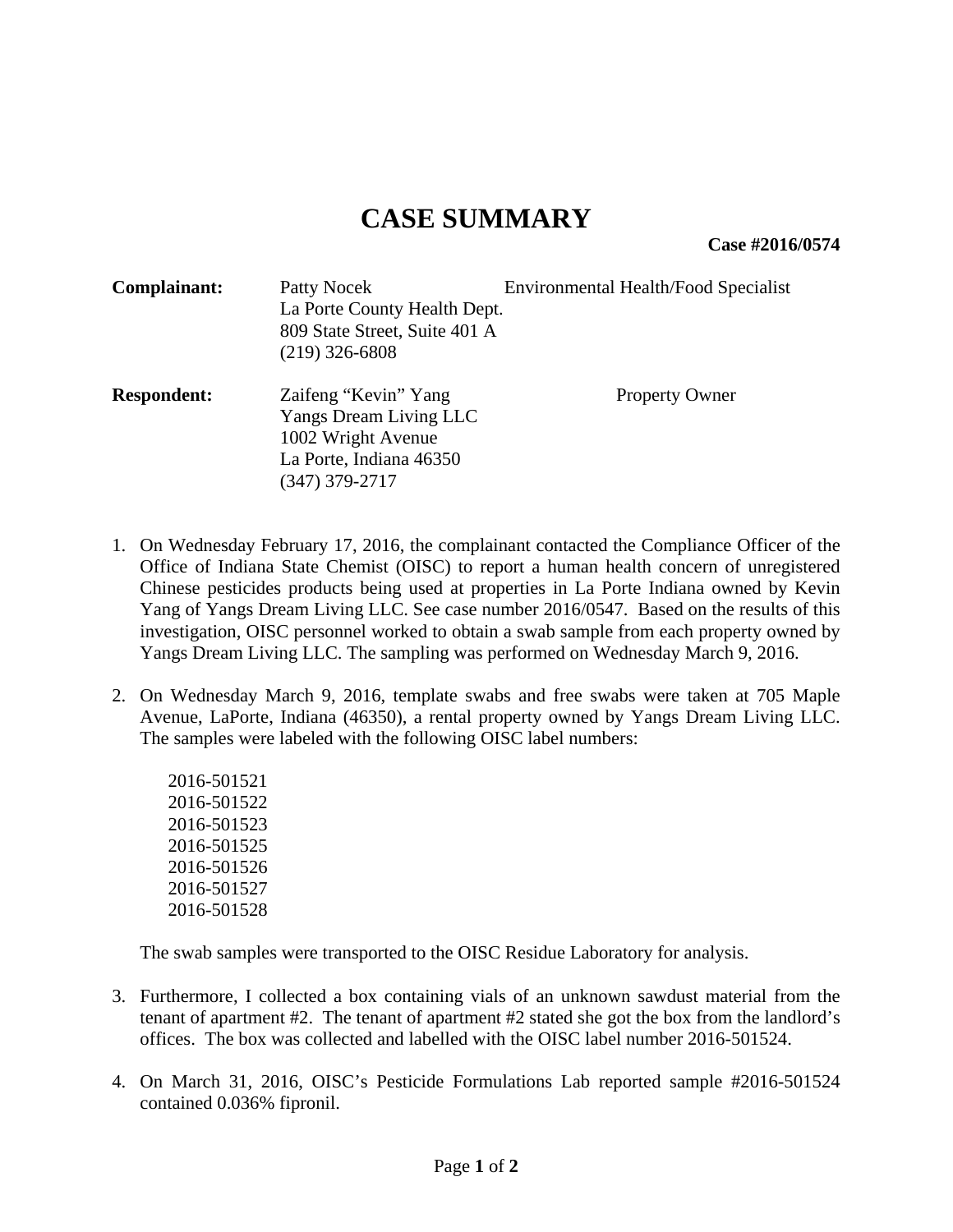5. On March 21, 2016, I received the final analysis for the swab samples taken in this case. The chart which follows is a record of the final results supplied by the OISC Residue Laboratory.

| 2016-501521 | 2016/0574 | Trip Blank Swab                     | J. Kelley | <b>BDL</b> |
|-------------|-----------|-------------------------------------|-----------|------------|
| 2016-501522 | 2016/0574 | Outside Apt #1 Free Swab            | J. Kelley | 2913       |
| 2016-501523 | 2016/0574 | Outside Apt #1 Template Swab        | J. Kelley | 5166       |
| 2016-501525 | 2016/0574 | Upstairs Front Apt #2 Free Swab     | J. Kelley | 16.6       |
| 2016-501526 | 2016/0574 | Upstairs Front Apt #2 Template Swab | J. Kelley | 29.5       |
| 2016-501527 | 2016/0574 | Back lower Apt #3 Free Swab         | J. Kelley | <b>BDL</b> |
| 2016-501528 | 2016/0574 | Back lower Apt #3 Template Swab     | J. Kelley | <b>BDL</b> |

PPM= Parts Per Million; PPB=Parts Per Billion; CONF=Confirmed; LOQ=Limit of Quantitation; BDL=Below detection Limits: this analyte was not detected using the standard analytical methods employed by OISC; BQL=Below quantification limits: this analyte was detected however the amount was lower than the quantification limit established using the standard analytical methods employed by OISC

J. Kelley II

Paul J. Kelley Date: March 29, 2016

Investigator

**DISPOSITION**: Zaifeng "Kevin" Yang was cited for two (2) counts of violation of section 65(16) of the Indiana Pesticide Use and Application Law for knowingly using a pesticide that was not registered in Indiana under I.C. 15-16-4. A civil penalty in the amount of \$1,000.00 was assessed under case number 2016/0547.

Compliance Officer

George N. Saxton / Final Date: September 14, 2016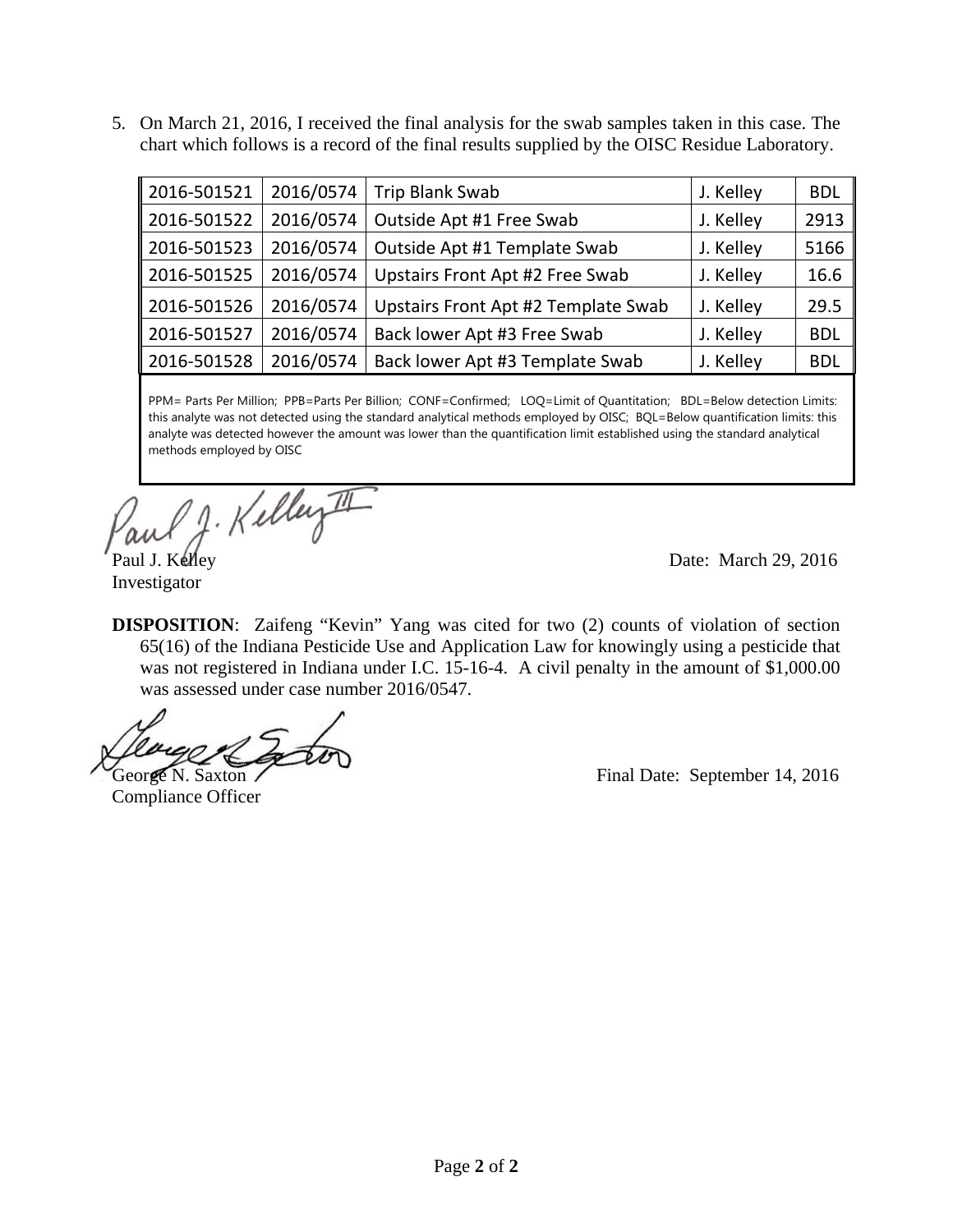**Case #2016/0585** 

- **Complainant:** Office of Indiana State Chemist (OISC) 175 South University Street West Lafayette, IN 47907-2063 800-893-6637
- **Respondents:** I Must Garden 1289 N. Fordham Blvd. Chapel Hill, NC 27514 877-446-2929
- 1. On March 15, 2016, I conducted a routine marketplace inspection at May's Greenhouse, located at 6270 Old State Road 37 South in Bloomington, Indiana, and discovered nine (9) pesticide products that were not registered for sale, use or distribution in the state of Indiana.
- 2. The following I Must Garden unregistered products were found:
	- All Natural Deer Repellent Concentrate: EPA Reg. #Exempt
	- All Natural Deer Repellent Ready To Use (RTU): EPA Reg. #Exempt
	- All Natural Insect Control: EPA Reg. #Exempt
	- All Natural Squirrel Repellent: EPA Reg. #Exempt
	- Animal Repellent: EPA Reg. #Exempt
	- All Natural Rabbit Repellent: EPA Reg. #Exempt
	- All Natural Mosquito, Tick & Flea Control: EPA Reg. #Exempt
	- All Natural Dog & Cat Repellent: EPA Reg. #Exempt
	- All Natural Mole & Vole Repellent: EPA Reg. #Exempt
- 3. According to invoice documentation provided by May's Greenhouse, the above products were received on the following dates:
	- All Natural Deer Repellent Concentrate on March 11, 2015
	- All Natural Deer Repellent RTU on March 11, 2015 and February 2, 2016
	- All Natural Insect Control on February 2, 2016
	- All Natural Squirrel Repellent on March 11, 2015
	- Animal Repellent on March 11, 2015 and February 2, 2016
	- All Natural Rabbit Repellent on March 11, 2015
	- All Natural Mosquito, Tick & Flea Control on March 11, 2015
	- All Natural Dog & Cat Repellent on March 11, 2015
	- All Natural Mole & Vole Repellent on March 11, 2015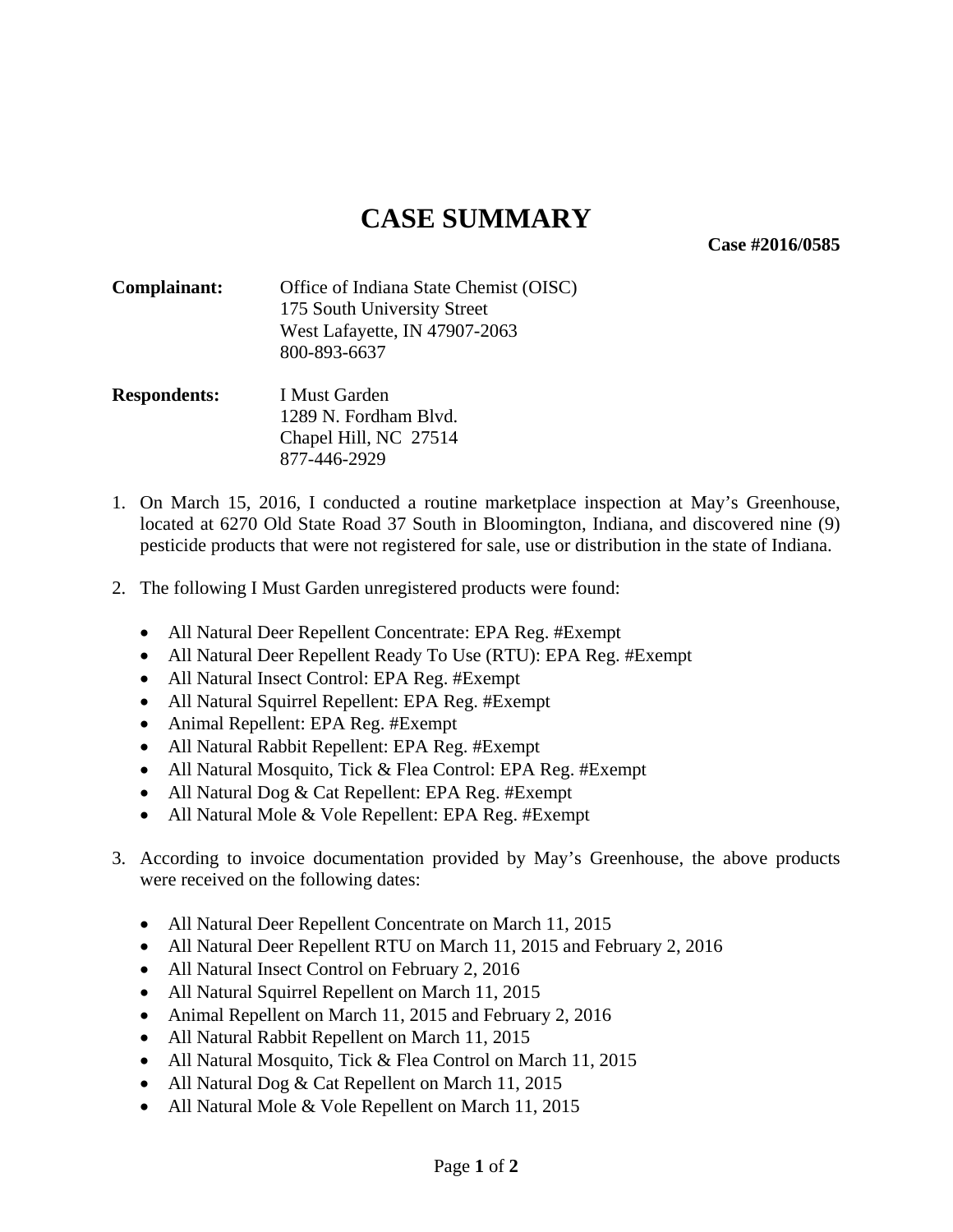4. I collected one (1) sample of each unregistered product and issued a Stop Sale Use or Removal Order to the May's Greenhouse Store Manager, Barbara Key. These samples were turned into the Office of Indiana State Chemist Formulations Lab on Friday, March 18, 2016.

ŕ

Scott M. Farris Date: March 18, 2016

Investigator

#### **DISPOSITION**:

- **A.** I Must Garden was cited for seventeen (17) counts of violation of section 57(1) of the Indiana Pesticide Registration Law for distributing displaying, selling, or offering for sale a pesticide product that has not been registered in Indiana. A civil penalty in the amount of \$4,250.00 (17 counts x \$250.00 per count) was assessed.
- **B.** The civil penalty was based on nine (9) unregistered pesticide products in the Indiana channels of trade for 2016 and eight (8) of the pesticide products in the Indiana channels of trade for 2015 (All Natural Insect Control was not distributed to May's Greenhouse until 2016).
- **C.** On April 25, 2016, I received an email from Lee Patterson of Morningstar Law Group requesting mitigation. An email was returned to him on April 28, 2016, indicating the civil penalty could be reduced to \$2,337.50 for cooperation and no previous violations.

George N. Saxton Contract Contract Contract Draft Date: May 4, 2016 Compliance Officer Final Date: September 14, 2016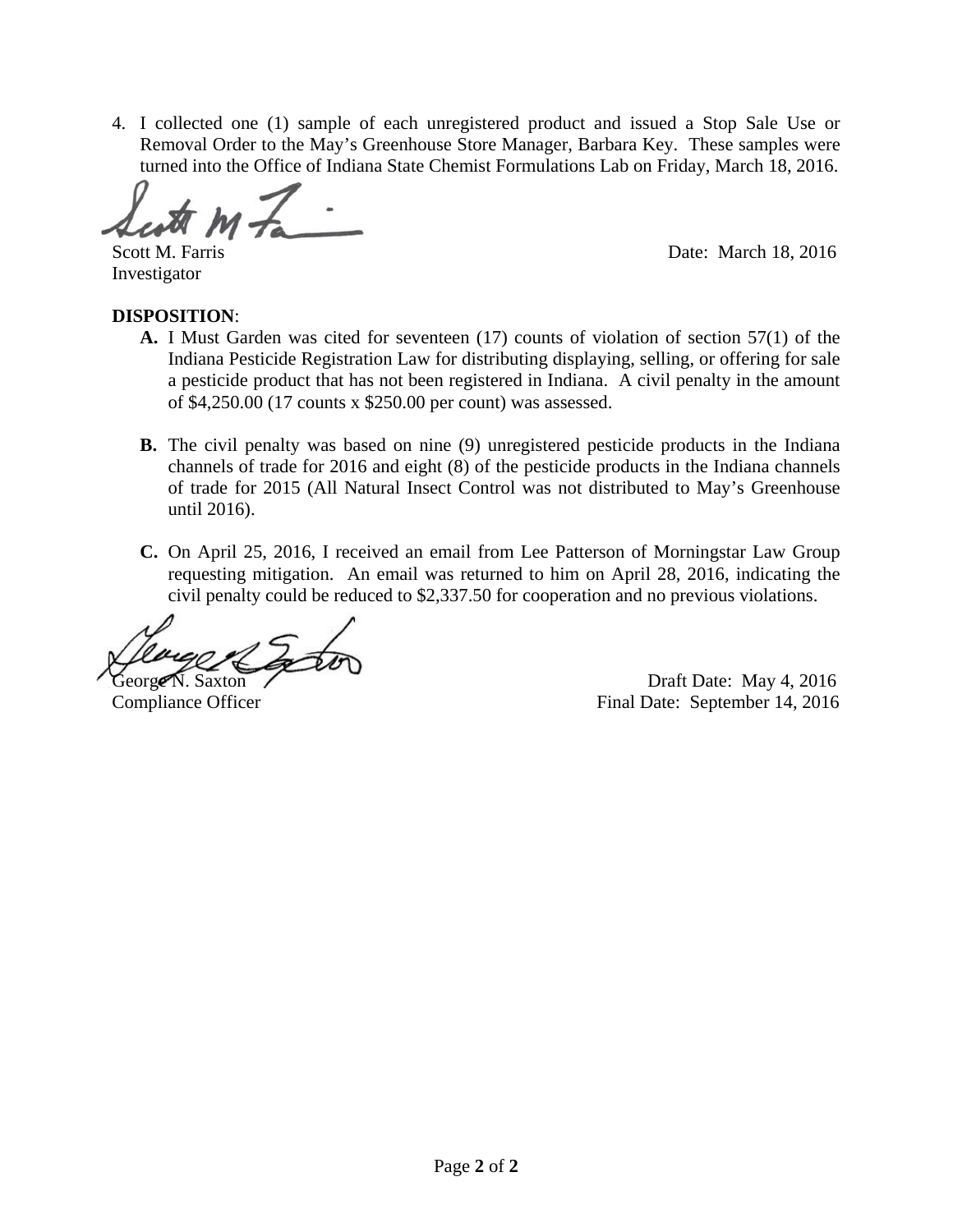**Case #2016/0605** 

| Complainant: | Office of Indiana State Chemist (OISC) |  |
|--------------|----------------------------------------|--|
|              | 175 S. University Street               |  |
|              | West Lafayette, IN 47907               |  |
|              | 800-893-6637                           |  |

**Respondent:** Joshua Bland Certified Applicator Insight Pest Solutions Licensed Business 5954 W. 71<sup>st</sup> Street Indianapolis, IN 46268 317-495-9433

- 1. On March 17, 2016, I observed an Insight Pest Solutions applicator servicing a residence in Hamilton County. I introduced myself to Bryon Barlow and initiated a routine pesticide use and licensing inspection.
- 2. I asked Mr. Barlow if he had his applicator license. He produced a piece of paper from the H&R Block testing center which he said he received when he passed the Core Exam in February. He indicated he had not received a license. Mr. Barlow was applying Delta Gard and Talstar at the time of the inspection. He indicated his supervisors were John Kincaid and Joshua Bland. I instructed Mr. Barlow to cease making applications until I could speak with the manager and resolve the licensing issue. A check of OISC records indicated no application for credential had been received for Mr. Barlow and he was not licensed.
- 3. I then spoke with Mr. Bland on the phone and informed him of the inspection. He indicated Mr. Barlow and another employee, Nicholas Scott, passed the Core exam in February. As Service Manager, Mr. Bland indicated he typically forwards the application for credential to the corporate office so a check can then be mailed to the OISC with the application. I informed him that Mr. Barlow was not licensed and he could not make for-hire applications without a certified applicator on-site. Mr. Bland, who stated he had worked in pest control in other states, reported he thought an applicator could make applications without on-site supervision once the exam was passed. I explained that applicators are not licensed until the OISC has received the application and fees; when approved, the applicator is considered licensed and a credential is printed and mailed. In this case, neither applicator was licensed as a registered technician so neither was allowed to work without on-site supervision. Mr. Bland drove to the OISC *later that afternoon* and submitted the applications and fees for Mr. Barlow and Mr. Scott.
- 4. The next day, I met with Mr. Bland at the business and obtained copies of records for applications Mr. Barlow and Mr. Scott made after they passed the Core exam, but prior to submitting the paperwork for their credentials. He apologized for the inconvenience and provided a written statement explaining his misunderstanding of the licensing procedure.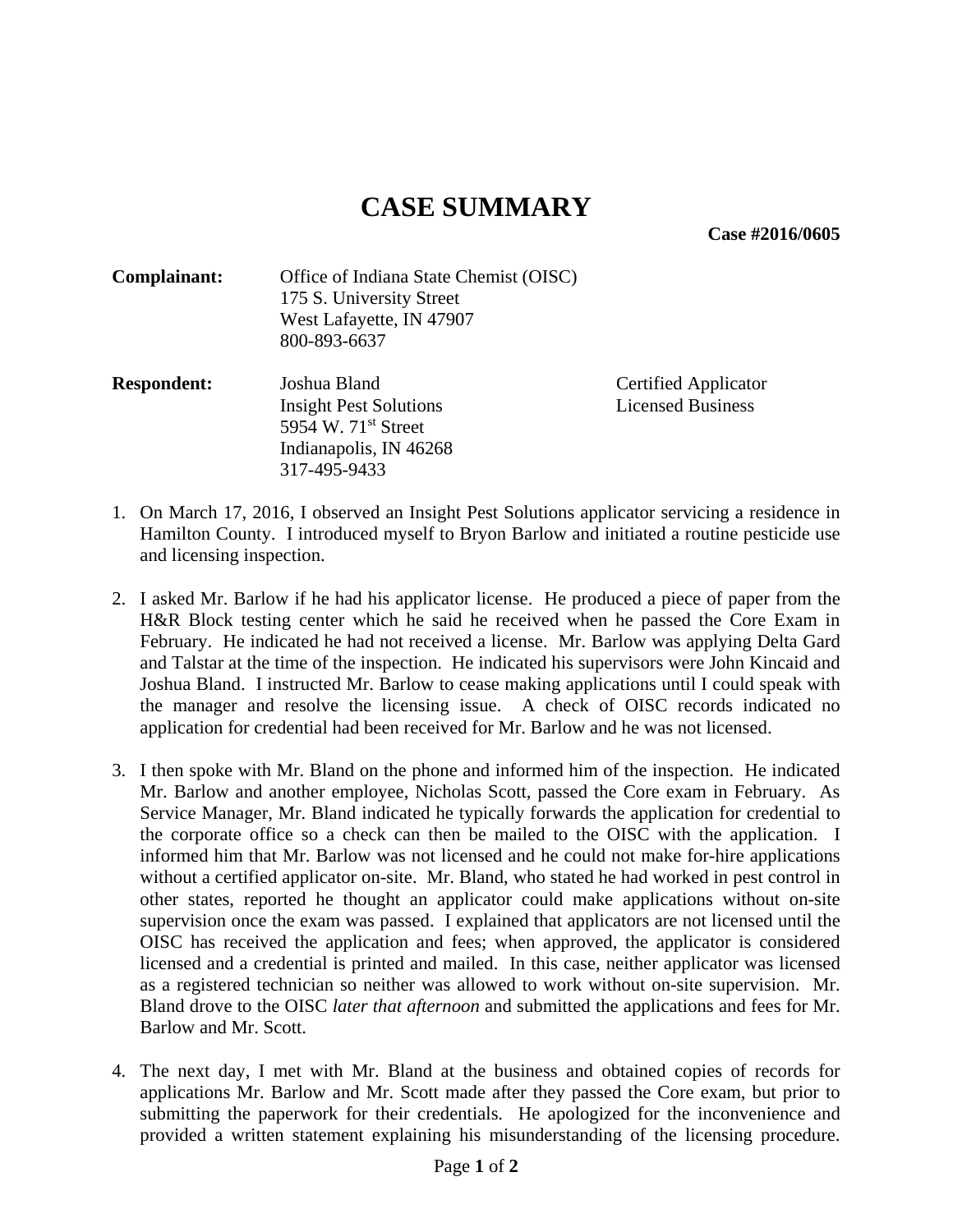Insight records indicated Mr. Barlow and Mr. Scott made for-hire pesticide applications prior to obtaining licenses and without on-site supervision on the following dates in 2016:

 Barlow February 22, 23, 24, 25, 26, 27 March 1, 2, 3, 4, 5, 7, 8, 9, 10, 11, 14, 16, 17

Scott February 19, 22, 23, 24, 25, 26, 27, 29 March 1, 2, 3, 5, 7, 8, 9, 10, 11, 14, 15, 16, 17

 $\beta_{\rm r} t_1$ Andrew R. Roth Date: June 9, 2016

**DISPOSITION**: Joshua Bland was cited for twenty-two (22) counts of violation of section 65(6) of the Indiana Pesticide Use and Application Law, specifically 355 IAC 4-2-5, for failure to provide direct supervision to non-licensed employees. A civil penalty in the amount of \$2,750.00 (22 counts x \$125.00 per count) was assessed. However, the civil penalty was reduced to \$275.00. Consideration was given to the fact Mr. Bland cooperated during the investigation; corrective action was immediately taken; no previous history of similar nature; a good faith effort to comply and no restricted use pesticides were involved.

George N. Saxton Contract Contract Contract Draft Date: July 5, 2016 Compliance Officer Final Date: September 20, 2016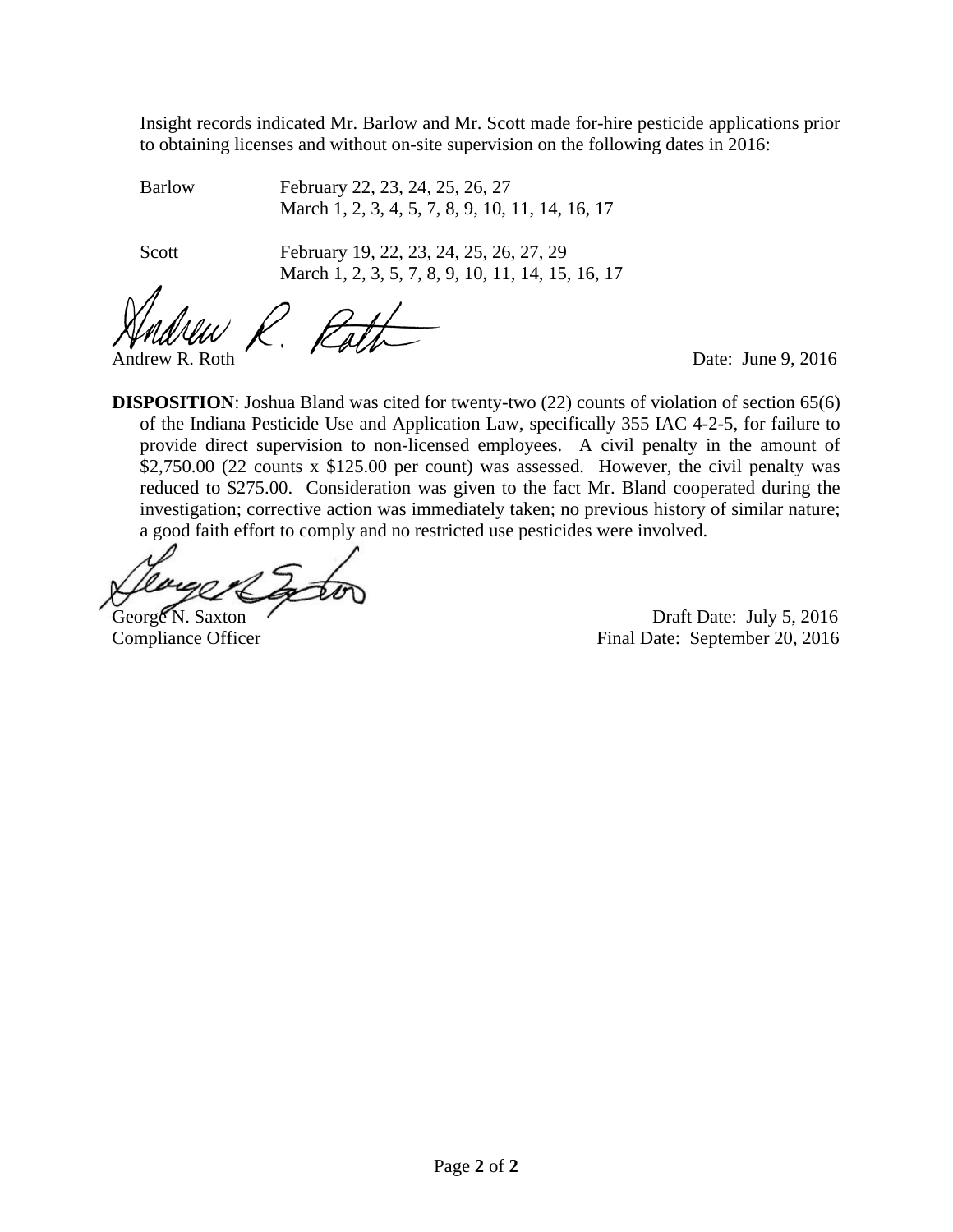**Case #2016/0641** 

- **Complainant:** Leo Reed Office of Indiana State Chemist 175 S. University Street West Lafayette, IN 47907
- **Respondent:** Matthew T. Haseltine Arrow Services, Inc. 00 EW 380 W Kokomo, IN 46902 765-419-0399
- 1. On March 28<sup>th</sup>, 2016, I was proctoring exams in room 306 of the Stewart Center on Purdue University campus. Examinees were informed they are to arrive at 1:30pm for exam instructions. Mr. Haseltine arrived at 2:45pm, explaining that he had difficulty in finding the location. I advised Mr. Haseltine that he had time to complete one of the two exams that he was signed up to take. He decided to take category 7A, Pest Management.
- 2. I instructed Mr. Haseltine to turn off his cell phone. He replied that it was off. I then gave instructions on how to complete the bubble sheet. I also instructed Mr. Haseltine to read the instructions on the front cover of the exam booklet. Mr. Haseltine sat in the front row of the exam room and appeared to read the instructions. In part, the instructions read, "….**talking is prohibited and electronic communication devices must be turned off.**" The exam booklet cover page and instructions have been copied and placed in the case file.
- 3. At 3pm, I heard an electronic chime. The chime occurred twice and appeared to be from Mr. Haseltine. I asked Mr. Haseltine if it was his phone that was chiming. He replied that it was his email notification. At that time I informed Mr. Haseltine the exam was over. I took his exam booklet and bubble sheet and informed that he had to leave the exam site. I told him that he had been instructed to turn off his cell phone and clearly had not. Mr. Haseltine stated, "it's email, it's not my phone." I again asked if the chime was emitting from his phone to which Mr. Haseltine replied, "yes".
- 4. Mr. Haseltine asked if he should reschedule. I informed him the office would be sending him a letter regarding his failure to follow instructions.
- 5. Section 355 IAC 4-1-2.1(f) of the Indiana Pesticide Use and Application states, *"The state chemist shall specify examination procedures that must be followed by any individual taking an examination. Failure to comply with these procedures or any unauthorized assistance*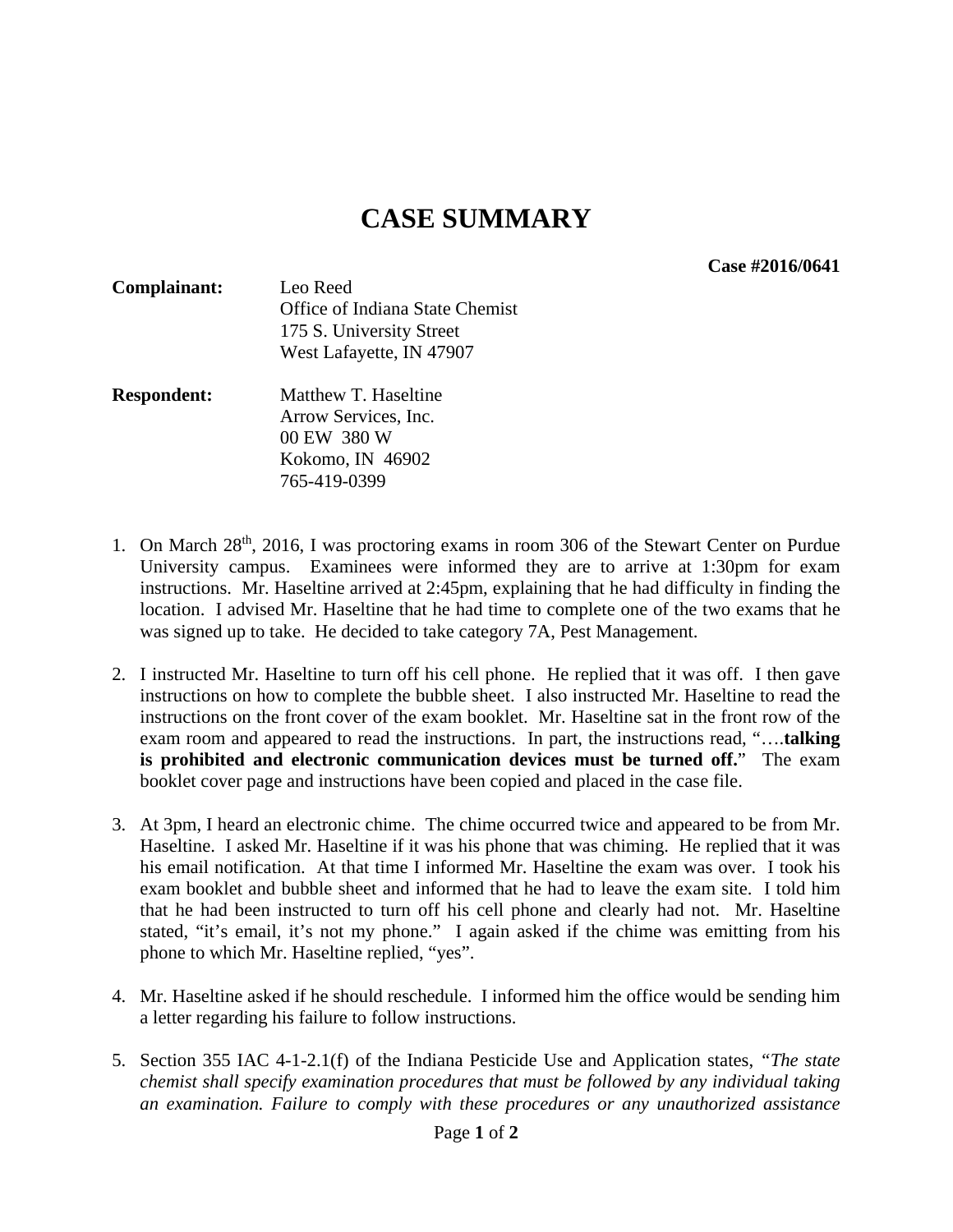*provided by or received by an individual during the examining period shall be cause for immediate termination of the examining process for all involved individuals and no additional opportunity to take any examinations shall be provided to the involved individuals for a period of five (5) years."* 

Leo A. Reed Date: March 29, 2016

Manager, Certification and Licensing

**DISPOSITION:** Matthew T. Haseltine was cited for violation of section 65(6) of the Indiana Pesticide Use and Application Law, specifically 355 IAC 4-1-2.1(f), for failure to comply with examination procedures during the examining period. A civil penalty in the amount of \$250.00 was assessed for this violation.

George N. Saxton (Christian Contract According Contract According Draft Date: May 3, 2016) Compliance Officer Final Date: September 14, 2016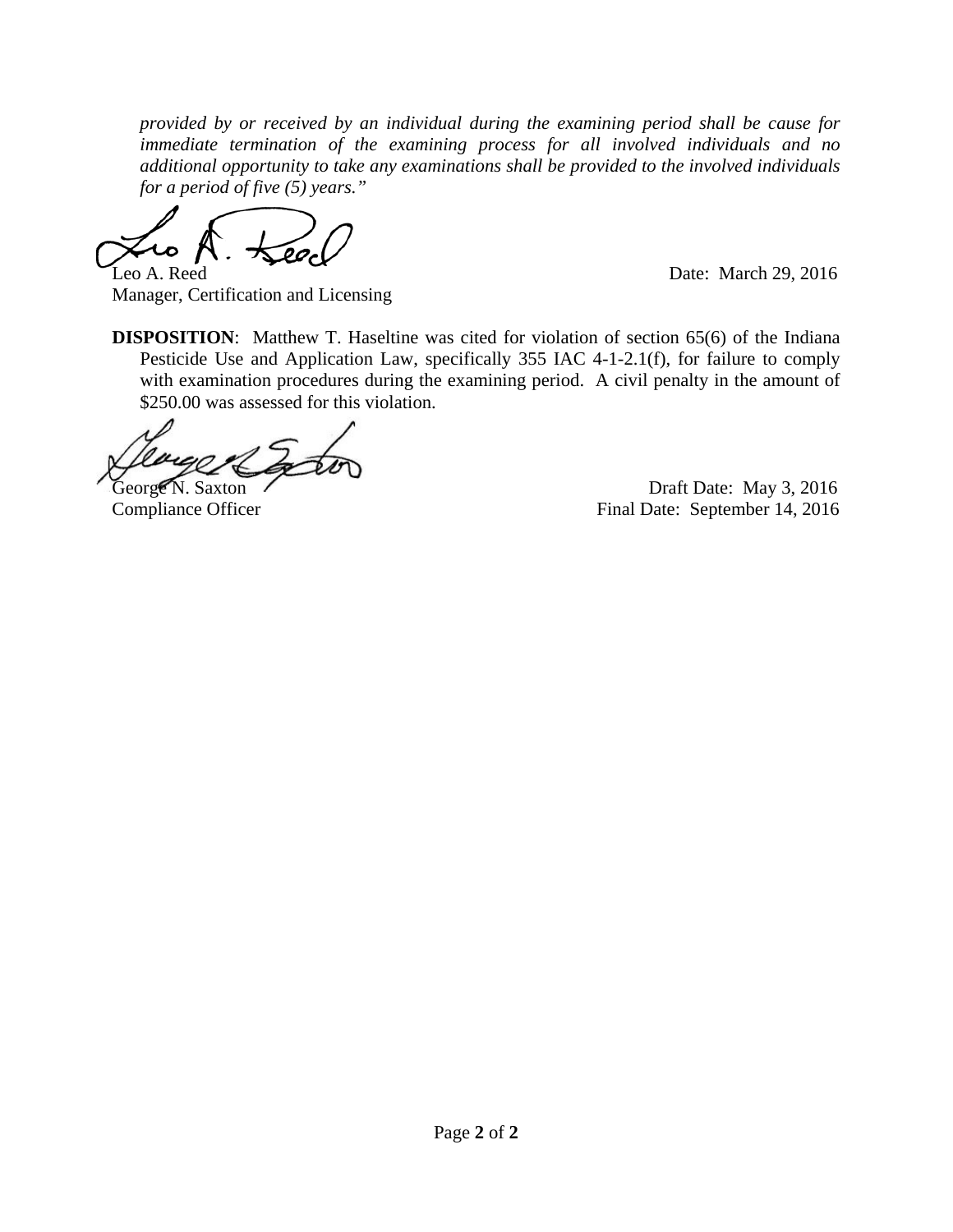**Case #2016/0643** 

- **Complainant:** Office of Indiana State Chemist (OISC) 175 South University Street West Lafayette, IN 47907-2063 800-893-6637
- **Registrant:** Ticks-N-All 4503 Winderwood Circle Orlando, Florida 32835
- **Dealer:** Posey County Farm Store 817 West 4<sup>th</sup> Street Mount Vernon, Indiana 47620 812-838-4468
- 1. On, March 29, 2016, the Product Registration Manager of the Office of Indiana State Chemist (OISC) contacted the OISC Compliance Officer to report that Posey County Farm Store may be offering pesticide products for sale or distribution that were not registered in the state of Indiana. The product in question is an Indiana non-registered pesticide with the brand name "Ticks-N-All".
- 2. On April 4, 2016, I went to the Posey County Farm Store and met with Store Manager, John Fifer. Mr. Fifer informed me they had received some of the Ticks-N-All product about two (2) years ago, but was unsure if any of the products were still in the store. Mr. Fifer located 13 bottles of the Ticks-N-All (EPA Reg. #: None) product. Mr. Fifer indicated they did not have any invoice information documenting specifically when they received the product, but he indicated it was received in September of 2014, based on the price sticker codes that farm store placed on the product containers. Mr. Fifer signed the Pesticide Sample Collection Report Affidavit verifying the store received the product in September of 2014.
- 3. I collected one (1) sample of the Ticks-N-All product (Sample #2016510019) and issued a Stop Sale Use or Removal Order to the Posey County Farm Store for the remaining twelve containers. The collected sample was logged into the OISC Pesticide Formulation Lab on Friday, April 8, 2016.

Scott M. Farris Date: April 8, 2016

Investigator

#### **DISPOSITION**:

A. In a letter dated April 15, 2016, Ticks-N-All was cited for three (3) counts of violation section 57(1) of the Indiana Pesticide Registration Law for offering to sell or distribute a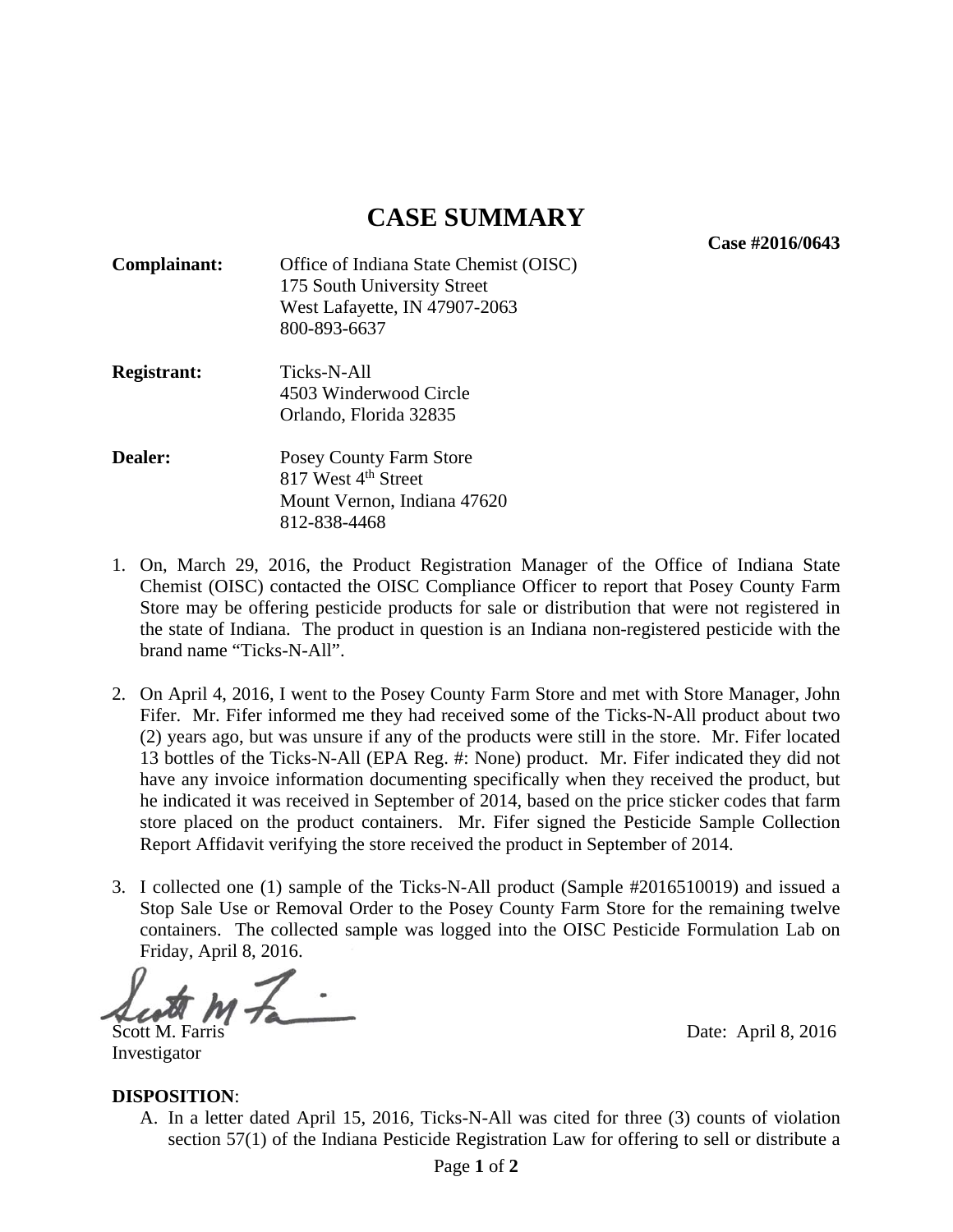pesticide product that has not been registered for distribution in Indiana for 2014, 2015 and 2016. A civil penalty in the amount of \$750.00 (3 counts x \$250.00 per count) was assessed.

B. On May 20, 2016, Kevin Newell of Ticks-N-All requested a hearing to contest the allegations and the \$750.00 civil penalty. He provided evidence of expiration date stamps placed on his products and evidence of reimbursing Posey County Farm Store for twelve containers of un-registerable product placed under Stop Sale Use or Removal Order. He also shared details of his interaction with U.S. EPA in his attempts to make his product compliant with the Federal Insecticide, Fungicide, Rodenticide Act (FIFRA) Section 25(b) exemption requirements before any further distribution in the United States. As a result, the civil penalty was reduced to \$250.00. Consideration was given to the fact corrective action was taken.

David E. Scott **Date:** August 16, 2016 Pesticide Administrator Final Date: September 20, 2016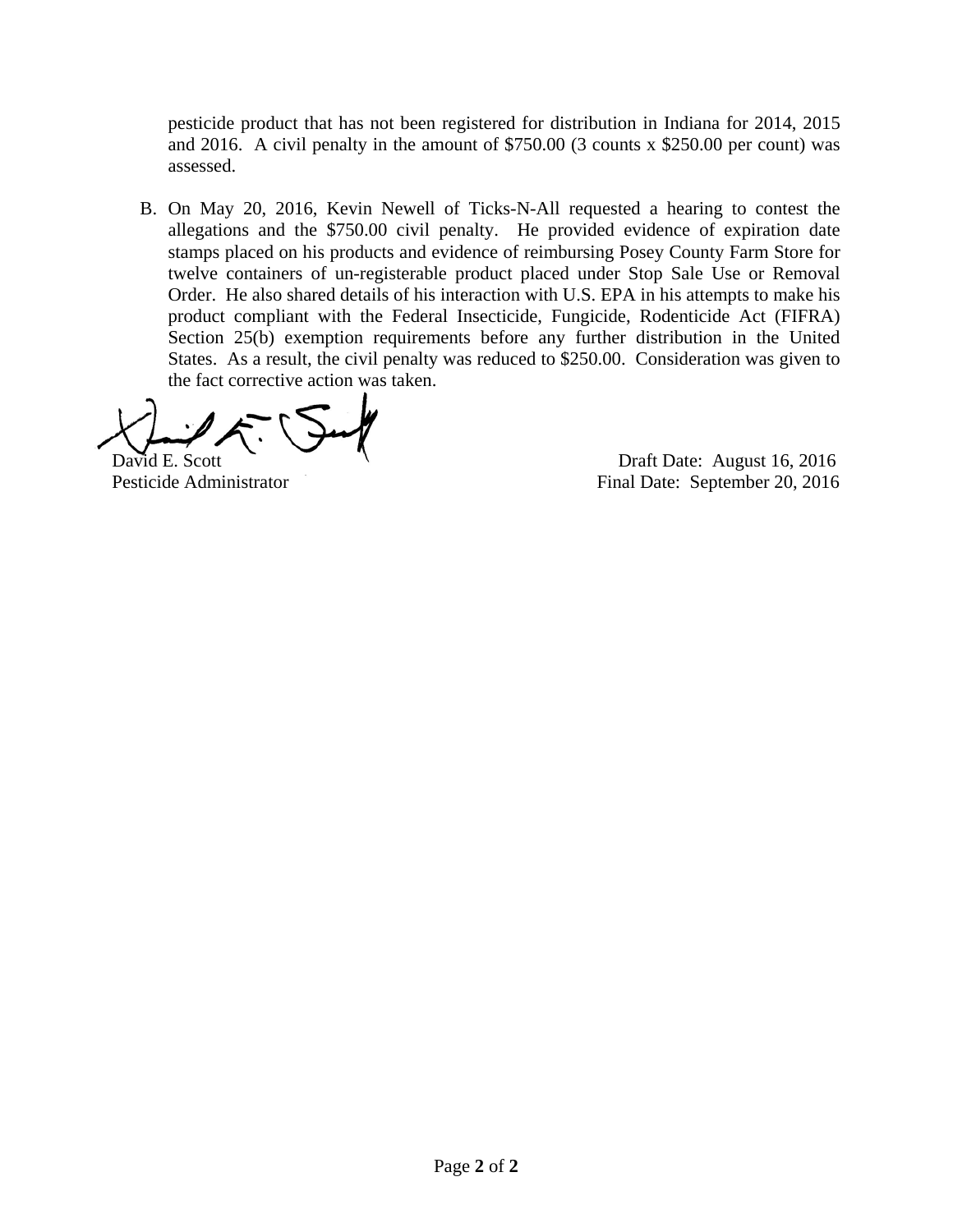**Case #2016/0661** 

| Complainant:       | Office of Indiana State Chemist (OISC)<br>175 South University Street |                       |
|--------------------|-----------------------------------------------------------------------|-----------------------|
|                    | West Lafayette, IN 47907-2063                                         |                       |
|                    | 800-893-6637                                                          |                       |
| <b>Respondent:</b> | Luther Gross                                                          | Unlicensed Applicator |
|                    | Ron Gilliam                                                           | Owner                 |
|                    | Enviro-safe Landscaping & Grounds Maintenance Unlicensed Business     |                       |
|                    | 437 E. 600 S.                                                         |                       |
|                    | Anderson, IN 46013                                                    |                       |
|                    | 765-623-9035                                                          |                       |

- 1. On April 1, 2016, I observed Luther Gross making a pesticide application with a backpack sprayer at Taco Bell located at the corner of Fry Road and US highway 31 in Greenwood, Indiana.
- 2. Mr. Gross stated he was not licensed and was only doing what his employer asked him to do.
- 3. Mr. Gross stated he was applying Roundup to flower beds and the crew he was working with was spreading fertilizer with dimension. See figures 1-2.



Figure 1-Backpack with Roundup Figure 2-Fert. with dimension



4. Mr. Gross contacted his employer, Ron Gilliam. Mr. Gilliam came to our location. Mr. Gilliam stated he had taken the Core exam and the 3B class, but had not had time to take the category exam. I instructed Mr. Gilliam to cease making for-hire pesticide application until licensed. Mr. Gilliam signed a Stop Action Order verifying he understood.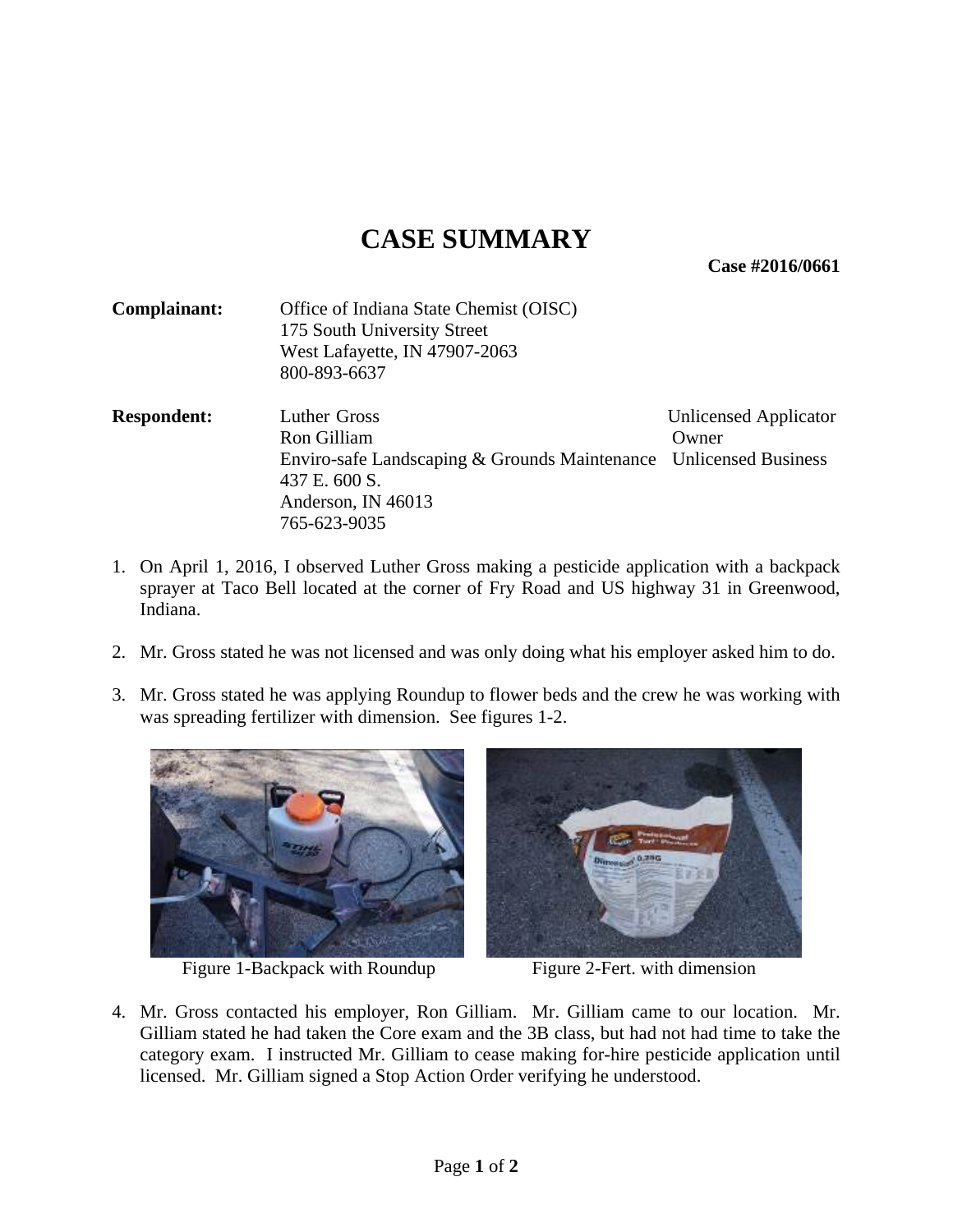5. On April 22, 2016, Mr. Gilliam provided me with copies of six (6) invoices all dated April 4, 2016, in which "Weed Control" was listed as a service. Mr. Gilliam stated he would be

talking the appropriate category test the end of May 2016.<br> $w \rightarrow A \cdot K \cdot L \cdot L \cdot L$ 

Investigator

Paul J. Kelley Date: April 27, 2016

**DISPOSITION**: Ron Gilliam was cited for violation of section 65(9) of the Indiana Pesticide Use and Application Law for applying pesticides for hire without having an Indiana pesticide business license. A civil penalty in the amount of \$250.00 was assessed for this violation.

George N. Saxton Casset N. Saxton Casset N. Saxton Casset N. Saxton Casset N. 2016 Compliance Officer Final Date: September 14, 2016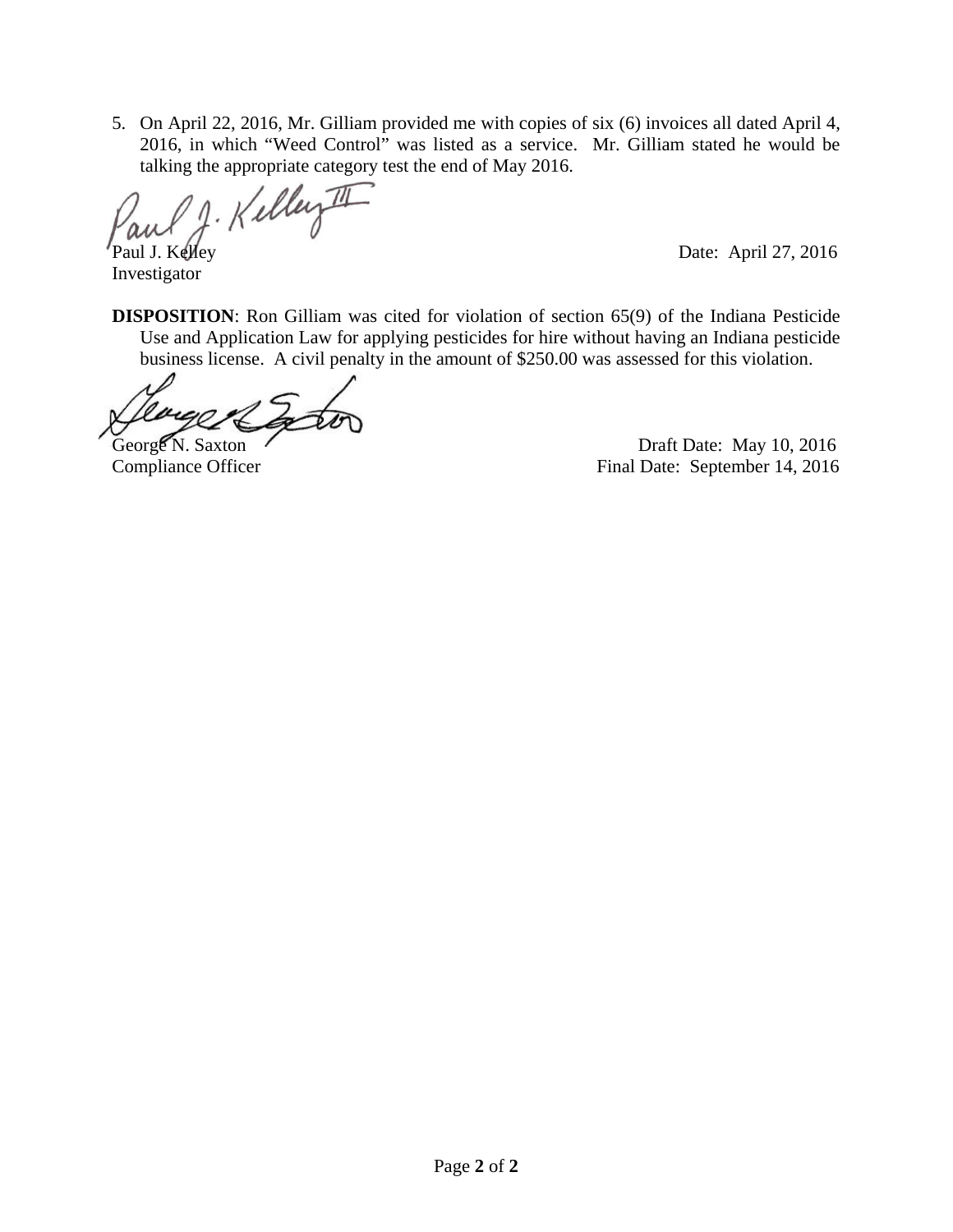**Case #2016/0667** 

| Complainant: | Office of Indiana State Chemist (OISC) |
|--------------|----------------------------------------|
|              | 175 South University Street            |
|              | West Lafayette, IN 47907-2063          |
|              | 800-893-6637                           |
|              |                                        |

#### **Registrant:** New Harmony Soap Company 512 Main Street New Harmony, IN 47631 812-682-0515

- 1. On, April 4, 2016, I received information indicating that the New Harmony Soap Company was offering for sale pesticide products that may not be registered for sale or distribution in the state of Indiana.
- 2. On April 5, 2016, I went to the New Harmony Soap Company and met with company owner, Jim Spann. Mr. Spann was shown OISC credentials and issued a Notice of Inspection (NOI). Mr. Spann informed me he was unaware the two (2) pesticide products he offered for sale were required to be state registered. Mr. Spann indicated he believed the two (2) products contained active ingredients that allowed them to be exempt (25b) from federal registration with the U.S. Environmental Protection Agency.
- 3. The two (2) pesticide products being offered for sale at the New Harmony Soap Company were the following:
	- Natural Gnat-B-Gone 8-Hour (EPA Reg. # Not Registered)
	- Mosquito & Tick B-Gone (EPA Reg. # Not Registered)
- 4. Mr. Spann stated he did not have any specific sales or distribution records for the two (2) products, but signed the Pesticide Sample Collection Report Affidavit indicating the following:
	- Sales of Natural Gnat-B-Gone began in March of 2012
	- Sales of Mosquito & Tick B-Gone began in June of 2013
- 5. I collected one (1) sample of the Natural Gnat-B-Gone product (Sample #2016510018) and one (1) sample of the Mosquito & Tick B-Gone product (Sample #2016510020) and issued a Stop Sale Use or Removal Order to New Harmony Soap Company. The collected samples were turned into the Indiana State Chemist Formulation Lab on Friday, April 8, 2016.
- 6. I learned later on April 5, 2016, from the Indiana State Chemist Office Pesticide Product Administrator, Edward White, neither of the two (2) products being sold by the New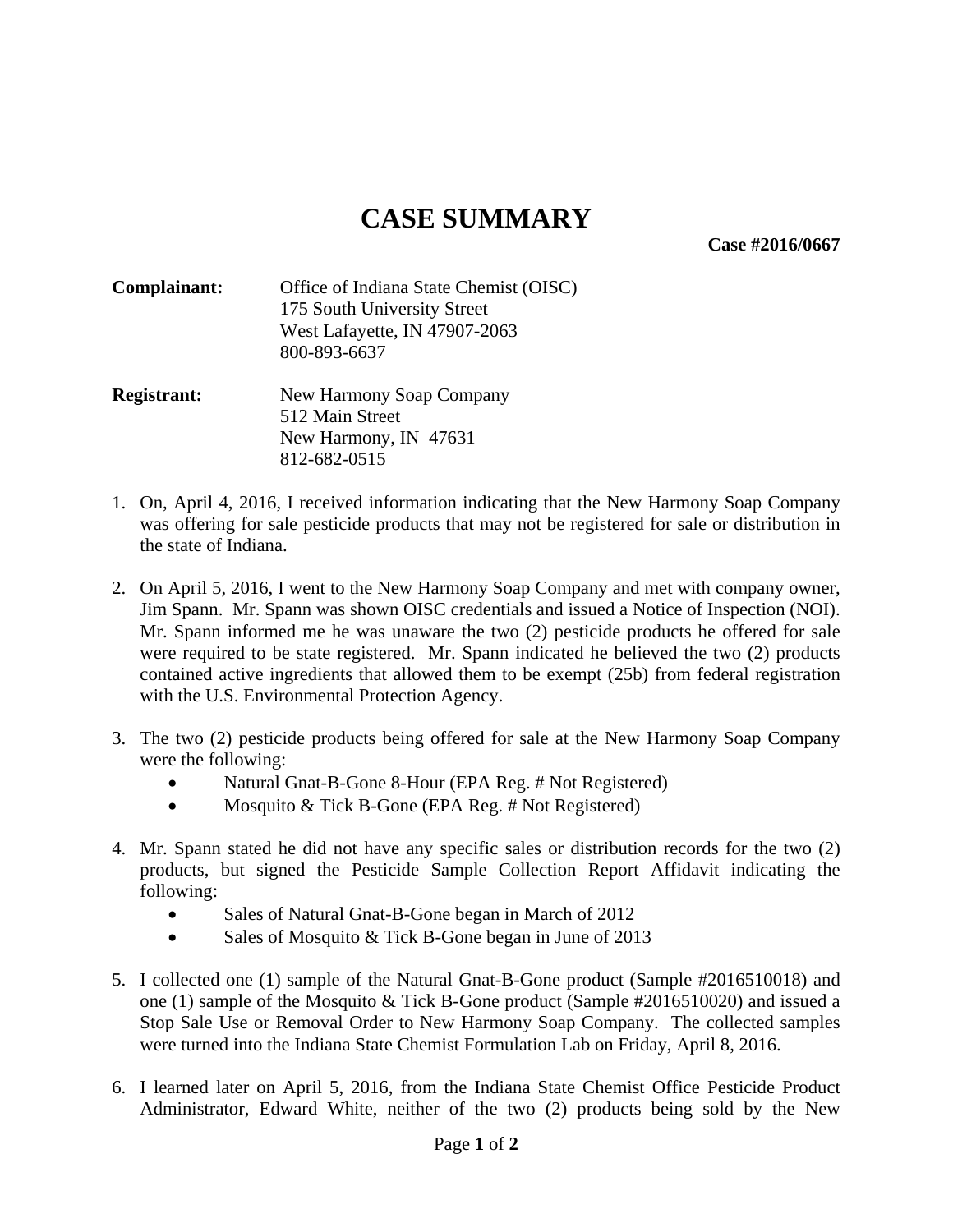Harmony Soap Company met the requirements for exemption (25b) from being federally registered due to having active ingredients that have not been approved for use in 25b exempt pesticide products.

j Scott M. Farris Date: April 8, 2016

Investigator

**DISPOSITION:** New Harmony Soap Company was cited for violation of section 57(1) of the Indiana Pesticide Registration Law for distributing a state non-registered pesticide product. A civil penalty in the amount of \$250.00 was assessed for this violation.

In addition, the information was forwarded to USEPA for federal review.

George N. Saxton Date: May 4, 2016<br>Compliance Officer Pinal Date: September 14, 2016 Final Date: September 14, 2016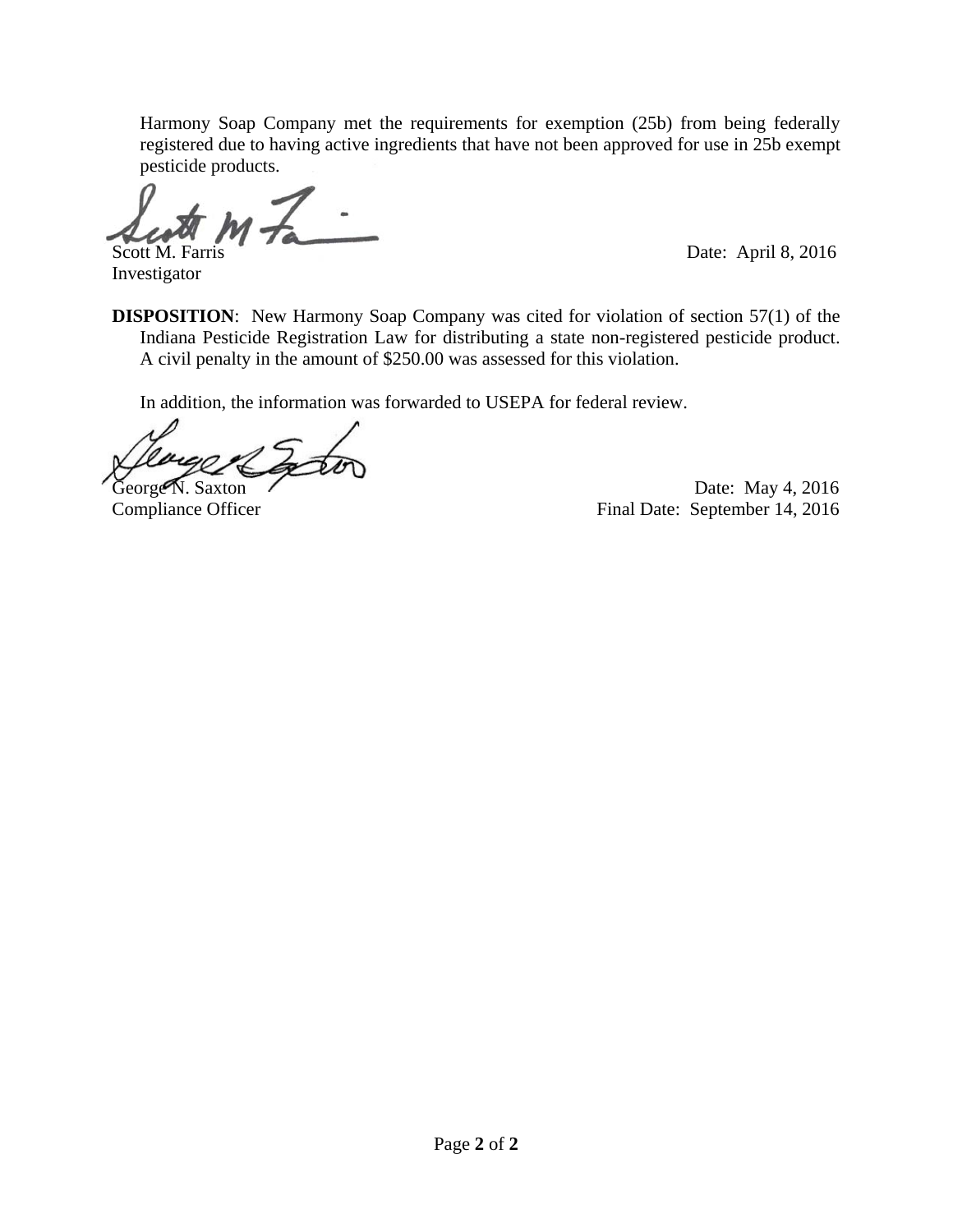**Case #2016/0710** 

- **Complainant:** Office of Indiana State Chemist (OISC) 175 South University Street West Lafayette, IN 47907-2063 800-893-6637
- **Respondent:** Rob Roth Manager/Superintendent **Carroll Country Club**  P. O. Box 263 411 E. Howard Street Delphi, Indiana 46923 (765) 564-2155
- 1. On April 4, 2016, I, Agent Brian P. Baker of the Office of Indiana State Chemist (OISC), met with the Manager/Superintendent of the Carroll County Country Club. Manager Rob Roth and I had spoken by phone concerning an inspection of the golf course's pesticide application program. When I met with Mr. Roth, I identified myself verbally and with OISC credentials. I explained to Mr. Roth I would be inspecting the following areas:
	- Licensing
	- Records Keeping
	- Pesticide Storage requirements
- 2. Mr. Roth told me he had been working on the Certified Applicators License of Mr. Darrell Loy or Mr. Brett Boone. I told Mr. Roth there needed to be one certified applicator of record. Mr. Roth told me he was having a difficult time getting hold of the two men because they had moved on. Mr. Roth told me he intended to hire out this year's pesticide applications and to pursue licensing himself. I asked Mr. Roth if he had the last two years pesticide application records. Mr. Roth told me he did have them at his home office. I told Mr. Roth I would return in a week to ten days and I needed him to identify the certified applicator of record for the golf course and I would need to see the completed copies of the last two years pesticide application records.
- 3. On April 13, 2016, I met Mr. Rob Roth at Carroll County Country Club. Mr. Roth provided the pesticide application records for calendar years 2014 and 2015. A copy of all the records will be attached to the case file. Mr. Roth told me he was unable to contact Mr. Brett Boone or Mr. Darrell Loy. I checked the OISC data base for licensed personnel and did not find either of the two men listed. I called the records division of OISC and I was advised Mr. Boone was unlicensed and Mr. Loy had an RT credential which had expired. I told Mr. Roth all his pesticide spray application made in the past two calendar years were "unlicensed applications".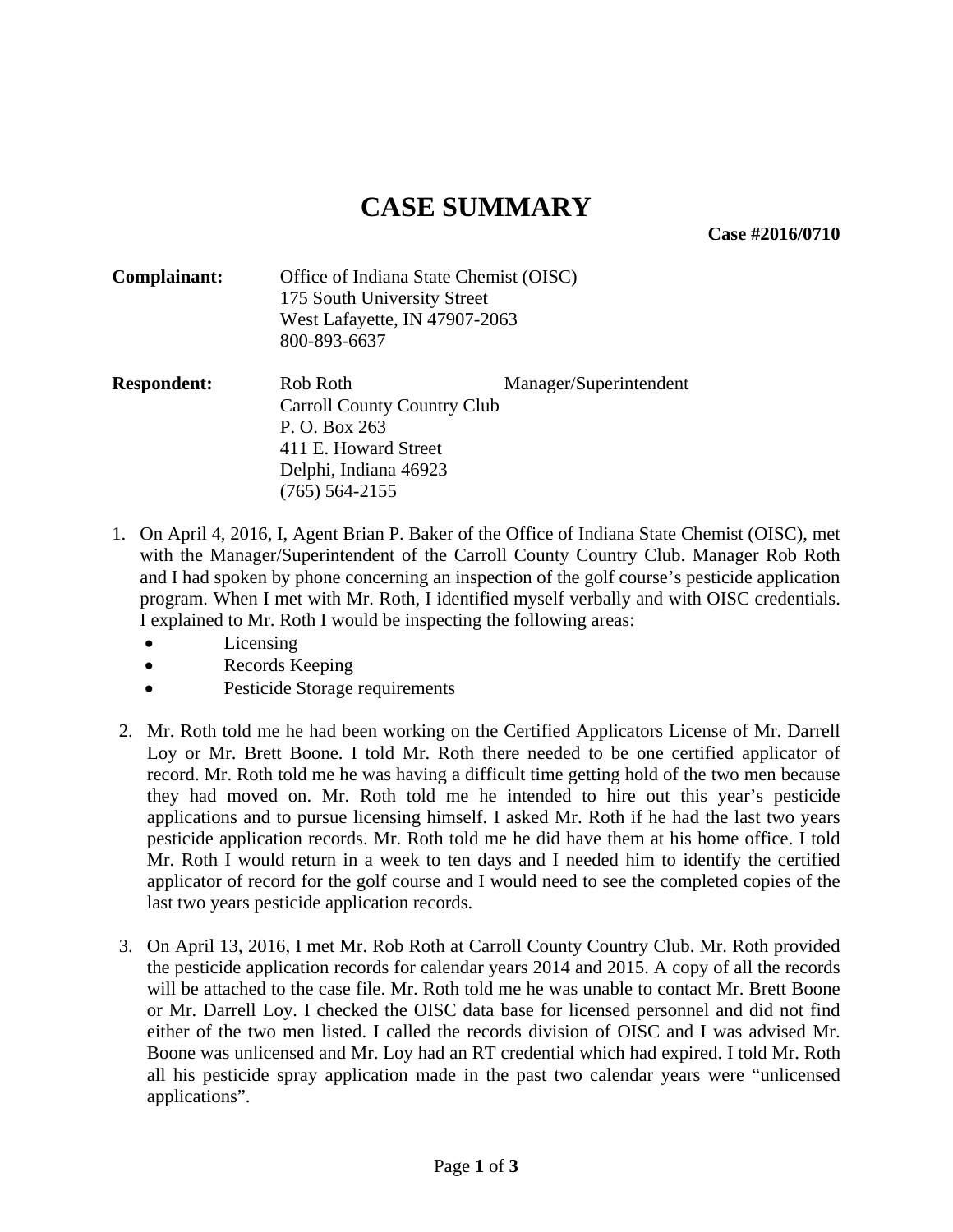- 4. The following pesticide products were used in the pesticide spray applications made to the turf at the Carroll County Country Club.
	- Lesco Regimax PGR, EPA Reg. #228-635-10404, active ingredient= trinexapacethyl 11.3%
	- Lesco Spectator Ultra 1.3 Fungicide, EPA Reg. #100-741-10404, active ingredient= propiconazole 14.3%
	- Lesco Manicure 6FL Turf and Ornamental Fungicide, EPA Reg. #60063-7-10404, active ingredient= chlorothalonil 54%
	- Insignia SC Intrinsic Brand Fungicide, EPA Reg. #7969-290, active ingredient= pyraclostrobin 23.3%
	- Gardentech Sevin, EPA Reg. #264-334-71004, active ingredient= carbaryl 22.5%
	- Bandit, EPA Reg. # 432-1312, active ingredient= imidacloprid 21.4%
	- $\bullet$  18 Plus, EPA Reg. #432-888-10404, active ingredient= iprodione 23.3 %

The chart which follows documents the unlicensed pesticide spray applications made to the turf at the Carroll County Country Club for calendar years 2014 and 2015:

| Date/Time            | Pesticide/Fertilizer Product applied | Amount of product used         |
|----------------------|--------------------------------------|--------------------------------|
| 4-24-14/4:00pm       | 14.2.14                              | 5 bags                         |
| 4-15-14/6:00pm       | 18 plus                              | 140 oz                         |
| 5-8-14/6:30pm        | Manicure/Insignia/18-3-6/Regimax     | 126 oz, 25 oz, 280 oz, 24 oz   |
| 5-21-14/7:00pm       | Manicure/12-0-0/Sevin/Regimax        | 126 oz, 105 oz, 20 oz, 24 oz   |
| 6-1-14/7:30pm        | <b>Wet Plus</b>                      | 140 oz                         |
| 6-5-14/7:30pm        | Manicure/Spectator Ultra/18-3-       | 126 oz, 35 oz, 280 oz, 105 oz, |
|                      | 6/Greenflo Phyte/Regimax/Bandit      | 21 oz                          |
| 6-20-14/7:30pm       | Manicure/12-0-0/Sevin/Regimax        | 126 oz, 105 oz, 20 oz, 5 oz.   |
| 7-1-14/7:00pm        | Manicure/18-3-6/Spectator            | 126 oz280 oz35 oz, 5 oz.       |
|                      | Ultra/Regimax                        |                                |
| 7-9-14/7:30pm        | Wet Plus                             | 140 oz                         |
| 7-14-14/7:00pm       | Manicure/Insignia/12-0-0/Regimax     | 126 oz, 25 oz, 105 oz, 5 oz.   |
| 7-29-14/7:30pm       | Manicure/18-3-6/Sevin/Regimax        | 126 oz, 280 oz, 20 oz, 5 oz.   |
| 8-5-14/7:00pm        | Manicure/12-0-0/Spectator            | 126 oz, 105 oz, 35 oz, 5 oz    |
|                      | Ultra/Regimax                        |                                |
| 8-18-14/7:30pm       | Manicure/18-3-6/Greenflo             | 126 oz, 280 oz, 105 oz, 5 oz.  |
|                      | Phyte/Regimax                        |                                |
| $8 - 30 - 14$        | Manicure/12-0-0/Greenflo             | 126 oz, 105 oz, 105 oz, 20     |
|                      | Phyte/Sevin/Regimax                  | $oz$ , 5 oz.                   |
| 9-9-14/7:30pm        | Manicure/18-3-6/Greenflo             | 126 oz, 280 oz, 105 oz, 35     |
|                      | Phyte/Spectator Ultra/Regimax        | oz, 5 oz.                      |
| 9-24-14/6:00pm       | Manicure/12-0-0.                     | 126 oz, 105 oz.                |
| 10-6-14/5:00pm       | $14 - 2 - 14E$                       | 5 bags                         |
| 10-15-14/4:00pm      | 18 plus                              | 140 oz.                        |
| 4-22-15/5:00pm       | 14-2-14E                             | 5 bags                         |
| 4-28-15/5:15pm       | 18 plus                              | 140 oz.                        |
| 5-6-15/6:00pm        | Manicure/Insignia                    | 126 oz, 25 oz.                 |
| 5-18-15/6:30pm       | Manicure/Sevin/12-0-0/Regimax        | 126 oz, 20 oz, 105 oz, 5 oz.   |
| $6 - 8 - 15/6:00$ pm | Wet Plus                             | 140 oz                         |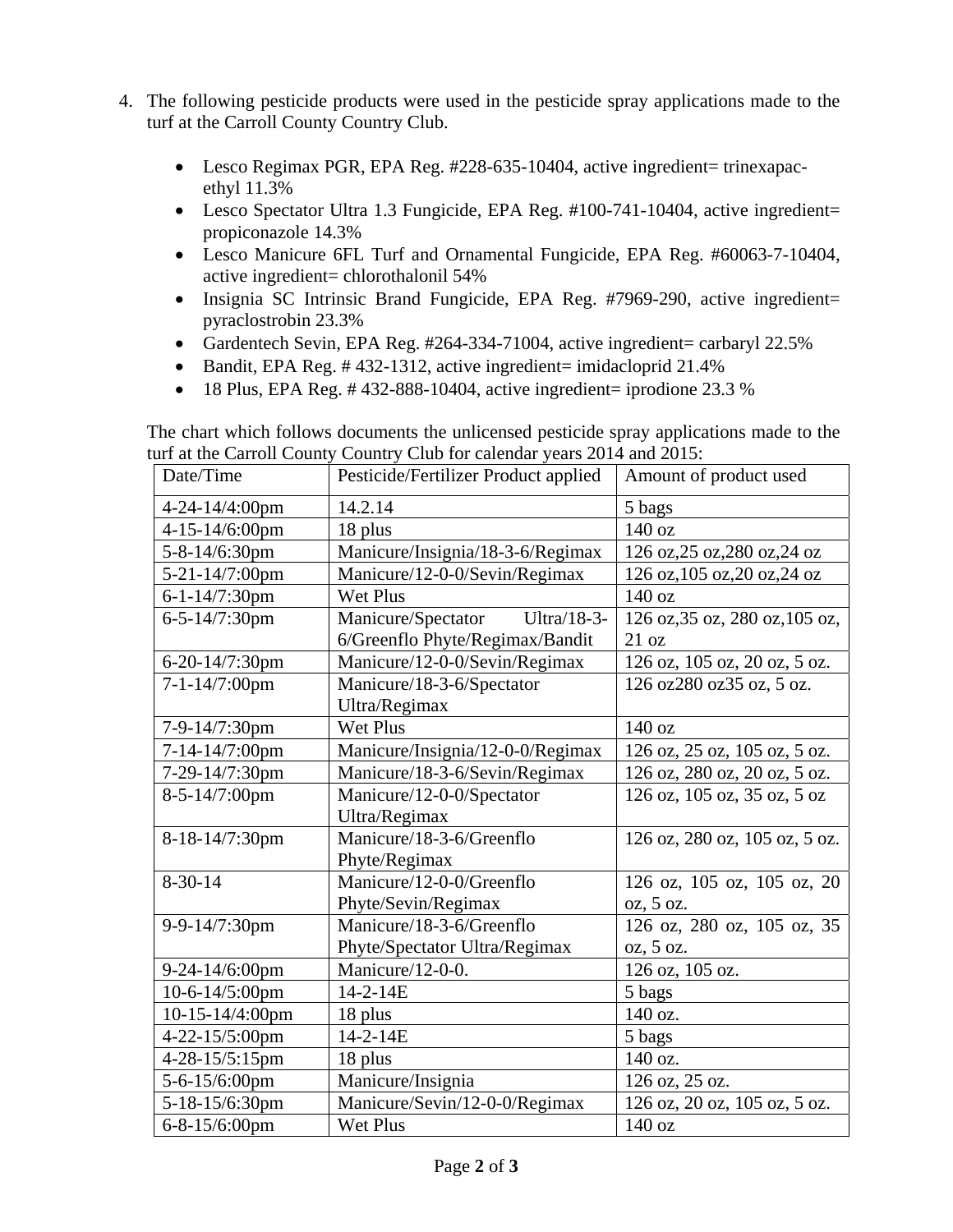| 6-11-15/7:30pm    | Manicure/18-3-6/Greenflo         | 126 oz, 280 oz, 105 oz, 5    |
|-------------------|----------------------------------|------------------------------|
|                   | Phyte/Regimax/Bandit             | oz, 21 oz.                   |
| 6-25-15/7:30pm    | Manicure/12-0-0/Sevin/Regimax    | 126 oz, 105 oz, 20 oz, 5 oz. |
| $7 - 1 - 15$      | Wet Plus                         | 140 oz.                      |
| 7-10-15/7:00pm    | Manicure/Insignia/12-0-0/Regimax | 126 oz, 25 oz, 105 oz, 5 oz. |
| 7-23-15/7:15pm    | Manicure/18-3-6/Sevin/Regimax    | 126 oz, 280 oz, 20 oz, 5 oz. |
| 8-7-15/7:20pm     | Manicure/12-0-0/Spectator        | 126 oz, 105 oz, 35 oz, 5 oz. |
|                   | Ultra/Regimax                    |                              |
| 8-20-15/10:00am   | Manicure/18-3-6/Greenflo         | 126 oz, 280 oz, 105 oz, 5    |
|                   | Phyte/Regimax                    | OZ.                          |
| $9-1-15/5:00$ pm  | Manicure/18-3-6/Greenflo         | 126 oz, 280 oz, 105 oz, 35   |
|                   | Phyte/Spectator Ultra/Regimax    | $oz$ , 5 oz.                 |
| $9-16-15/5:00$ pm | Manicure/12-0-0                  | 126 oz, 105 oz.              |
| 10-16-15/5:30pm   | $14 - 2 - 14E$                   | 5 bags                       |

5. In this case there are 33 days where pesticide or fertilizer applications were made to the turf at the Carroll County Country Club by Mr. Rob Roth. Mr. Roth is unlicensed. Mr. Roth stated he was under the impression he was being supervised by a properly licensed person. Mr. Roth cooperated with the investigation/inspection and understood he could not make any further pesticide applications regardless of method until he is properly licensed by

OISC.

Investigator

Brian P. Baker Date: April 15, 2016

**DISPOSITION:** Carroll County Country Club was cited for thirty-three (33) counts of violation of section 65(6) of the Indiana Pesticide Use and Application Law, specifically 357 IAC 1- 15-2, for applying pesticides to a golf course without having as certified applicator. A civil penalty in the amount of \$8,250.00 (33 counts x \$250.00 per count) was assessed. However, the civil penalty was reduced to \$1,650.00. Consideration was given to the fact Carroll County Country Club cooperated during the investigation; corrective action was taken; there was no previous history of similar nature; a good faith effort to comply and no restricted use pesticides were involved.

George N. Saxton Draft Date: May 10, 2016 Compliance Officer Final Date: September 14, 2016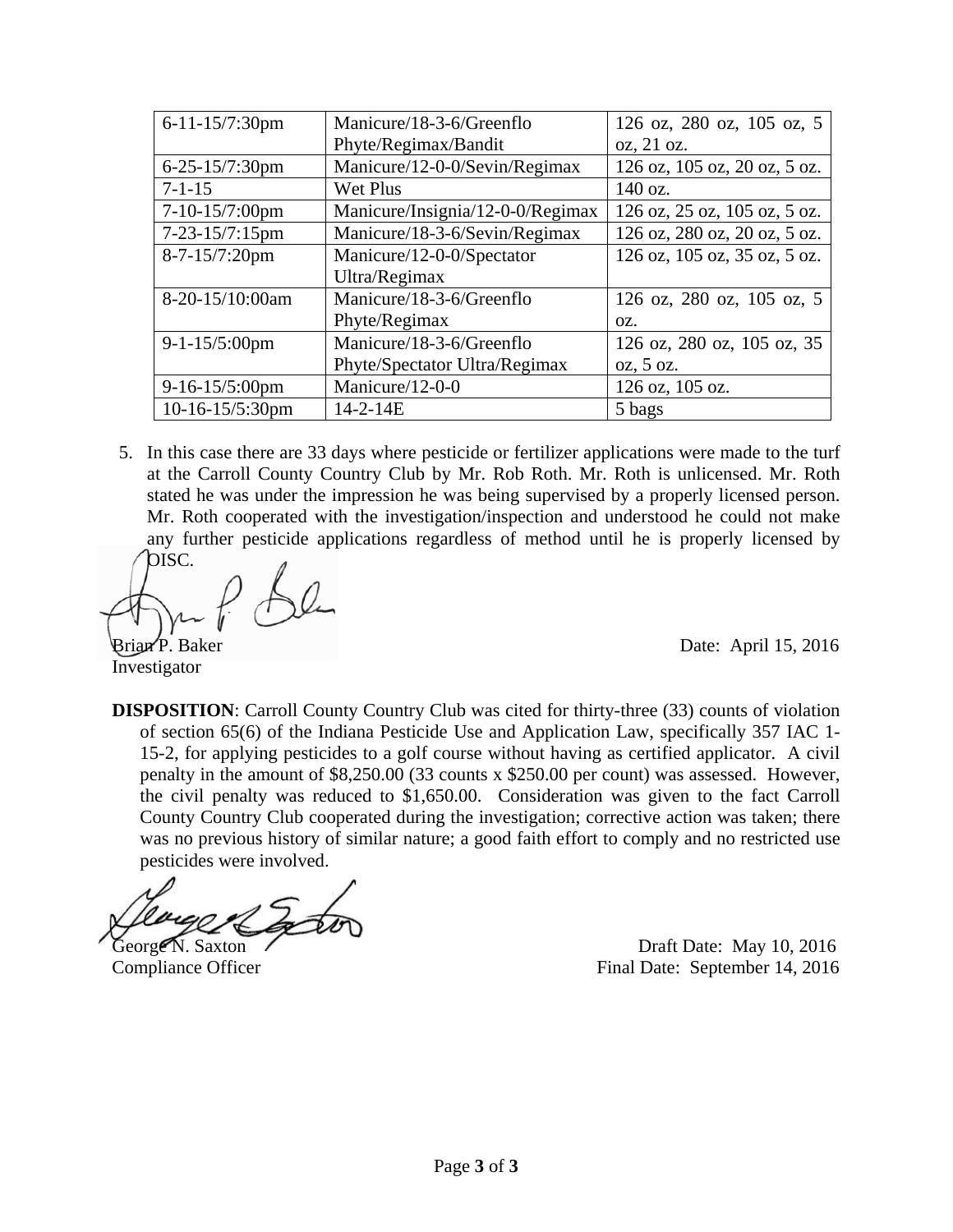**Case #2016/0712** 

| Complainant:       | Office of Indiana State Chemist (OISC)                       |                             |  |
|--------------------|--------------------------------------------------------------|-----------------------------|--|
|                    | 175 South University Street<br>West Lafayette, IN 47907-2063 |                             |  |
|                    |                                                              |                             |  |
|                    | 800-893-6637                                                 |                             |  |
| <b>Respondent:</b> | <b>Martin Williams</b>                                       | Registered Technician       |  |
|                    | Steven Mann                                                  | Unlicensed Applicator       |  |
|                    | Dan West                                                     | <b>Certified Supervisor</b> |  |
|                    | Company Green Property Management LLC Licensed Business      |                             |  |
|                    | 5830 Perry Woods Way                                         |                             |  |
|                    | Indianapolis, IN 46227                                       |                             |  |
|                    | 317-919-9971                                                 |                             |  |

1. On April 15, 2016, I observed Martin Williams performing a for-hire pesticide application on a ride-on sprayer while wearing a shirt with no sleeves. I later learned Mr. Williams was applying Lesco Three-Way herbicide, EPA Reg. #10404-43, active ingredients, dicamba, 2, 4-D and MCPP-P. See figure 1.



Figure 1-no sleeves

- 2. As I was preparing to talk with Mr. Williams, I encountered Steven Mann with a backpack sprayer with no sleeves. Mr. Mann did not have a license to perform for-hire pesticide applications.
- 3. On April 15, 2016, I spoke with Dan West, Certified Supervisor. Mr. West stated Williams was issued the proper PPE, and had it, but did not wear. Mr. West stated he thought he sent in Mr. Mann's application to OISC for licensing.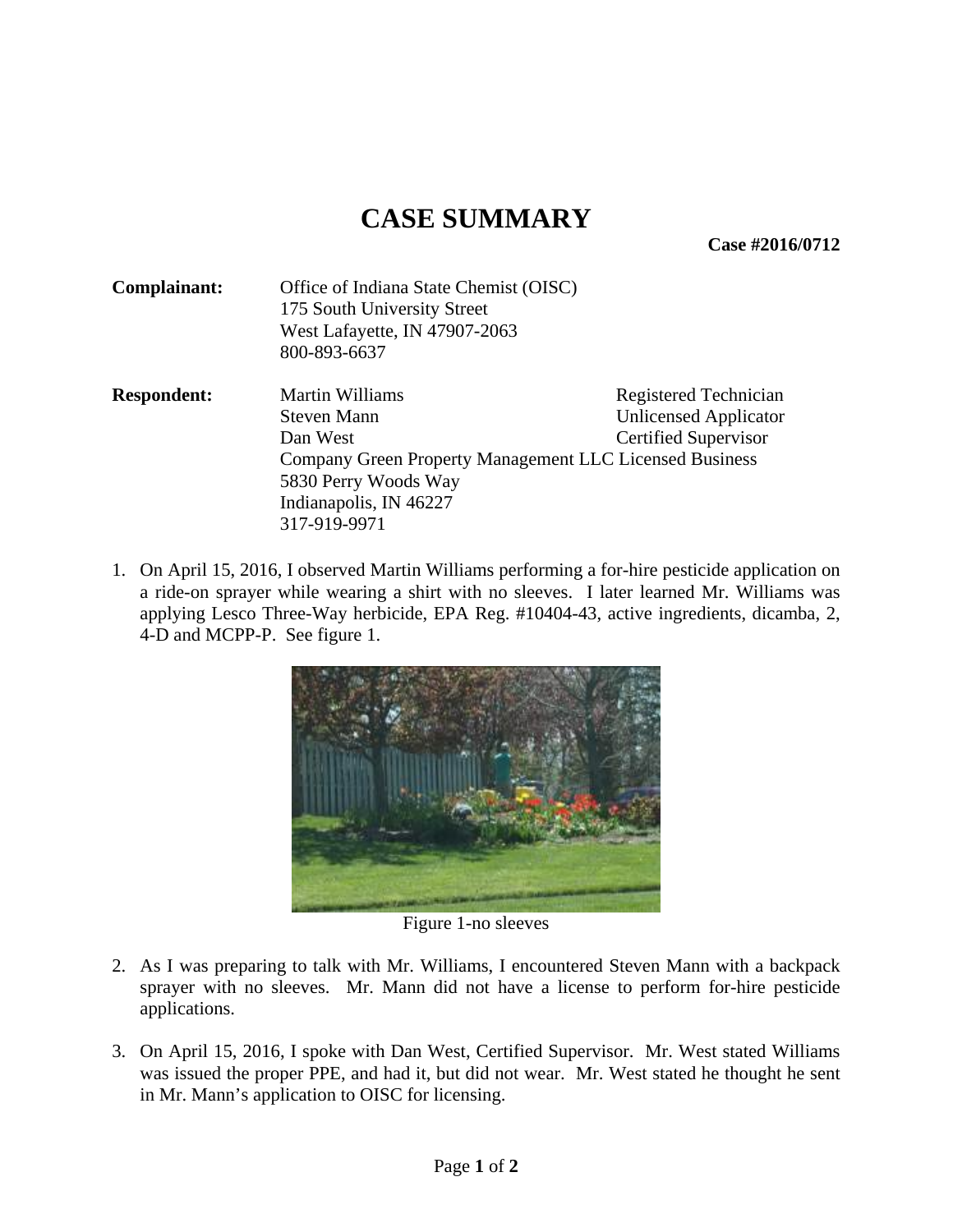4. Label language for Lesco Three-Way states in part, "*All mixers, loaders, applicators and other handlers must wear: Long-sleeves shirts and long pants…"*

1. Kelley I Paul J. Kelley Date: April 27, 2016

Investigator

**DISPOSITION**: Martin Williams was cited for violation of section 65(2) of the Indiana Pesticide Use and Application Law for failure to follow label directions regarding use of personal protective equipment. A civil penalty in the amount of \$50.00 was assessed for this violation.

Dan West was cited for violation of section 65(6) of the Indiana Pesticide Use and Application Law, specifically 355 IAC 4-2-3, for failure to properly supervise a non-licensed employee. A civil penalty in the amount of \$125.00 was assessed for this violation.

George N. Saxton (George N. Saxton) Compliance Officer Final Date: September 14, 2016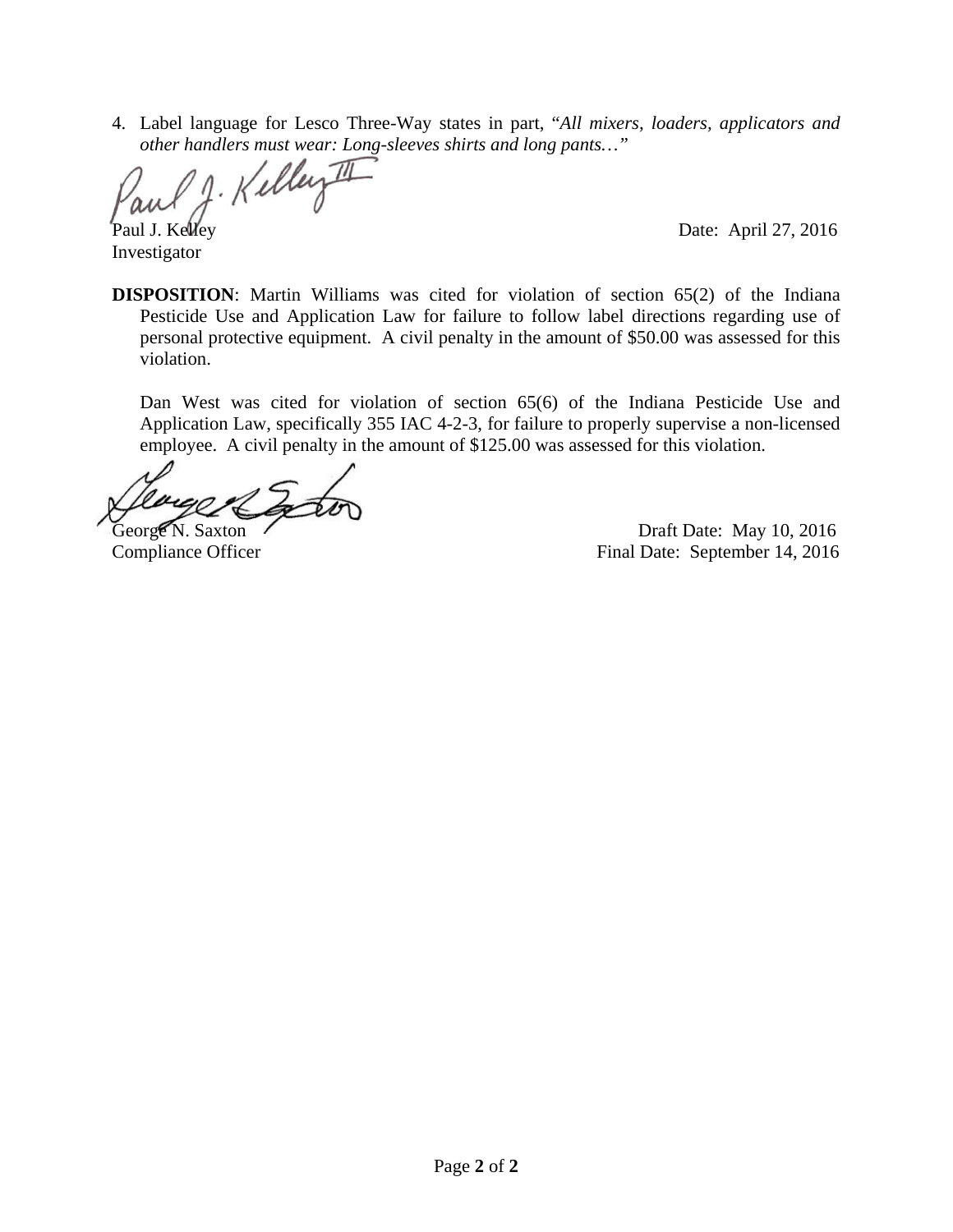**Case #2016/0713** 

| Complainant:                    | Kristi Rasnick                                 |                    |              |              |
|---------------------------------|------------------------------------------------|--------------------|--------------|--------------|
|                                 | Minnich's Lawn Care                            |                    |              |              |
|                                 | 222 N. Scott Street<br>Bluffton, Indiana 46714 |                    |              |              |
|                                 |                                                |                    |              | 260-824-8103 |
|                                 | <b>Respondent:</b>                             | <b>Jeff Sawyer</b> | Not Licensed |              |
| <b>Ground Control Solutions</b> |                                                | Not Licensed       |              |              |
| 11415 S. CR 400 E.              |                                                |                    |              |              |
| Warren, IN 46792                |                                                |                    |              |              |
|                                 | 260-356-4429                                   |                    |              |              |

1. On April 7, 2016, the complainant contacted the Certification and Licensing section of the Office of the Indiana State Chemist (OISC) to report former employee, Jeff Sawyer was no longer working for their company but was out working by himself without a license. A copy of a Facebook post was included indicating:



- 2. On April 18, 2016, I was assigned the case for follow-up. The next day, I spoke with Ms. Rasnick who reported she wanted to make sure Mr. Sawyer was no longer associated with Minnich's Lawn Care in the OISC database and that proper licensing was obtained.
- 3. On April 19, 2016, I called and spoke with Joe Shape and informed him of the complaint. Mr. Shape indicated he and Griff Bustos owned the company and recently hired Mr. Sawyer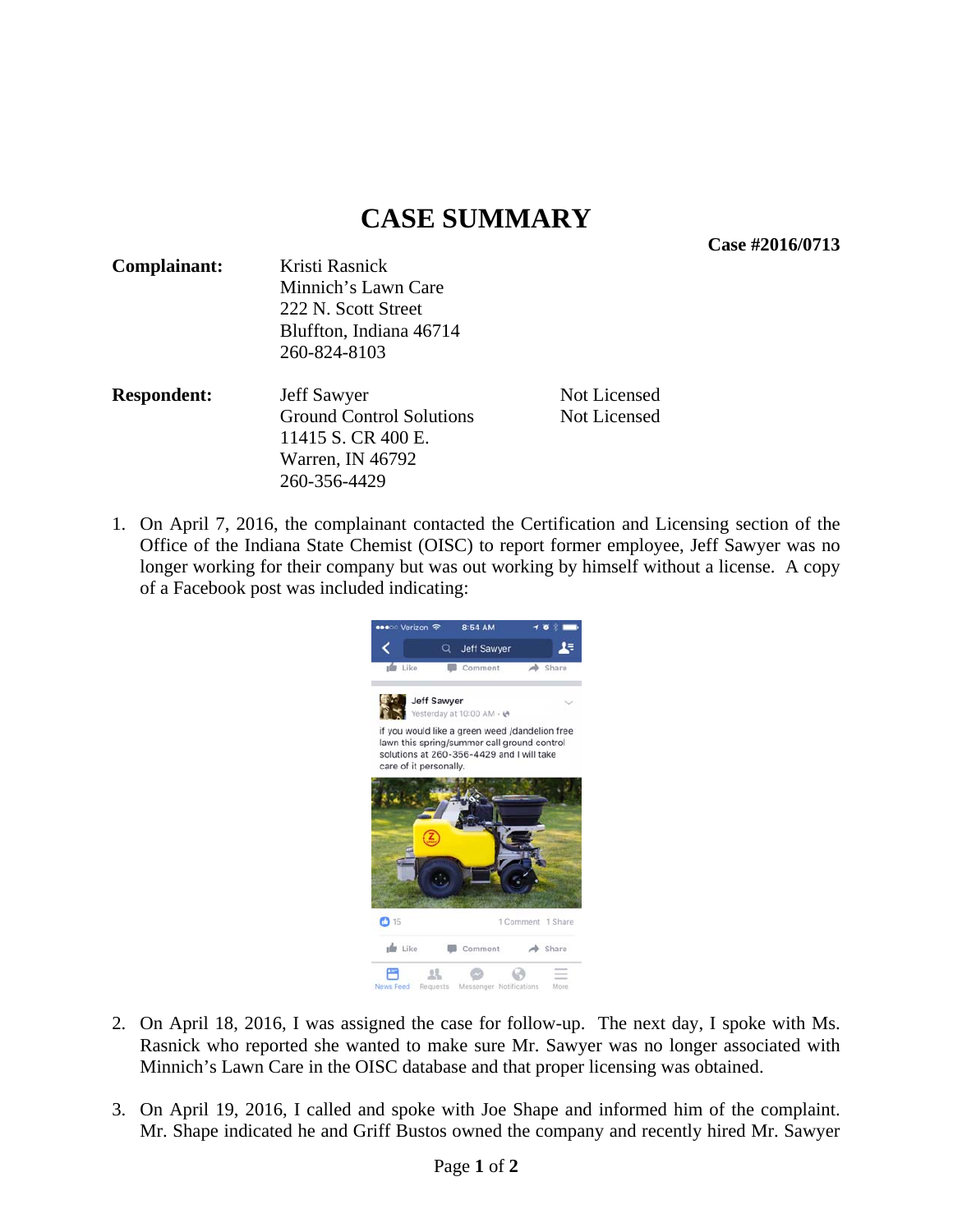to expand their services to include lawn applications. He agreed to meet me to discuss the situation.

- 4. Later, on April 19, 2016, I met with Mr. Shape and Mr. Bustos. Mr. Shape explained that, when it was discovered Mr. Sawyer's Category 3b (turf) certification had expired; he scheduled the exam and subsequently passed it on April 12. I informed Mr. Shape and Mr. Bustos that an application requesting an Indiana pesticide business license for the company and an applicator license for Mr. Sawyer had not been received by the OISC. Mr. Shape stated he was not aware of the licensing procedures and indicated he thought Mr. Sawyer was allowed to make applications once the exam was passed. I explained the licensing procedures and also informed him that advertising to be in the business of making for-hire pesticide applications without a business license, like was done on Mr. Sawyer's Facebook page, was prohibited. Mr. Shape took responsibility for the non-compliance and provided application records for the four days Mr. Sawyer made applications after passing the exam but prior to becoming properly licensed. According to those records, for-hire applications were made on April 13, 14, 18 and 19 of 2016.
- 5. Mr. Shape gave me the application for credentials and a check for the fees. He later forwarded the certificate of insurance for the business. I submitted the application, check and certificate of insurance to the Certification and Licensing section of the OISC and a business license and applicator license were subsequently issued.

 $\overline{a}$  $\frac{1}{2}$ <br>Andrew R. Roth  $\frac{1}{2}$ .  $\frac{1}{2}$ 

Investigator

**DISPOSITION**: Jeff Sawyer and Ground Control Solutions were cited for four counts of violation of section 65(9) of the Indiana Pesticide Use and Application Law for applying pesticides for hire without having an Indiana pesticide business license. A civil penalty in the amount of \$1,000.00 (4 counts x \$250.00 per count) was assessed. However, the civil penalty was reduced to \$100.00. Consideration was given to the fact Mr. Sawyer and Ground Control Solutions cooperated during the investigation; corrective action was taken; there was no previous history of similar nature; no potential for damage; a good-faith effort to comply and no restricted use pesticides were involved.

George N. Saxton (*Corp. 2016*) and the United States August 17, 2016

Compliance Officer Final Date: September 21, 2016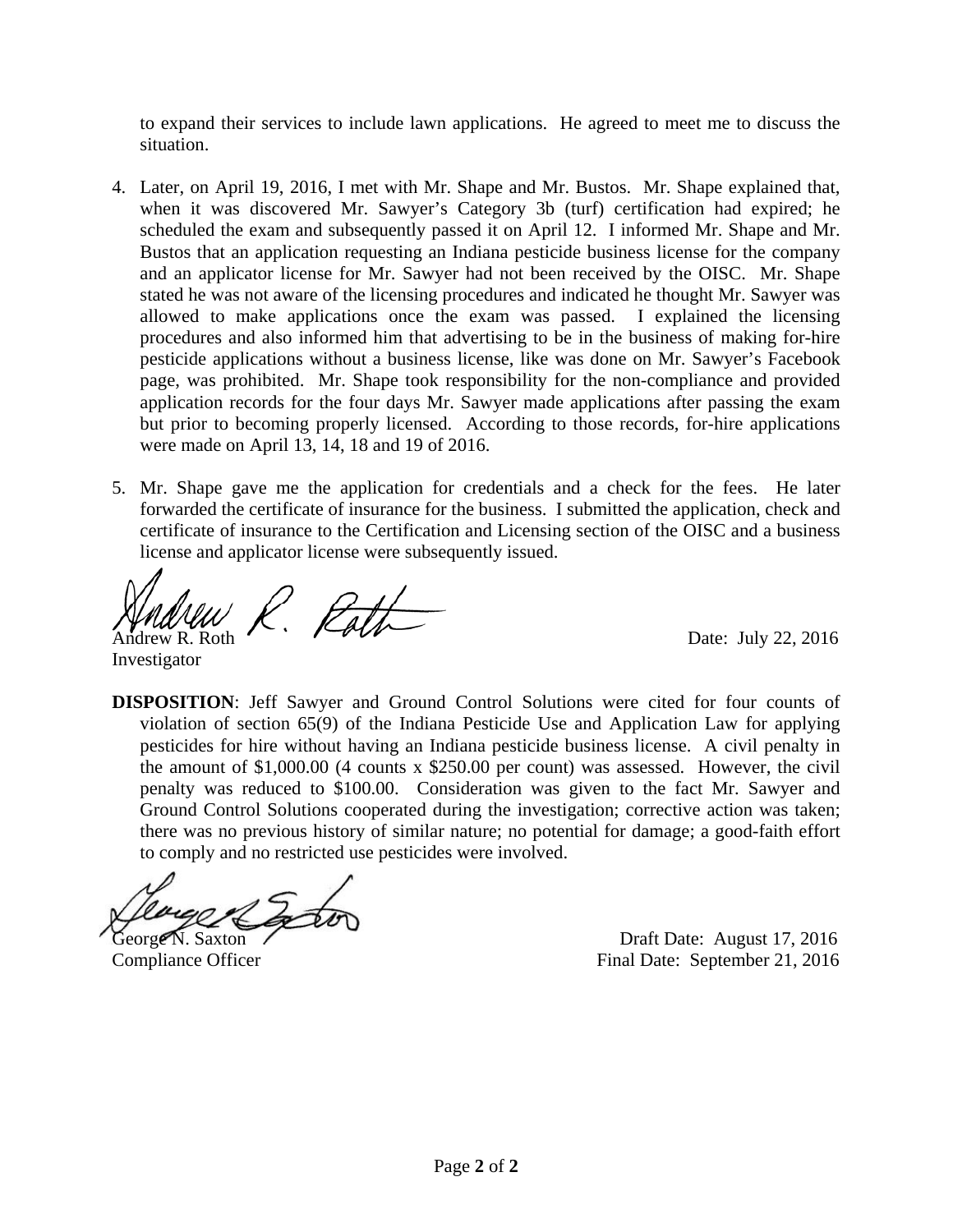**Case #2016/0719** 

| Complainant:       | Milt Griswold<br>9644 Hillview Court<br>Newburgh, IN 47630<br>812-549-6140             |                        |
|--------------------|----------------------------------------------------------------------------------------|------------------------|
| <b>Respondent:</b> | Daylight Farm Supply, Inc.<br>4505 E Boonville New Harmony Rd.<br>Evansville, IN 47725 | (Licensed Business)    |
|                    | Donald Folz<br>812-867-2463                                                            | (Certified Applicator) |

- 1. On April 18, 2016, Milt Griswold contacted the Office of Indiana State Chemist (OISC) and stated a pesticide application had been made to a neighboring field on April 14, 2016, @ approximately 5:40pm, that had adversely affected the trees and plants on his property. Mr. Griswold then stated he returned from out of town on Sunday, April 17, 2016, and noticed leaves on two (2) peach trees near the field had turned color and fallen from the trees. Mr. Griswold indicated he had filed a complaint last year for similar issues with pesticide drift to his property (see case #2015/0871).
- 2. On April 19, 2016, I went to Mr. Griswold's property and inspected the trees and plants near the suspected farm field located to the east. I observed necrotic spotting consistent with a contact herbicide to two (2) Peach trees and a Dogwood tree, all located within 30 feet of the field. Both Peach trees showed yellow leaf discoloration and leaf loss. I did not observe any symptoms of pesticide exposure to plants and trees located further from the field in question (40 to 60 feet).
- 3. I collected vegetation samples from the Peach and Dogwood trees located near the field, for residue testing and inspection by the Purdue Plant & Pest Diagnostic Lab (PPDL). Photograph #1 below shows necrotic spotting observed on a peach tree near the field. Photograph #2 shows the leaf drop observed under a Peach tree.



Photograph #1 Photograph #2

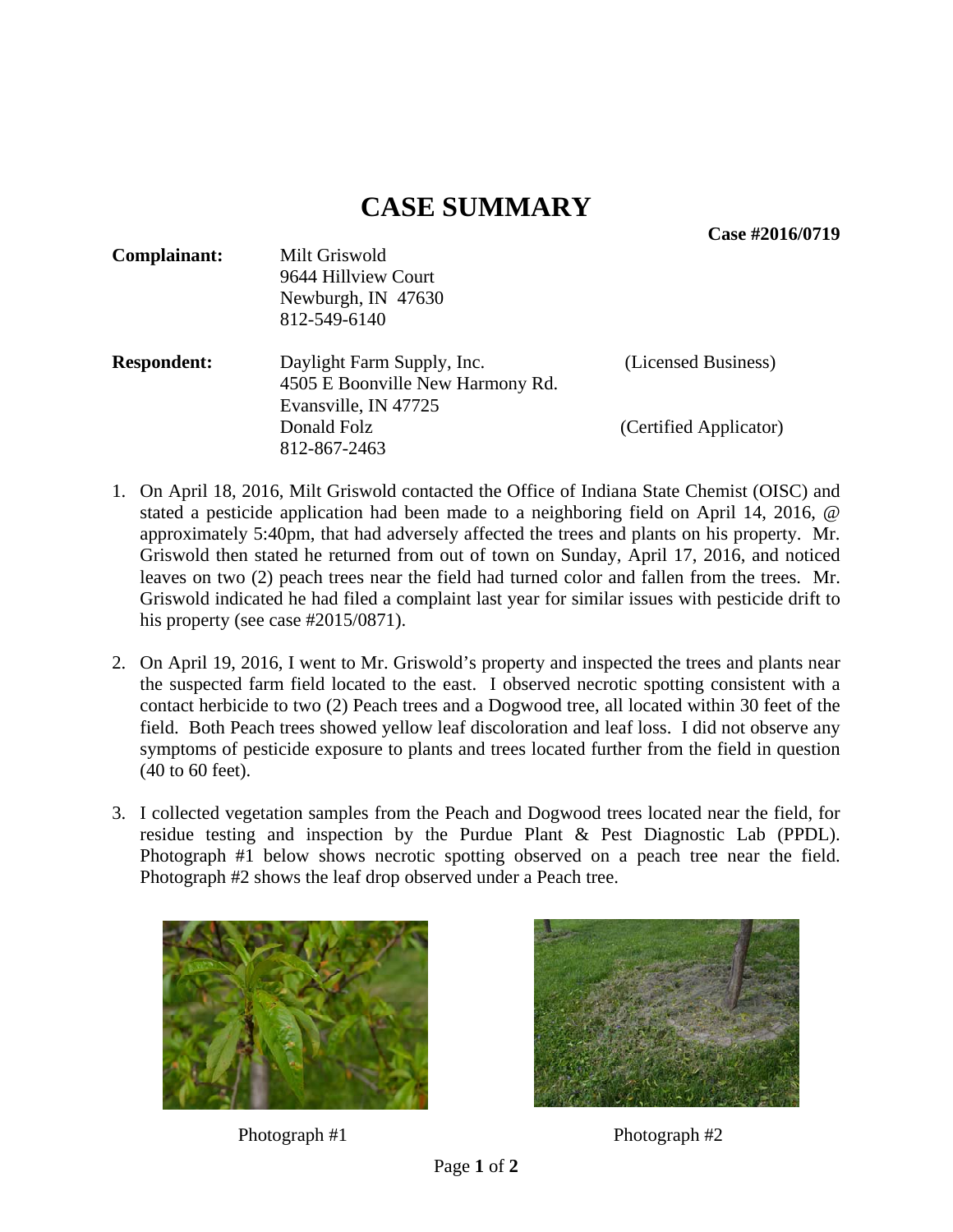- 4. On May 19, 2016, I went to Daylight Farm Supply Inc. and spoke to Store Manager, Brian Herr. Mr. Herr informed me Donald Folz had made the pesticide application of Anthem (EPA Reg. #279-3450; active ingredients: pyroxasulfone and fluthiacet-methyl), Roundup PowerMax (EPA Reg. #524-549; active ingredient: glyphosate) and Sharpen (EPA Reg. #7969-278; active ingredient: saflufenacil), to the field in question on April 14, 2016. A Pesticide Investigation Inquiry (PII) form was given to Mr. Herr for Mr. Folz to complete and was received back on April 28, 2016. The PII indicated the application had been made by Certified Applicator, Donald Folz, between 5:40pm and 6:00pm on April 14, 2016.
- 5. On April 21, 2016, a vegetation sample was turned into PPDL for analysis. The results were reported back on April 22, 2016, and stated the following: *"The necrotic spotting on the leaves are indicators of potential contact with a contact herbicide such as saflufenacil that is contained in Sharpen. Anthem also contains a contact active ingredient, fluthiacet that may also have contributed to the necrotic spotting."*
- 6. On April 21, 2016, the collected vegetation sample was turned into the State Chemist Residue Lab for analysis. The results were reported back on May 4, 2016, and indicated the following:

Sample # 2016-51-0022: Vegetation from trees 30 feet west of farm field

| • Fluthiacet-methyl (Anthem product)                   | BDL      |
|--------------------------------------------------------|----------|
| • Pyroxasulfone (Anthem product)                       | 36.5 PPB |
| • Saflufenacil (Sharpen product)                       | 12.3 PPB |
| $BDL = Below Detection Limits/PPB = Parts per Billion$ |          |

- 7. A check of the weather conditions at the time of the application as reported by the Evansville Airport weather station, indicated the winds were from the Southeast (blowing toward Mr. Griswold's property) between 6.9 and 8.1 miles per hour with no gusts reported.
- 8. The Anthem label stated the following in the *Sensitive Areas* section: *"Anthem must only be applied when the potential for drift to adjacent sensitive areas (e.g. residential areas, bodies of water, known habitats for threatened or endangered species and non-target crops) is minimal. (e.g. when wind is blowing away from the sensitive areas)."*
- 9. The Sharpen label stated the following in the *Ground Application Requirements* section: "*Apply this product only when the potential for drift to adjacent non-target areas is minimal (e.g. when the wind is 10 MPH or less and is blowing away from sensitive areas)."*

Date: May 9, 2016

Pesticide Investigator

**DISPOSITION:** Donald Folz was cited for violation of section 65(2) of the Indiana Pesticide Use and Application Law for failure to follow label directions regarding drift to non-target vegetation. A civil penalty in the amount of \$250.00 was assessed for this violation. Consideration was given to the fact this was his second violation of similar nature. See case number 2015/0871.

George N. Saxton Draft Date: May 18, 2016

Compliance Officer Final Date: September 19, 2016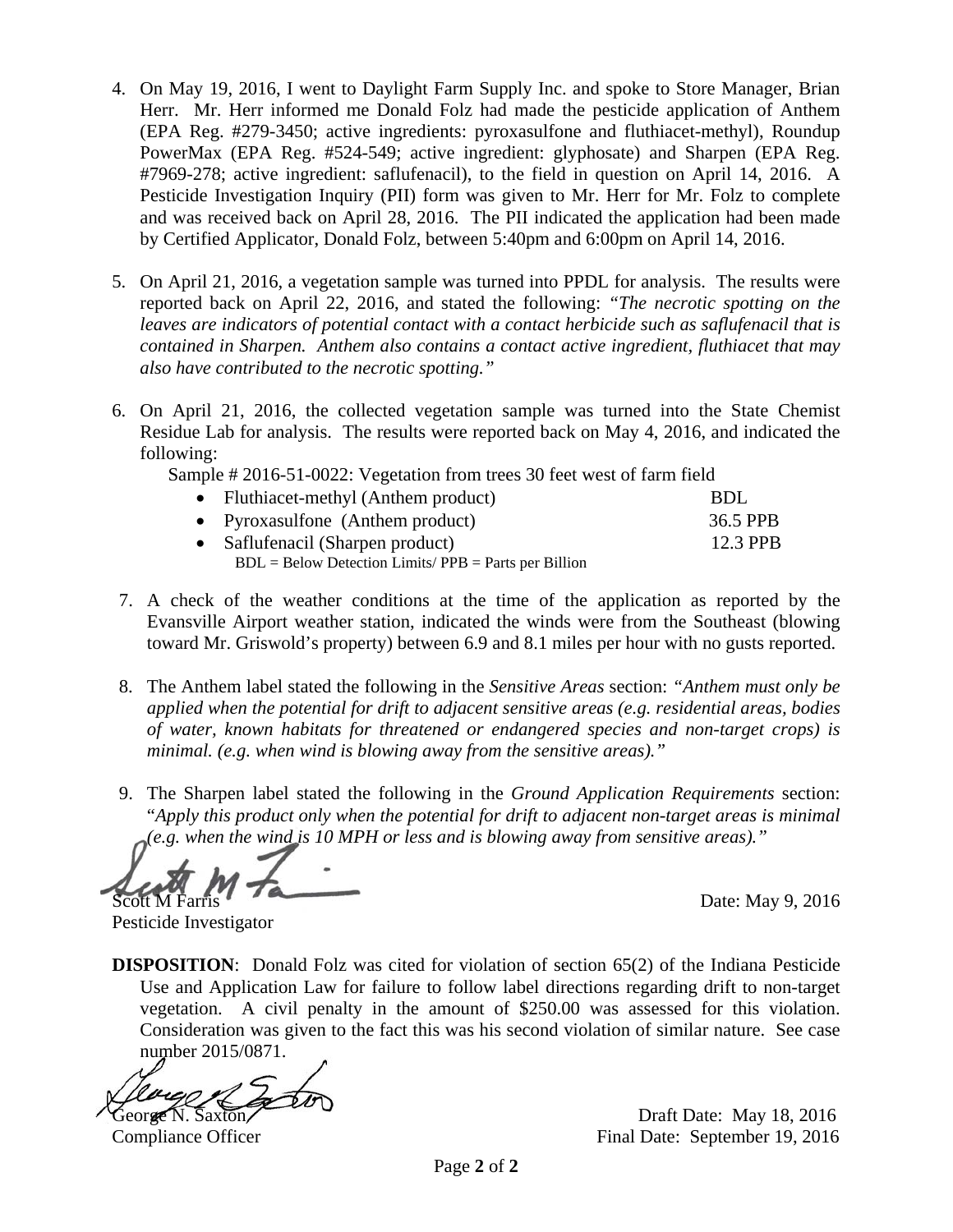**Case #2016/0731** 

| <b>Complainant:</b> | Jason Kable<br>530 E 300 N<br>Portland, Indiana 47371<br>260-726-9670 |              |  |
|---------------------|-----------------------------------------------------------------------|--------------|--|
| <b>Respondent:</b>  | <b>Craig Harting</b>                                                  | Not Licensed |  |

Roger Homan Certified Applicator Mercer Landmark, Inc. Licensed Business 3911 Burkettsville-St. Henry Road Coldwater, OH 45828 419-678-2369

- 1. On April 21, 2016, the complainant contacted the Compliance Officer of the Office of Indiana State Chemist (OISC) to report agricultural pesticide drift to his property. He stated yesterday, the neighboring farmer made a pesticide application to the field and the pesticide drifted on his property and possibly to his children.
- 2. On April 22, 2016, I spoke with Mr. Kable who reported the application was made to the field which borders his property, between 5-6pm on April 20, 2016. He stated he was outside, as were his children and chickens, when the applicator began spraying the portion of the field east of his house. Mr. Kable reported the wind was blowing from the east, toward his property, at approximately 12-15mph. He indicated he was concerned for his family, his animals and his property, on which he uses no pesticides. Mr. Kable stated he stopped the applicator and talked to him after getting his children in the house. Harvest Land Co-op had reportedly made applications to the field in the past.
- 3. On April 27, 2016, I met with Mr. Kable at his property on the north side of County Road 300N in Jay County. We walked the east side of the property and he showed me where he was standing, between two barns, when he tried to stop the applicator. Mr. Kable stated he was hit by drift from the application and he wondered if his children were also hit. He indicated his first attempt to get the attention of the applicator was unsuccessful, so he reportedly retrieved a gun and went back to the edge of the field where he spoke to the applicator. While the applicator did leave before completing the application, Mr. Kable felt his property had been impacted. He indicated he grows much of his own food and makes his own compost.
- 4. We discussed possible sampling sites on the property. Broadleaf weeds along the east edge of the property exhibited distortion and clover in the pasture was spotted. I collected one swab sample from a fence post near where Mr. Kable reported he was standing between the barns at the edge of the field, one from a window on the field-side of the barn south of the fence post and one from the door of a shed west of where he was standing. I collected the jeans Mr. Kable wore during the alleged drift as well as two shirts his boys wore while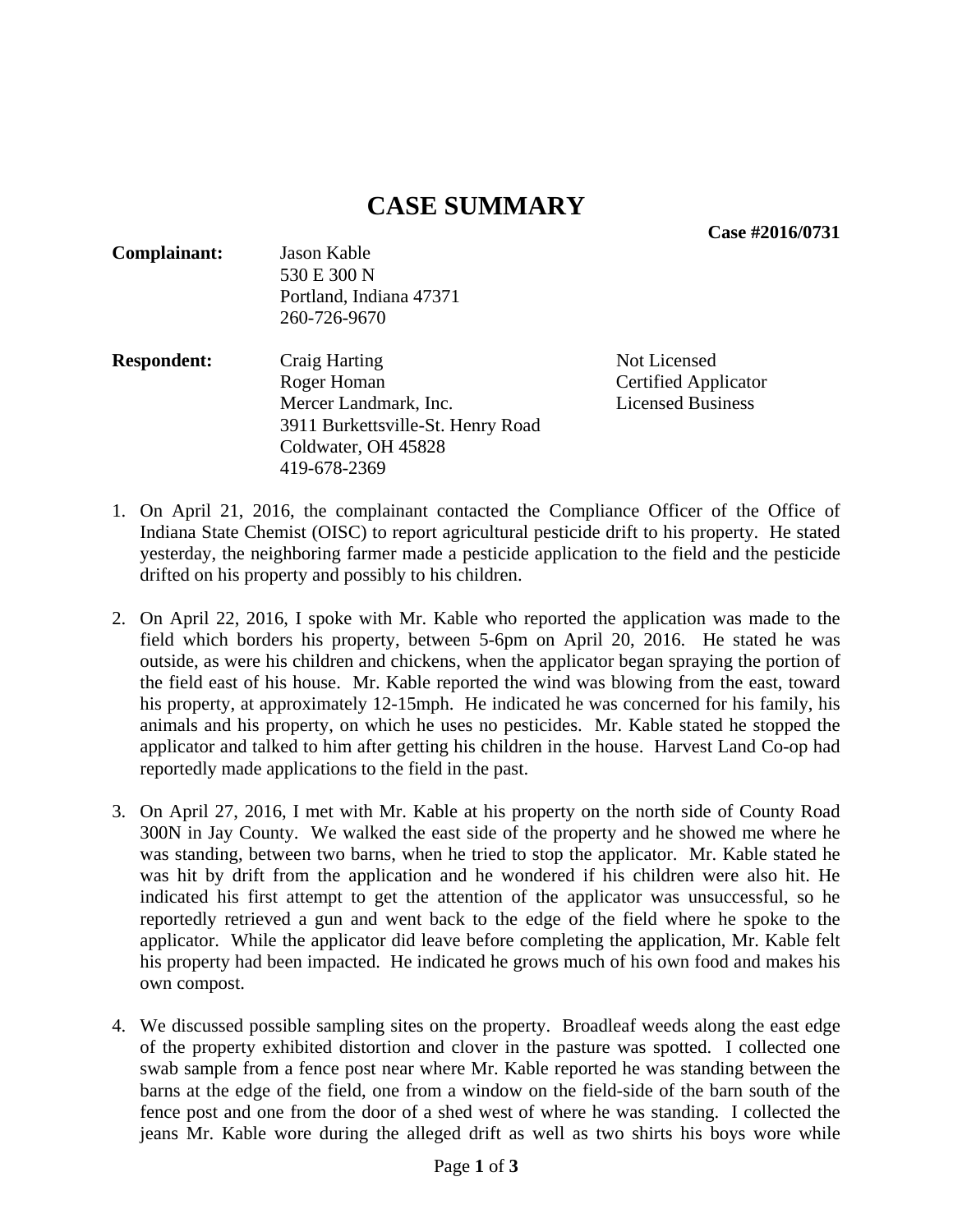playing outside when the application was made. I collected field clover from the pasture area between the road and the barn on the east side of the property. Finally, I collected soil from the target field. The samples were submitted to the OISC Residue Lab for analysis. I photographed the site to document symptoms and the proximity of the field.



5. I contacted Harvest Land Co-op at Bryant, IN, and learned that the ground adjacent to the Kable property was not being farmed by the same grower as in previous years and that it was not sprayed this year by Harvest Land. I determined that the growers (Kevin and Gary

Sudhoff) utilized Mercer Landmark, Inc., of Coldwater, OH, to make the application.

- 6. I spoke with Roger Homan at Mercer Landmark and informed him of the complaint. He indicated his applicator, Craig Harting, who was licensed this year in Ohio, made several applications in Indiana on April 20, ending with the application adjacent to the Kable property at 5:45pm. Mr. Homan reported that he had spoken with Mr. Harting as well as the landowner and the growers about the incident. He provided application information which indicated a tank mix containing Authority MTZ (active ingredients sulfentrazone and metribuzin), Shredder 2,4-D LV6 and Superb HC (oil) was applied. Winds were reported as being out of the southeast at 5-10mph during the application; wind data was provided which confirmed winds were from the east-southeast at 12.7mph at 4:53pm and from the southeast at 9.2mph at 5:53pm. A check of local wind data at Portland, IN, indicated winds were out of the east at 9mph at 5:08pm and out of the east-southeast at 5mph, with gusts to 10mph, at 5:33pm. Mr. Homan noted that Mr. Harting left an untreated buffer near the Kable property.
- 7. The OISC Residue Lab analyzed the samples collected from the Kable property for metribuzin and reported the following (based on the results, the soil was not analyzed):

| Sample#2016-474021 | Swab-trip blank  | <b>BDL</b>       |
|--------------------|------------------|------------------|
| Sample#2016-474022 | Swab-fence post  | $12.3$ ng/swab   |
| Sample#2016-474023 | Swab-barn window | $0.3$ ng/swab    |
| Sample#2016-474024 | Swab-shed        | $2.3$ ng/swab    |
| Sample#2016-474025 | Jeans            | 5129 ng/clothing |
| Sample#2016-474026 | <b>Shirts</b>    | 829 ng/clothing  |
| Sample#2016-474027 | Clover           | $154$ ppb        |
| Sample#2016-474028 | Target soil      | Not analyzed     |

 $BDL=Below Detection Limits; ng/swab = nanograms/swab; ppb = parts per billion$ 

8. The label for Authority MTZ reads, in part, **"Do not apply in a way that will contact workers or other persons, either directly or through drift."** It further states, **"Do not apply when wind speed favors drift beyond the area intended for treatment."**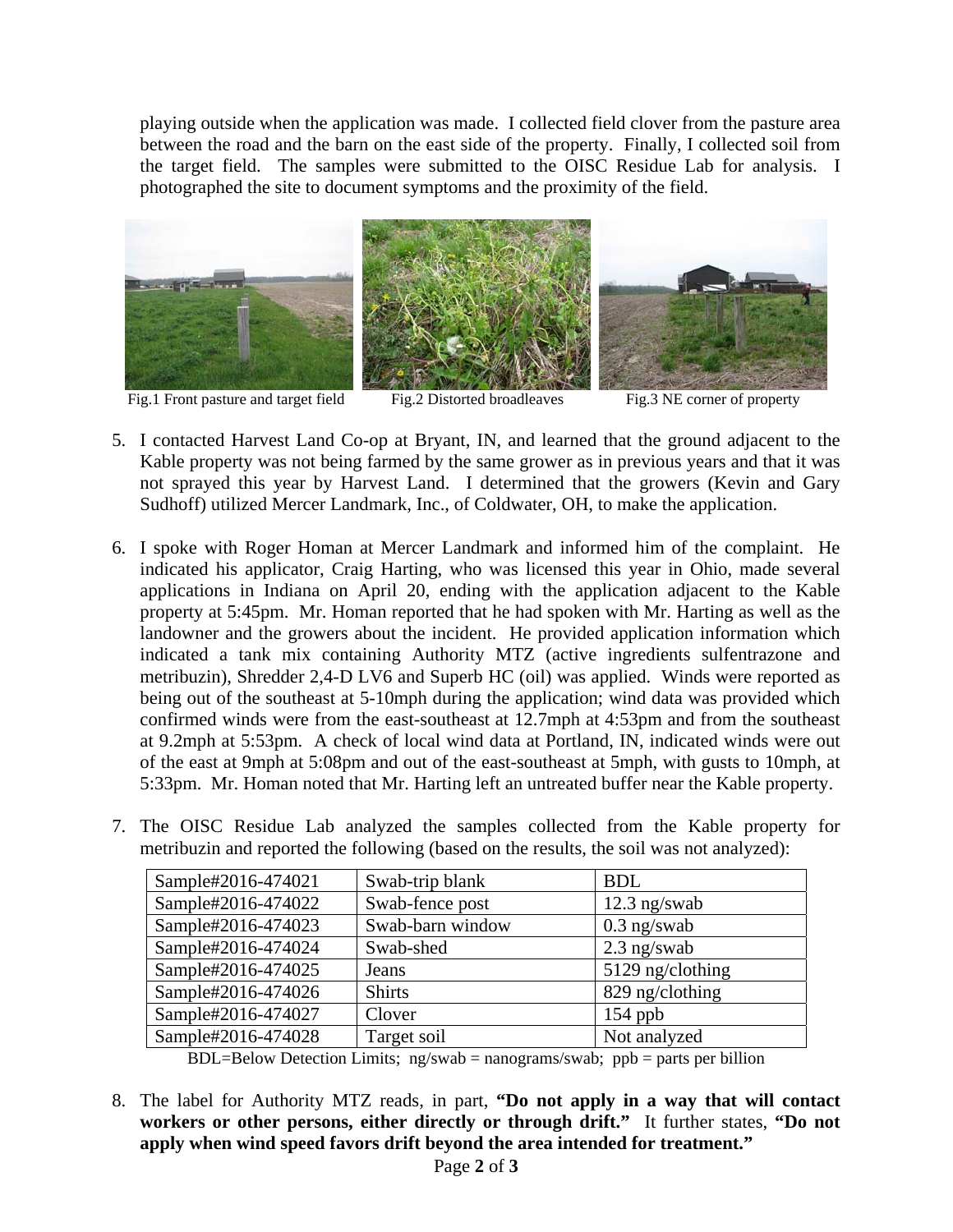9. According to the OISC Certification & Licensing Manager, Mr. Harting had not been issued an Indiana applicator license nor had an application been received to obtain one via reciprocity (See Case#2016/1039). A check of Ohio records confirmed Mr. Harting had an active license in the state of Ohio.

Andrew R. Roth Date: July 19, 2016

Investigator

**DISPOSITION:** Craig Harting was cited for violation of section 65(2) of the Indiana Pesticide Use and Application Law for failure to follow label language regarding drift to people. A civil penalty in the amount of \$250.00 was assessed for this violation. Consideration was given to the fact there was potential for human harm.

George N. Saxton Casset August 11, 2016 Compliance Officer Final Date: September 20, 2016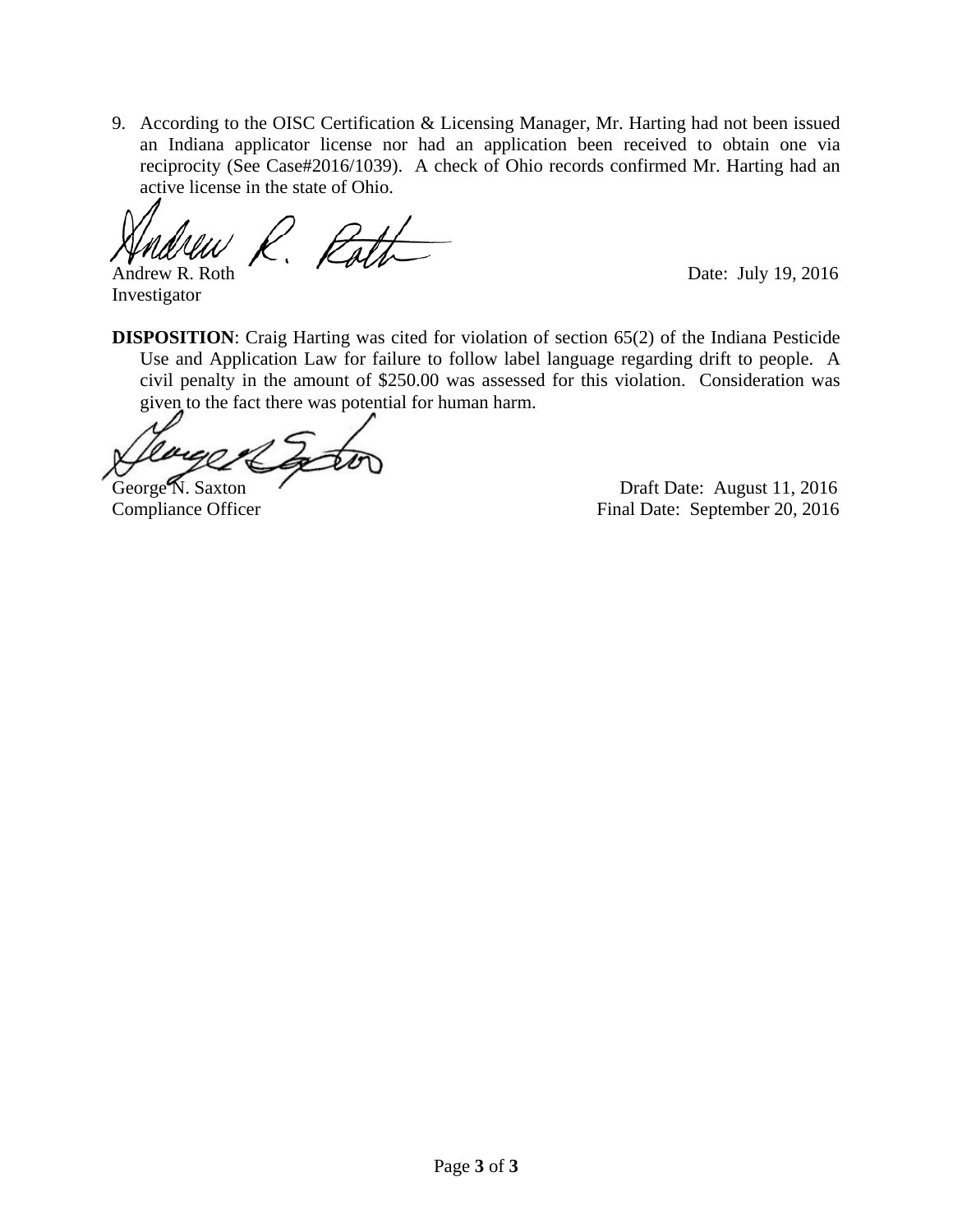**Case #2016/0732** 

- **Complainant:** Office of Indiana State Chemist (OISC) 175 South University Street West Lafayette, IN 47907-2063 800-893-6637
- **Respondent:** Brook Hill Golf Club 11175 Fairway Lane Brookville, Indiana 47012 765-647-4522
- 1. On December 15, 2015, the Certification & Licensing Manager of the Office of Indiana State Chemist (OISC) sent a certified letter to Brook Hill Club advising them they no longer had a certified applicator. As of April 21, 2016, the club still had no certified applicator.
- 2. On May 4, 2016, I called Brook Hill Golf Club and learned the new superintendent was Charlie Mason, but he was not available. Mr. Mason, who reportedly worked at the golf course for many years making pesticide applications, took over when former superintendent, certified applicator Robert Chalker, went to work for another golf course. I then called Mr. Chalker who confirmed he was no longer employed at Brook Hill. He indicated he had spoken to the new owners about possibly activating his license to supervise applications at the course until someone at the course obtained certification. Mr. Chalker stated he did not believe any pesticide applications had been made at Brook Hill in 2016.
- 3. On May 9, 2016, I went to the golf course and spoke with Mr. Mason and new owners Brent and Christy Murrell about the licensing issue. Mr. Mason, who was not licensed, indicated he made applications to turf at the golf course after Mr. Chalker left. He noted he was *"spraying under"* the license of Mr. Chalker, which he thought was permissible. I explained that the course had no certified applicator associated with it as Mr. Chalker's license was not renewed for 2016. Further, I explained that if Mr. Chalker was licensed at the course, he could not effectively supervise applications if he was unaware when they were made.
- 4. Mr. Mason produced application records for 2016 which indicated he applied pre-emergent and broadleaf herbicides on April 15, 18, 19, 21, 22 and 23. I informed Mr. and Mrs. Murrell and Mr. Mason of the licensing requirements and it was decided they would obtain a license for Mr. Chalker until one of them could get certified.
- 5. The OISC received an application for credential and a check for the license of Mr. Chalker. He was subsequently issued a license to supervise applications at Brook Hill Golf Club.

 $\bigvee_{\text{AddU}}\bigvee_{\text{Aut}}\bigvee_{\text{Part}}\bigvee_{\text{Data}}$  Date: July 26, 2016

Investigator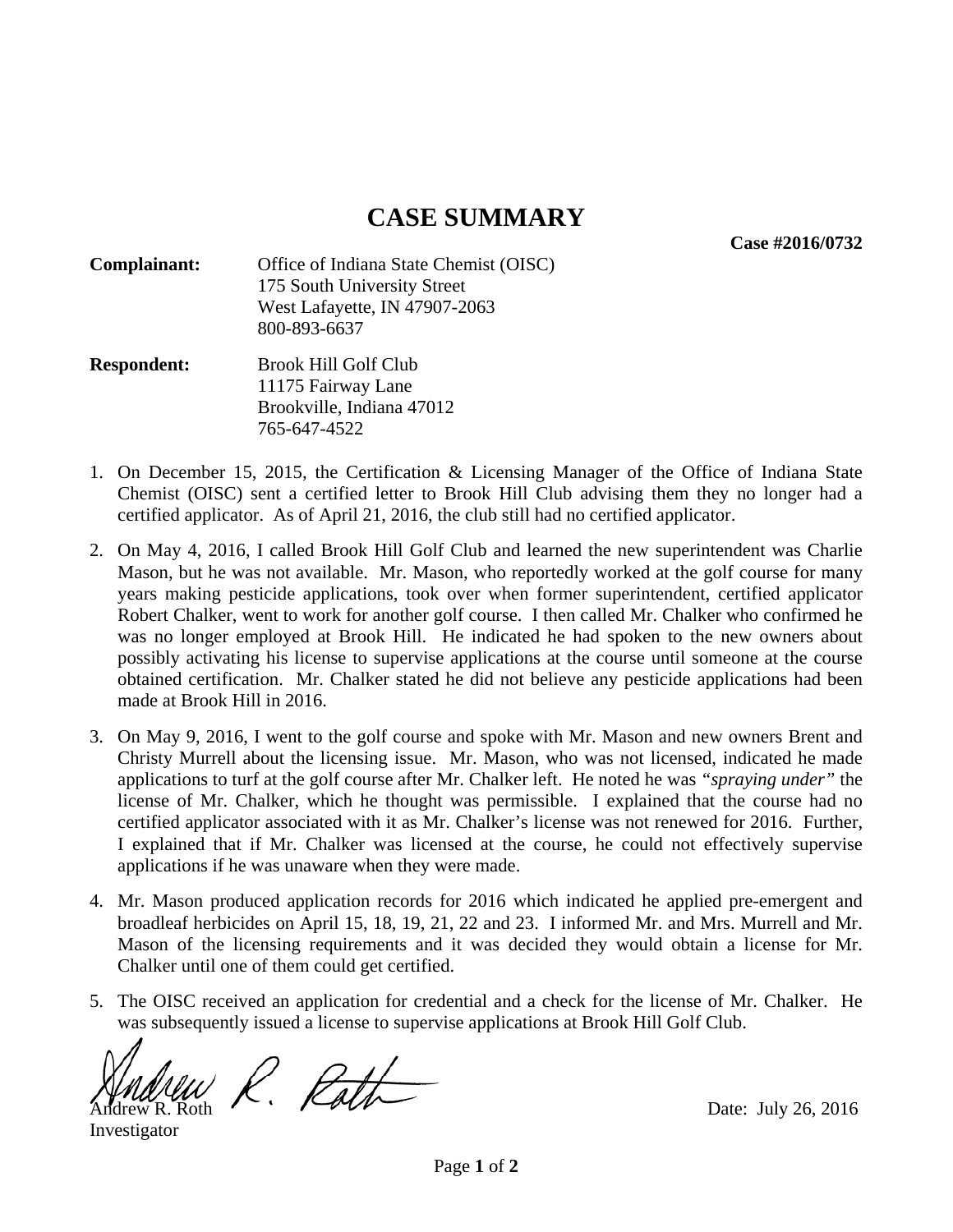**DISPOSITION:** Brook Hill Golf Club was cited for six (6) counts of violation of section 65(6) of the Indiana Pesticide Use and Application Law, specifically 357 IAC 1-15-2, for applying pesticides for hire without having a certified applicator. A civil penalty in the amount of \$1,500.00 (6 counts x \$250.00 per count) was assessed. However, the civil penalty was reduced to \$300.00. Consideration was given to the fact Brook Hill Golf Club cooperated during the investigation; corrective action was taken; there was no previous history of similar nature; a good-faith effort to comply and no restricted use pesticides were involved.

George N. Saxton Draft Date: August 17, 2016 Compliance Officer Final Date: September 20, 2016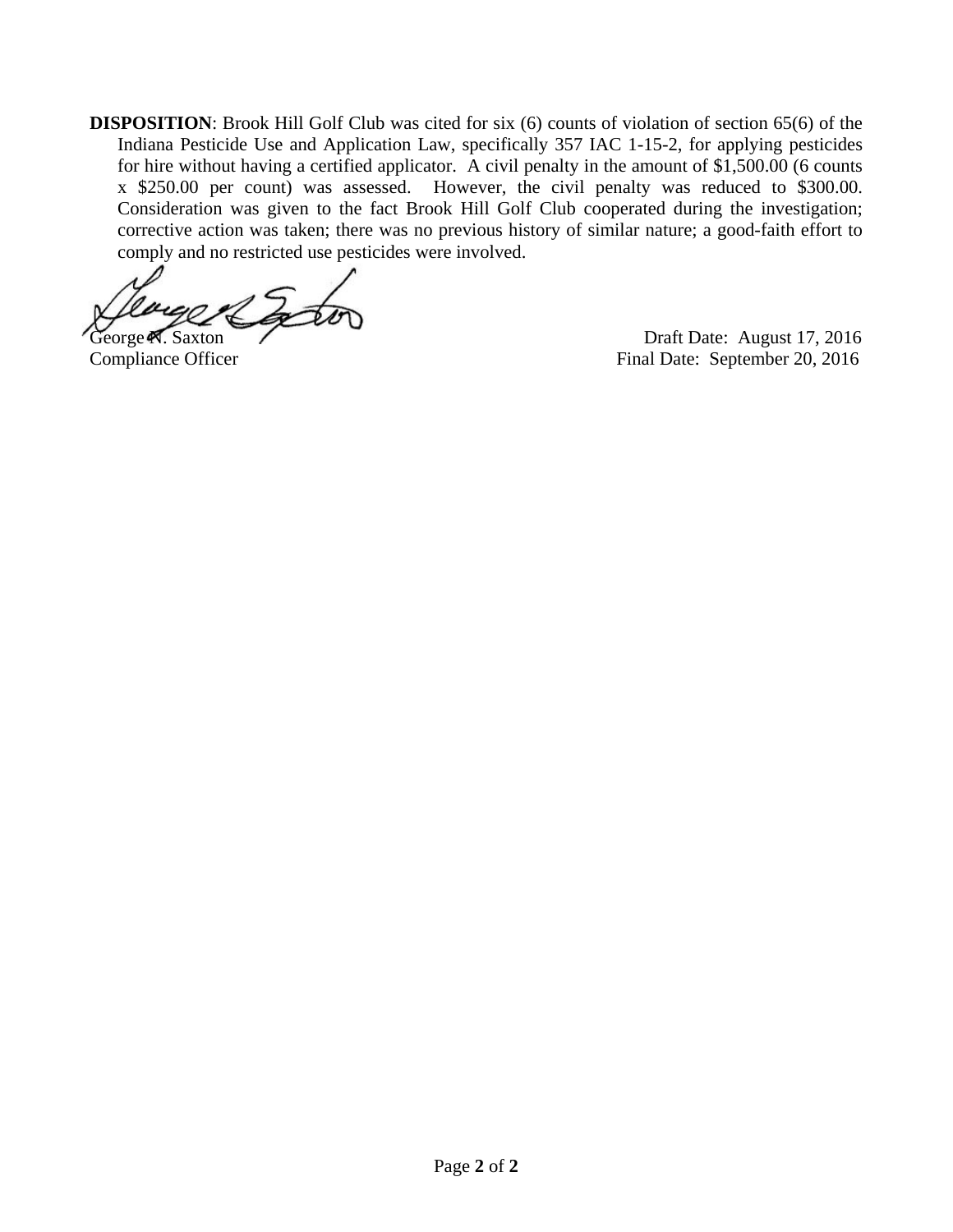**Case #2016/0736** 

**Complainant:** Office of Indiana State Chemist (OISC) 175 South University Street West Lafayette, IN 47907-2063 800-893-6637

**Respondents:** Wepak Corporation P.O. Box 36803 Charlotte, NC 28236 704-334-5781

> Pro-Tex All 210 S. Morton Avenue Evansville, IN 47713 812-424-8268

- 1. On April 25, 2016, I conducted a routine marketplace inspection at Pro-Tex All, located in Evansville, Indiana. I spoke to and issue a Notice of Inspection (NOI) to owner, James Kuhn, and explained the nature of my inspection. During my inspection, I discovered four (4) pesticide products that were not registered for sale, use or distribution in the state of Indiana.
- 2. The following Wepak Corporation unregistered products were found:
	- Non-Acid Bathroom Disinfectant: EPA Reg. #10324-85-39272
	- Pine Disinfectant: EPA Reg. #10324-66-39272
	- Disinfectant Neutral Cleaner: EPA Reg. #10324-157-39272
	- Lemon Disinfectant: EPA Reg. #10324-157-39272
- 3. According to a "Pesticide Sample Collection Report & Affidavit" signed by James Kuhn, all four (4) products were first delivered to Pro-Tex All for sale and distribution in January of 2014. In addition, all four (4) products continued to be received from Wepak Corporation for sale and distribution during the years 2015 and 2016.
- 4. I collected one (1) sample of each unregistered product and issued a Stop Sale Use or Removal Order to the Pro-Tex All owner, James Kuhn. These samples were turned into the Indiana State Chemist Formulations Lab on Monday, May 2, 2016.

j  $\frac{1}{100}$  M $\frac{1}{100}$   $\frac{1}{100}$  Date: May 2, 2016

Investigator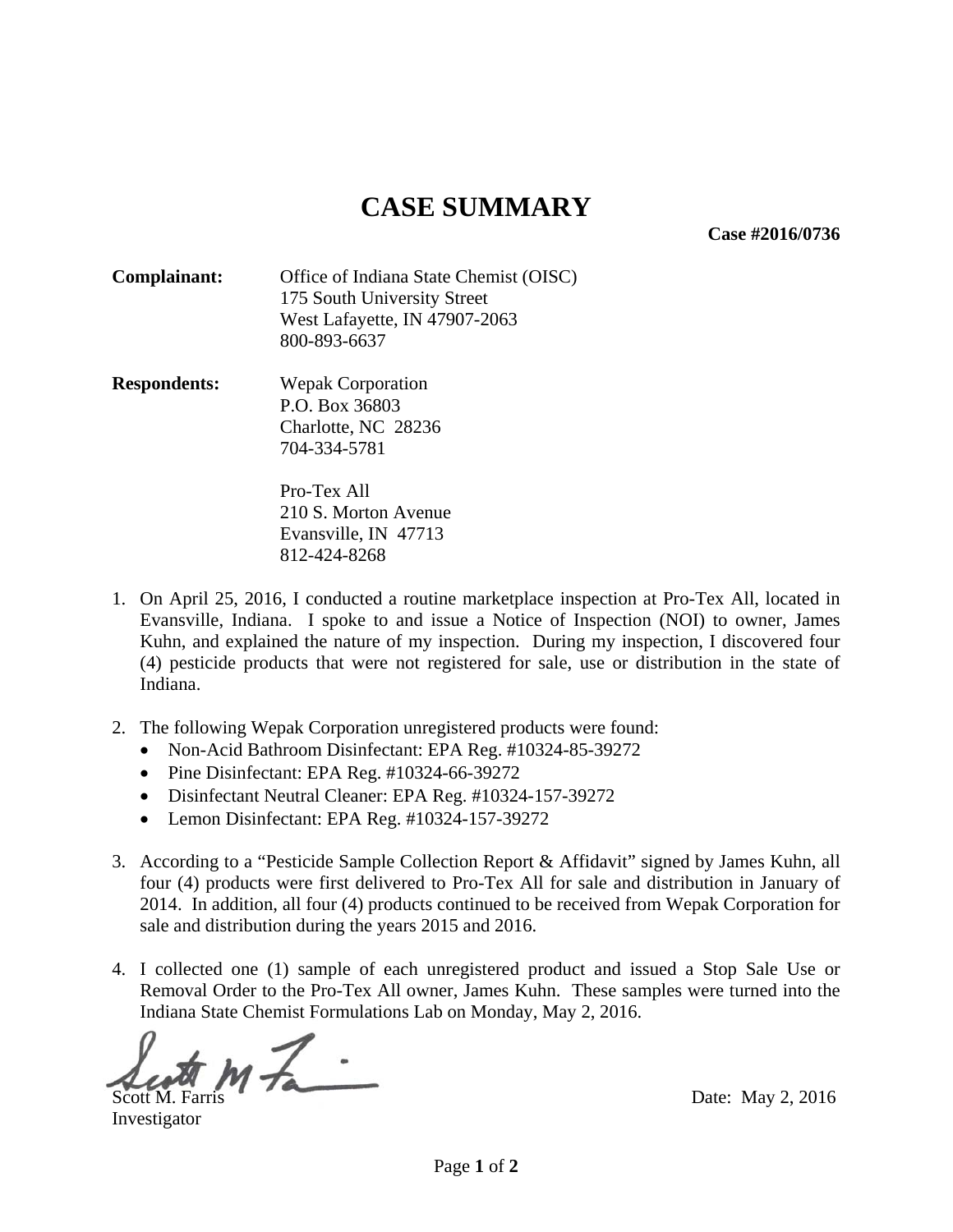**DISPOSITION**: Wepak Corporation was cited for twelve (12) counts of violation of section 57(1) of the Indiana Pesticide Registration Law for distributing non-registered pesticide products (4 products in 2014; 4 products in 2015 and 4 products in 2016). A civil penalty in the amount of \$3,000.00 (12 counts x \$250.00 per count) was assessed. However, the civil penalty was reduced to \$2,250.00. Consideration was given to the fact this was their first violation of similar nature and no restricted use pesticide products were involved.

George N. Saxton Draft Date: May 3, 2016<br>Compliance Officer Final Date: September 14, 2016 Final Date: September 14, 2016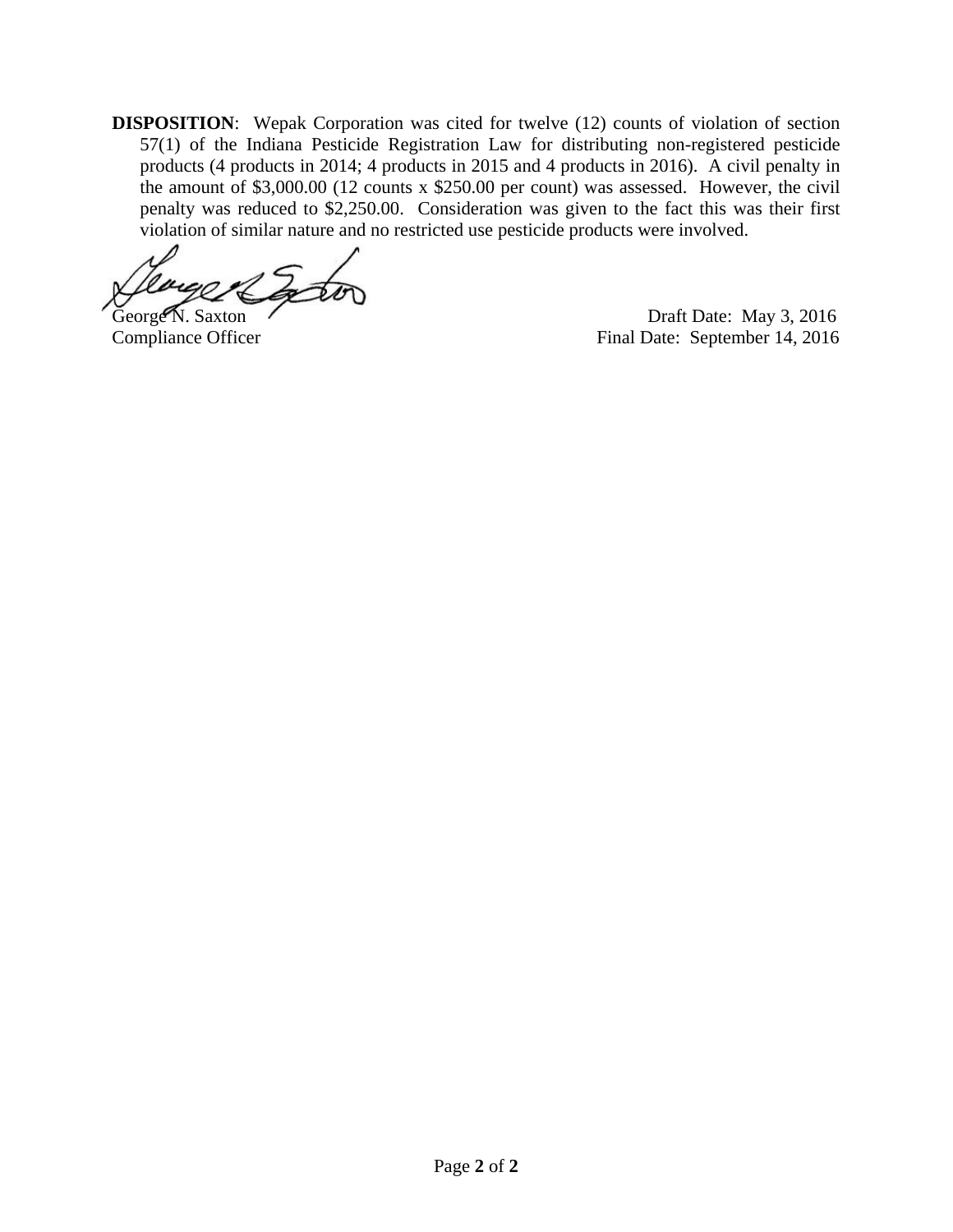**Case #2016/0737** 

| <b>Complainant:</b> | Office of Indiana State Chemist (OISC)<br>175 South University Street<br>West Lafayette, IN 47907-2063<br>800-893-6637                         |                                                   |
|---------------------|------------------------------------------------------------------------------------------------------------------------------------------------|---------------------------------------------------|
| <b>Respondent:</b>  | Complete Lawn Care & Landscaping (Licensed Business)<br>P.O. Box 120<br>Mariah Hill, IN 47556<br>Matthew Hayko<br>Cody Seifrig<br>812-608-0526 | (Certified Applicator)<br>(Unlicensed Applicator) |

- 1. On April 25, 2016, I conducted a routine use inspection of an applicator making a turf pesticide application of Strike 3 (EPA Reg. #14774-2) and Shaw's fertilizer with 10% Dimension (EPA Reg. #8378-49) at 7312 Eagle Crest Blvd in Evansville, IN. During my inspection, it was discovered the applicator, Cody Seifrig, was not licensed and was not being properly supervised.
- 2. After Mr. Seifrig informed me he did not have a license, I had him contact the company owner and certified applicator, Matthew Hayko. I spoke with Mr. Hayko about Mr. Seifrig not having a license and not being properly supervised. Mr. Hayko admitted he knew Mr. Seifrig was not licensed and took a chance by sending him out unsupervised. Mr. Hayko indicated Mr. Seifrig was in the process of taking the test to become a registered technician, but was not yet licensed. In addition, Mr. Hayko stated he did not know the exact amount of days Mr. Seifrig had been making pesticide application to lawns without proper supervision, but stated it was more than one (1). I informed Mr. Hayko that Mr. Seifrig would be sent back to the business location and would be prohibited from making any more pesticide or fertilization applications until he become licensed. Mr. Hayko was mailed an Action Order with this information.

j Scott M. Farris Date: April 30, 2016

Investigator

**DISPOSITION:** Matthew Hayko was cited for violation of section 65(6) of the Indiana Pesticide Use and Application Law, specifically 355 IAC 4-2-3, for failure to provide on-site supervision to a non-certified individual. A civil penalty in the amount of \$125.00 was assessed for this violation.

George N. Saxton Draft Date: May 16, 2016

Compliance Officer Final Date: September 19, 2016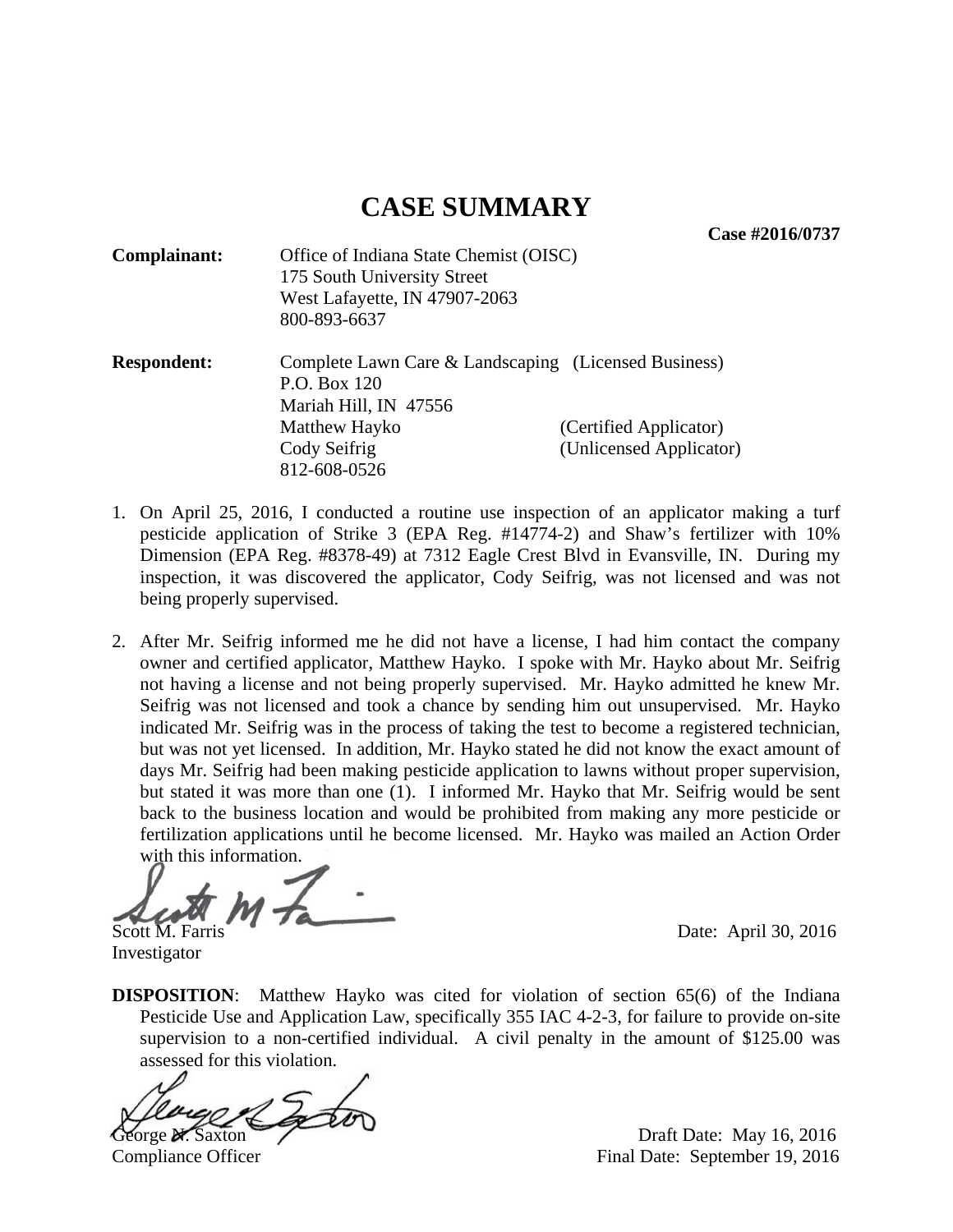**Case #2016/0759** 

| Complainant:       | Office of Indiana State Chemist (OISC)<br>175 South University Street<br>West Lafayette, IN 47907-2063<br>800-893-6637 |                         |
|--------------------|------------------------------------------------------------------------------------------------------------------------|-------------------------|
| <b>Respondent:</b> | Arrow Termite & Pest Control<br>1050 N. Congress Avenue<br>Evansville, IN 47715                                        | (Licensed Business)     |
|                    | Derrick Word                                                                                                           | (Certified Applicator)  |
|                    | Justin Utley                                                                                                           | (Unlicensed Applicator) |
|                    | 812-423-3938                                                                                                           |                         |

- 1. On April 26, 2016, I conducted a routine facility inspection at Arrow Termite & Pest Control. During the course of my inspection with Office Manager and Co-Owner, Amy Wathen, I discovered an unlicensed applicator was not being properly supervised.
- 2. During a review of current pesticide applicators with Mrs. Wathen, she indicated employee Justin Utley was not listed as current pesticide applicator for 2016 and had been working for at least two (2) months for Arrow without a license. I informed Mrs. Wathen that Mr. Utley had been licensed with Orkin Pest Control through 2015, but had never applied for a 2016 license with Arrow. Mrs. Wathen was issued an Action Order indicating Mr. Utley was not to make any further pesticide applications until licensing and supervision requirements were met. In addition, Mrs. Wathen was asked to provide documentation indicating days in which Mr. Utley had performed unsupervised pesticide applications. Mrs. Wathen indicated Co-Owner and Certified Applicator, Derrick Word, had those records and would need to send them when he returned to the business later that day.
- 3. The requested application records were received from Mr. Word on May 3, 2016, and indicated Mr. Utley performed unsupervised pesticide applications on the following dates:
	- 3/11/16, 3/14/16, 3/15/16, 3/17/16, 3/18/16, 3/21/16, 3/22/16, 3/23/16
	- 3/24/16, 3/25/16, 3/28/16, 3/29/16, 3/30/16, 3/31/16, 4/1/16, 4/5/16
	- 4/6/16, 4/7/16, 4/8/16, 4/11/16, 4/12/16, 4/13/16, 4/14/16, 4/15/16, 4/18/16
	- 4/19/16, 4/20/16, 4/25/16

Scott M. Farris Date: May 9, 2016

Investigator

**DISPOSITION**: Derrick Word was cited for twenty-eight (28) counts of violation of section 65(6) of the Indiana Pesticide Use and Application Law, specifically 355 IAC 4-2-3, for failure to provide on-site supervision to a non-certified individual. A civil penalty in the amount of \$3,500.00 (28 counts x \$125.00 per count) was assessed. However, the civil penalty was reduced to \$1,050.00. Consideration was given to the fact Mr. Word cooperated during the investigation; corrective action was taken; there was no previous history of similar nature and no restricted use pesticides were involved.

George N. Saxton Draft Date: May 18, 2016

Compliance Officer **Final Date:** September 19, 2016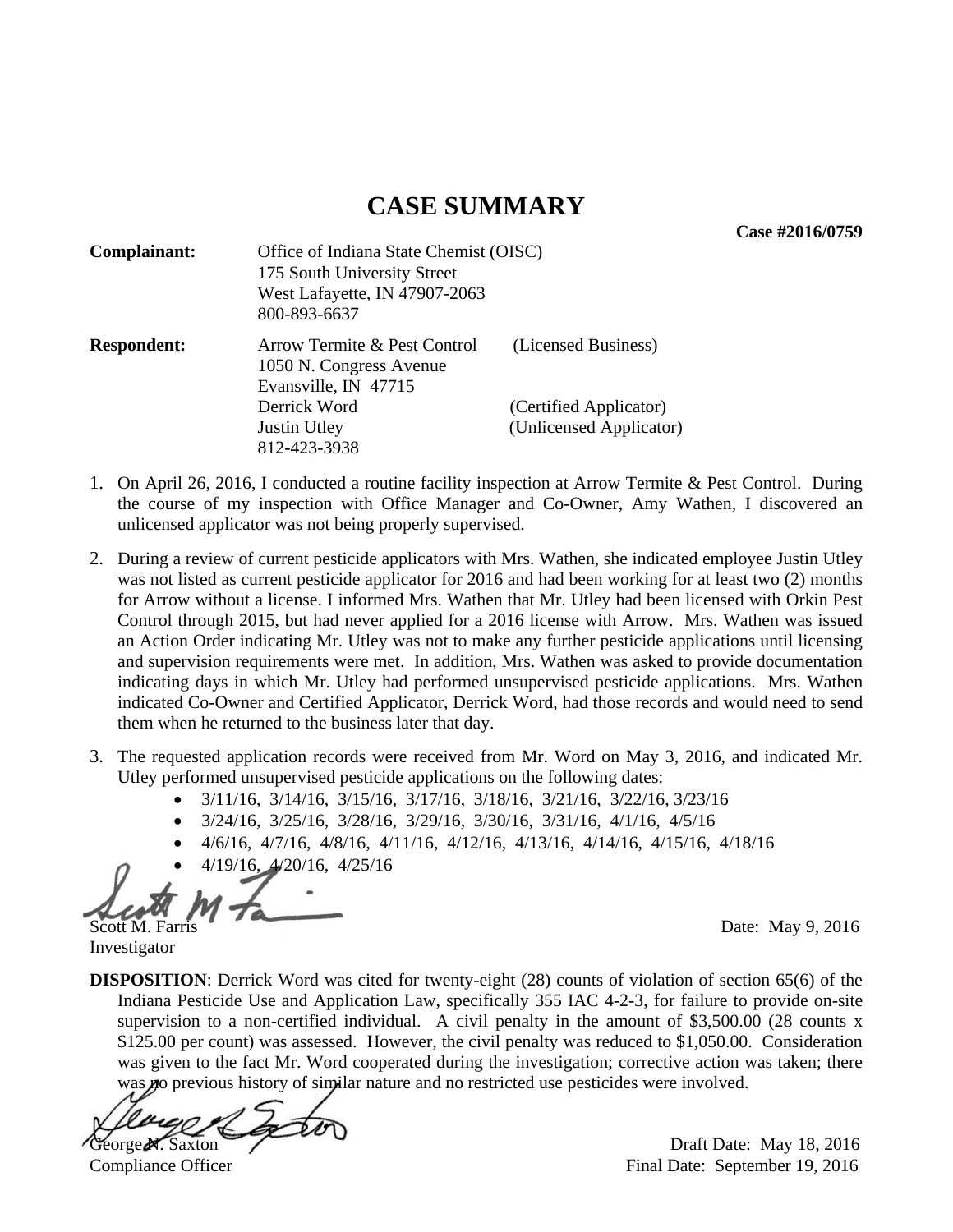**Case #2016/0760** 

| Complainant:       | Office of Indiana State Chemist (OISC)<br>175 South University Street<br>West Lafayette, IN 47907-2063<br>800-893-6637 |                                                   |
|--------------------|------------------------------------------------------------------------------------------------------------------------|---------------------------------------------------|
| <b>Respondent:</b> | <b>McMahon Exterminating</b><br>1605 Theater Drive<br>Evansville, IN 47715                                             | (Licensed Business)                               |
|                    | <b>Charles McMahon</b><br><b>Trevor Brown</b><br>812-475-1100                                                          | (Certified Applicator)<br>(Unlicensed Applicator) |

- 1. On April 26, 2016, I conducted a routine facility inspection at McMahon Exterminating. During the course of my inspection with owner and certified applicator, Charles McMahon, I discovered an unlicensed applicator was not being properly supervised.
- 2. During a review of current pesticide applicators with Mr. McMahon, he indicated employee Trevor Brown had made a few pesticide applications at sites by himself (no one site supervision by a Certified Applicator). Mr. McMahon indicated Mr. Brown had taken and passed the Core test and carried around his test scores. I informed Mr. McMahon the test score results were not a license to make pesticide applications without supervision and the licensing form and fees still needed to be filed with OISC to receive a license. Mr. McMahon was issued an Action Order indicating Mr. Brown was not to make any further pesticide applications until licensing and supervision requirements were met. In addition, Mr. McMahon provided documentation indicating Mr. Brown had performed unsupervised pesticide applications on the following date:

April 22, 2016

Scott M. Farris Date: April 30, 2016

Investigator

**DISPOSITION:** Charles McMahon was cited for violation of section 65(6) of the Indiana Pesticide Use and Application Law, specifically 355 IAC 4-2-3, for failure to provide on-site supervision to a non-certified individual. A civil penalty in the amount of \$125.00 was assessed for this violation.

George N. Saxton Casset N. Saxton Draft Date: May 16, 2016 Compliance Officer Final Date: September 19, 2016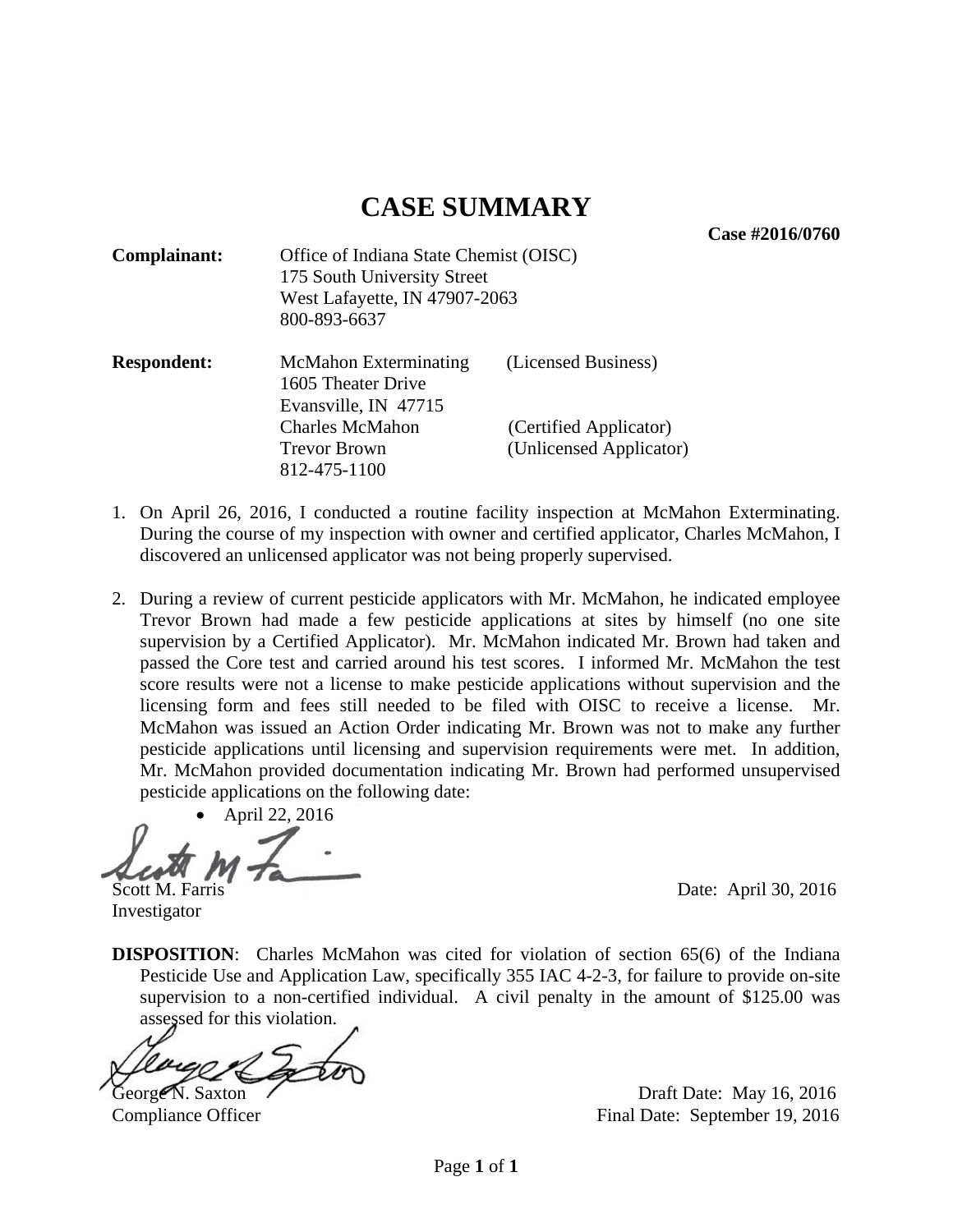**Case #2016/0780** 

| Complainant: | Office of Indiana State Chemist (OISC) |
|--------------|----------------------------------------|
|              | 175 South University Street            |
|              | West Lafayette, IN 47907-2063          |
|              | 800-893-6637                           |

**Respondent:** Mark Peters Certified Applicator Fendrich Golf Course 1900 E Diamond Evansville, IN 47711 812-435-6071

- 1. On April 26, 2016, I, along with Dave Scott, conducted a facility inspection at the abovenamed facility.
- 2. During the course of the inspection, it was determined records for pesticide applications did not exist for 2015 or for 2016 to date. Mr. Peters advised he was on a program that never changed so all of his pesticide applications coincide with what had been recorded in 2014. I explained to Mr. Peters this did not suffice as he did not have dates for these applications nor was the name of the applicator recorded.
- 3. While checking the pesticide storage area, one product which Mr. Peters said he had applied, Cross Check Plus Multi-Insecticide (EPA Reg. #279-3206-10404) active ingredient bifenthrin requires according to the label for handlers to *"wear a respiratory protection device…Use one of the following NIOSH approved respirator with any R, P or HE filter or a NIOSH approved respirator with an organic vapor (OV) cartridge or canister with R, P of HE filter."*
- 4. Mr. Peters advised the facility did not have any respiratory devices.
- 5. A pesticide application he made on April 25, 2016, with Momentum herbicide (EPA Reg. #228-447-10404) required, according to the label, while mixing and loading a "*chemical resistant apron"*
- 6. Mr. Peters advised the facility did not have a chemical resistant apron.

 $\omega$  yeq Kevin W. Neal Date: April 27, 2016

Investigator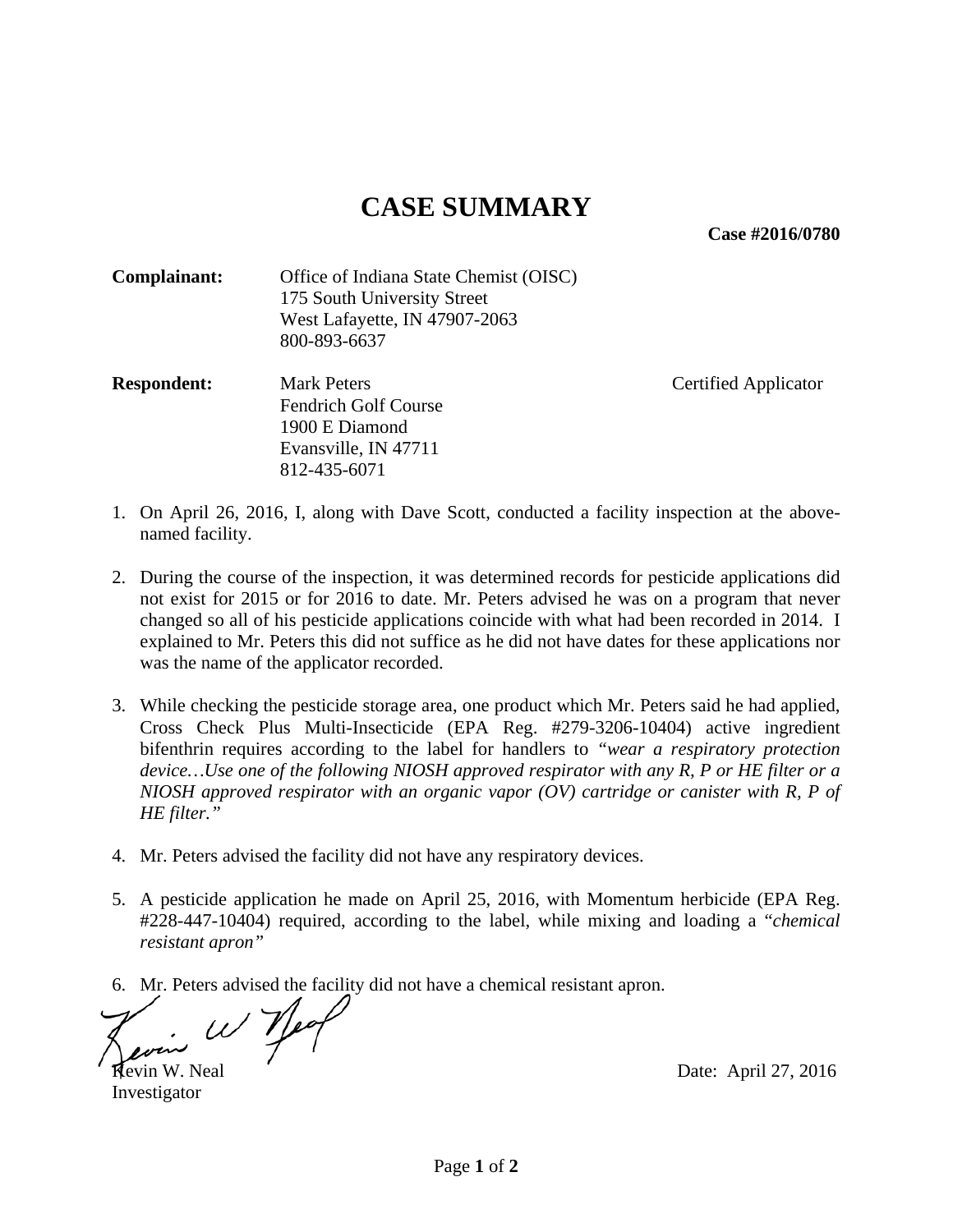**DISPOSITION**: Mark Peters was cited for violation of section 65(6) of the Indiana Pesticide Use and Application Law, specifically 357 IAC 1-15-4, for failure to keep and maintain all required records of a pesticide application to a golf course. Consideration was given to the fact this was his first violation of similar nature.

Mark Peters was cited for violation of section 65(2) of the Indiana Pesticide Use and Application Law for failure to follow label directions regarding use of personal protective equipment. A civil penalty in the amount of \$250.00 was assessed for this violation. Consideration was given to the fact there was potential for human harm.

George N. Saxton Draft Date: May 16, 2016 Compliance Officer Final Date: September 20, 2016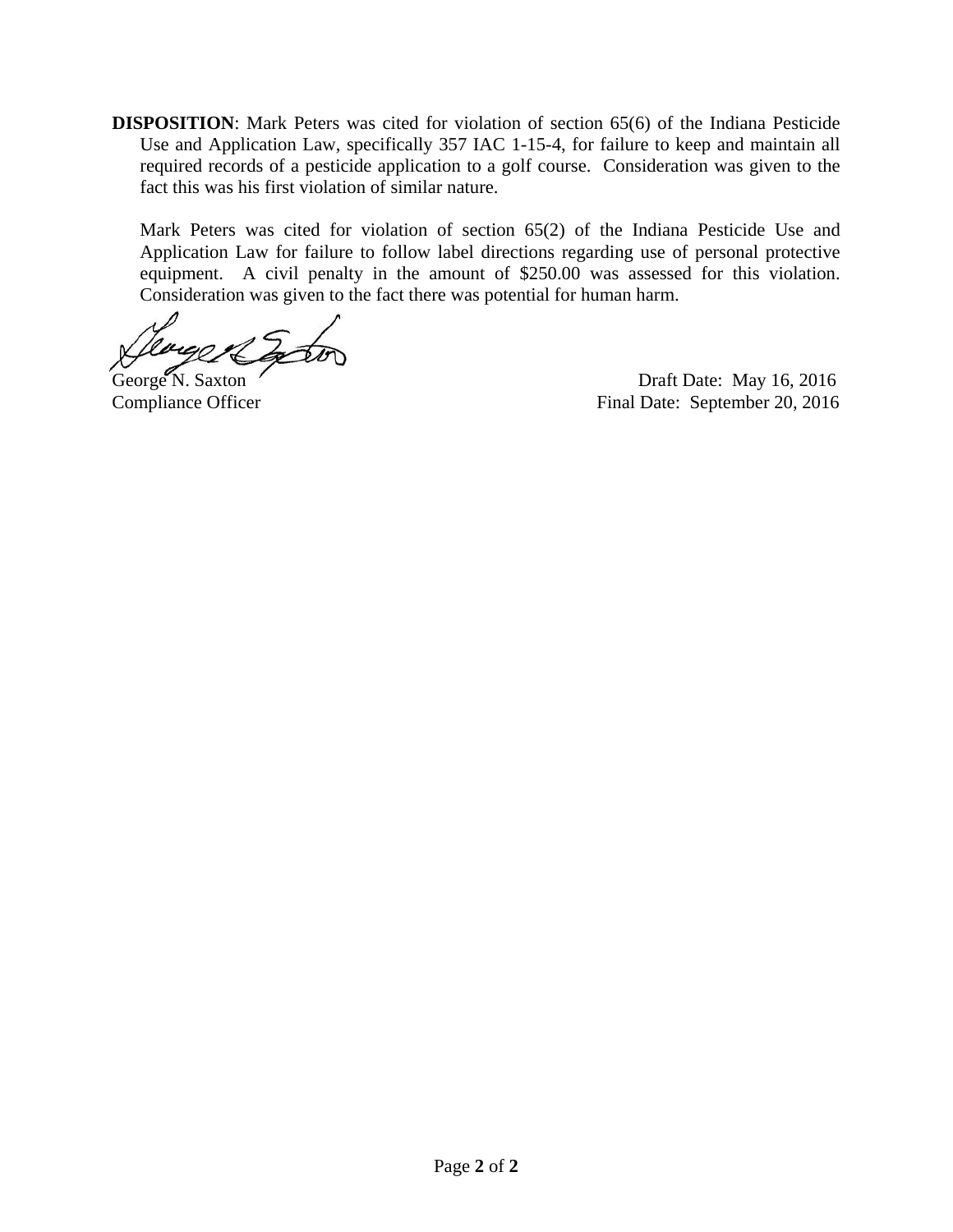**Case #2016/0781** 

| Complainant:       | Deborah Wexler              |
|--------------------|-----------------------------|
|                    | 8232 N. Pennsylvania Street |
|                    | Indianapolis, IN 46240      |
|                    | 317-257-5017                |
| <b>Respondent:</b> | Scott Langdon               |
|                    | <b>Daniel Patterson</b>     |
|                    | <b>Mosquito Authority</b>   |
|                    | 160 W. Carmel Suite 267     |
|                    | Carmel, IN 46032            |
|                    | 317-413-4554                |
|                    |                             |

**Certified Applicator Registered Technician** 

- **Registrant:** Mosquito Authority 2739 Pasadena Blvd. Pasadena, Texas 77502
- 1. On April 28, 2016, the complainant contacted the Compliance Officer of the Office of Indiana State Chemist (OISC) to report a human health concern, in that a person "fogged her neighbor's grass" three days ago and she is now ill. She said the pesticide applicator's vehicle was unmarked, so she does not know the name of the company.
- 2. On April 29, 2016, I met with Ms. Wexler at her residence. She provided me with a written statement. She stated on April 25, 2016, she heard a spraying machine and looked out and saw a gentleman spraying the plants on the neighbor's side of the fence separating her property and the property of Dr. Don Olive at 8238 N. Pennsylvania Street. She stated they have sprayed on Dr. Olive's property numerous times, so she put on her 3M respirator and went out and began hosing down the plants and fencing. She stated she did this to protect animals. She stated later in the day, she left her residence without her respirator. She stated this caused her nausea and a headache. I asked her why she thought the chemical sprayed may have drifted across onto her property. She stated because she could smell it. She further stated when she had her windows open, she could smell the chemical and it caused discomfort to eyes, nose, throat and lungs. I asked if she had gone to a doctor regarding her symptoms and she stated she had not.
- 3. Ms. Wexler stated she has an ongoing neighbor dispute with Dr. Olive and believes he is having the spraying done to upset her. She further stated she is concerned about the wellbeing of his two dogs. She stated they look malnourished and sickly. I advised Ms. Wexler, I could only investigate a label violation in regards to the spraying if indeed it was a pesticide application. I advised her she would need to contact local law enforcement if she had a harassment complaint.
- 4. I then went next door and spoke with Dr. Don Olive. He stated he has Mosquito Authority come on a routine bases to make pesticide applications for mosquitos on his property. He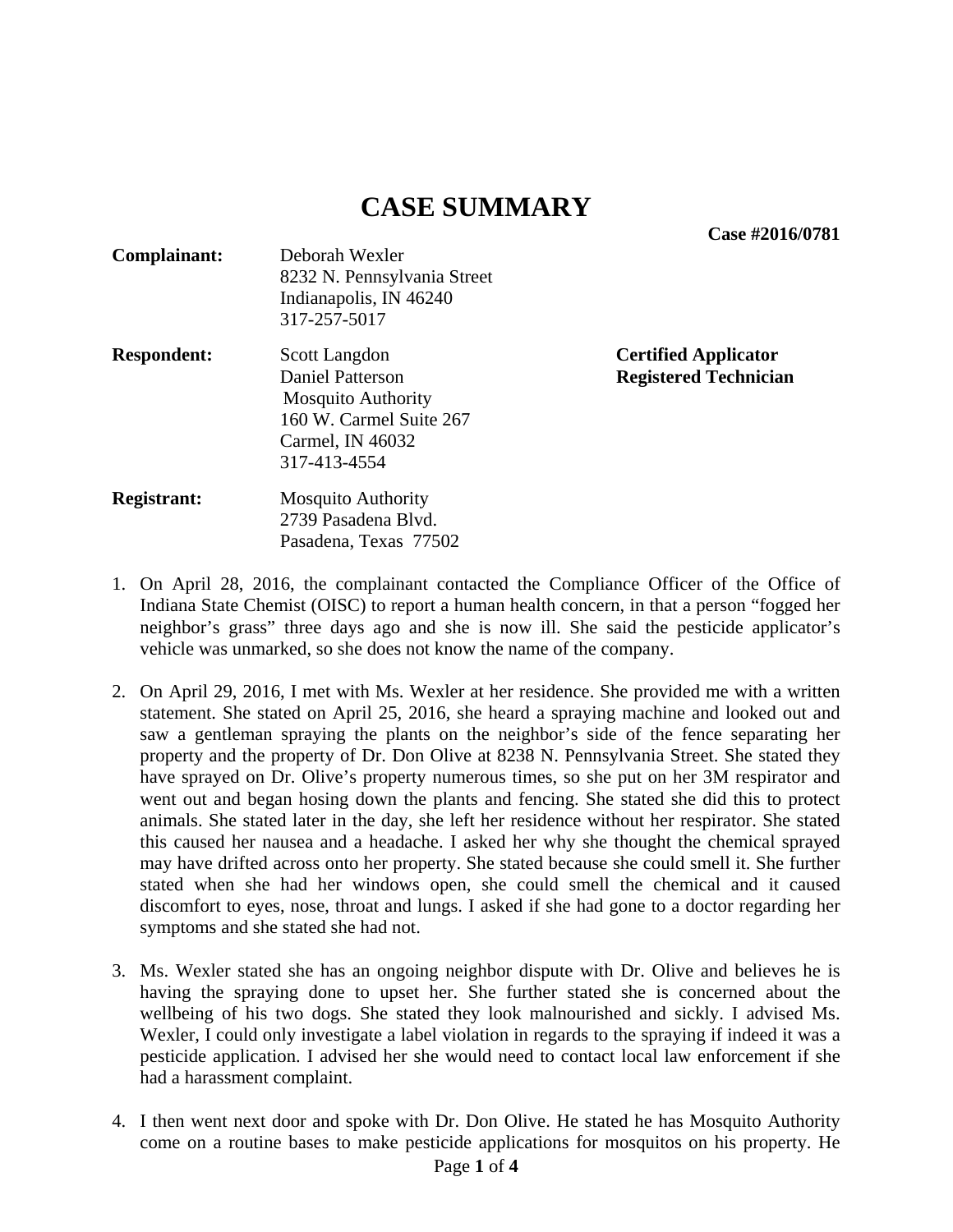stated he has had trouble with Ms. Wexler over the past couple of years as she gets upset when they make the pesticide applications. He stated during one application, Ms. Wexler came out and sprayed the applicator in the face with a garden hose. He stated he has contacted the Indianapolis Metro Police Department regarding her continuing to harass him. While speaking with Dr. Olive, his two Labrador retriever dogs came into the room. I observed both dogs to be very playful, friendly and healthy. There were no indications of any health problems with the dogs.

- 5. I later returned to the Wexler property and collected vegetation and swab samples. The samples were all labeled and submitted to the OISC residue lab. There were no visible symptoms to any of the vegetation on the Wexler property.
- 6. I then made contact with Mr. Scott Langdon, owner of Mosquito Authority. I met with him at his office. I advised him of the complaint made by Ms. Wexler. He stated he is aware of the complaint and Ms. Wexler. He stated he was the applicator who Ms. Wexler sprayed in the face with a garden hose across the fence on Dr. Olive's property. He confirmed Mosquito Authority does have a contract with Dr. Olive to treat his property for mosquitos on a rotation schedule. He stated they did make the pesticide application on April 25, 2016. He stated registered technician Daniel Patterson made the pesticide application. Mr. Langdon stated he is the certified applicator who supervises Mr. Patterson. I asked Mr. Langdon what product they used during the pesticide application. He stated they used Repel Plus Adulticide, EPA Reg. #88746-3, with the active ingredient bifenthrin.
- 7. I checked the registration status of Repel Plus on the OISC database and found the product was not registered in 2016 in the state of Indiana nor was it registered with USEPA. The EPA number listed is for the pesticide "Reclaim I/T" and is registered with:

Solutions Pest & Lawn 2739 Pasadena Blvd. Pasadena, Texas 77502

This makes this pesticide product misbranded as well as not properly registered with USEPA and the Office of Indiana State Chemist.

- 8. I contacted the OISC registration division and confirmed this finding. The product was manufactured by Innova Chemical, LLC. I advised Mr. Langdon the product was not registered and they could not make any further pesticide applications using Repel Plus. I then issued Mr. Langdon a STOP ACTION ORDER, ordering to cease use of Repel Plus Adulticide until the product is currently registered through the Office of Indiana State Chemist. They had 576 containers of the product on hand. Mr. Langdon stated he would have his applicators return all of the product they had on their trucks and they would now use Bifen IT, EPA Reg. #53883-118, which is properly registered.
- 9. I then went with Mr. Langdon to their storage facility and obtained a one gallon jug of Repel Plus. I gave Mr. Langdon a copy of the Pesticide Sample Collection Report and Affidavit. He also provided me with the shipping documents and invoice for the product. All of the above mentioned documents are in this case file. I submitted the sample to the OISC formulation lab. I further contacted Mr. Ed White of the OISC registration section, advising him of the product.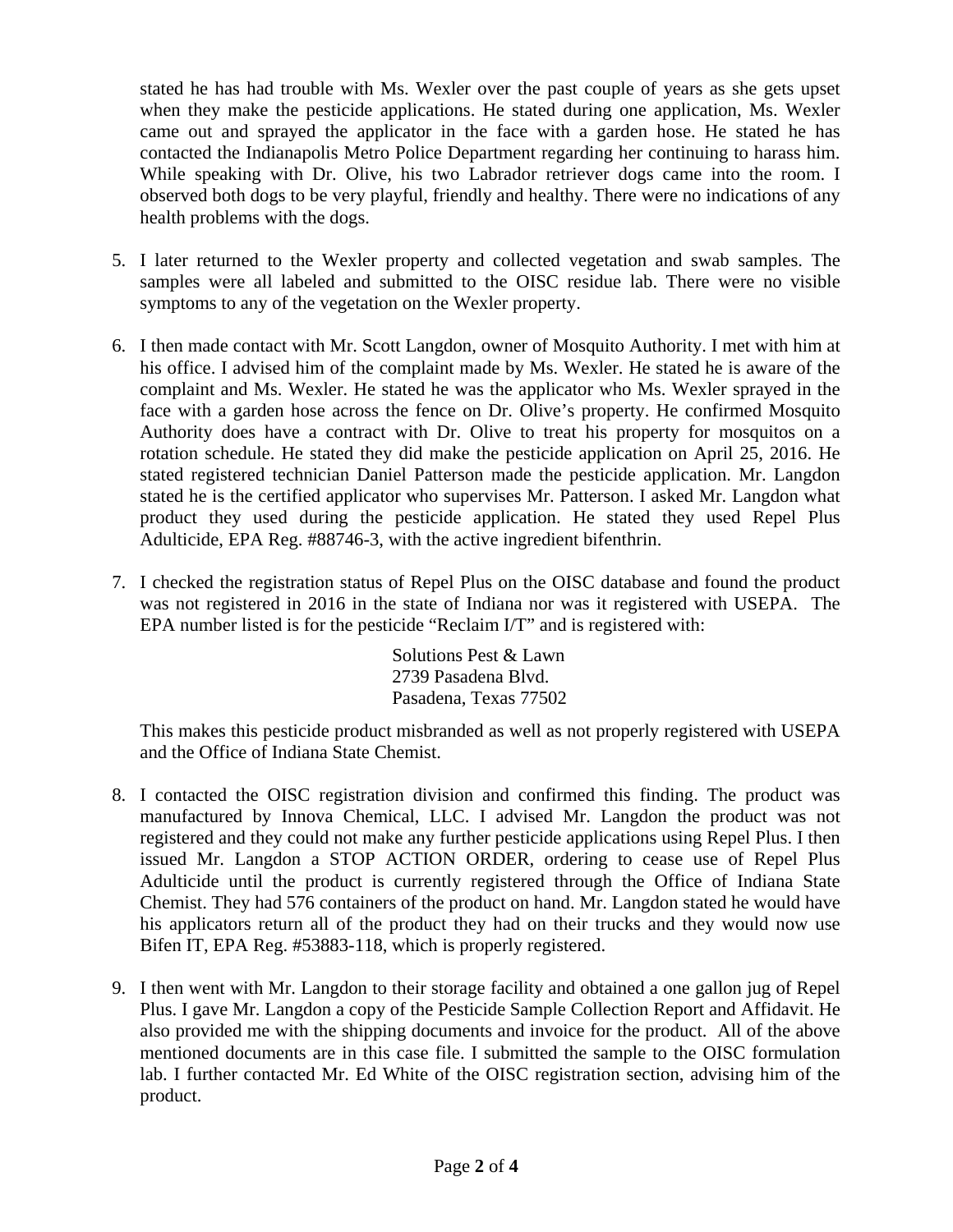- 10. I researched the weather underground website for the weather conditions on April 25, 2016, in the Indianapolis area. The winds on that date were blowing SSW, which would be blowing away from the Wexler property. A copy of this weather report is in this case file.
- 11. On June 22, 2016, I received a pesticide residue lab report from the OISC residue lab. The report indicated below detection limits on all samples submitted for the active ingredient bifenthrin.

### OFFICE OF INDIANA STATE CHEMIST *Pesticide Residue Laboratory Lab Report*

| Case # 2016/0781<br><b>Investigator: Bob Brewer</b>                                                                                                                                                                                                                                                                                                                                                        |                                                  |            |            |      |                     |
|------------------------------------------------------------------------------------------------------------------------------------------------------------------------------------------------------------------------------------------------------------------------------------------------------------------------------------------------------------------------------------------------------------|--------------------------------------------------|------------|------------|------|---------------------|
| Sample #                                                                                                                                                                                                                                                                                                                                                                                                   | Sample Description                               |            | Sample     |      | <b>Amount Found</b> |
|                                                                                                                                                                                                                                                                                                                                                                                                            |                                                  |            | Matrix     |      | <b>Bifenthrin</b>   |
| 2016-33-4704                                                                                                                                                                                                                                                                                                                                                                                               | Control Veg Sample Swab                          |            | swab       |      | <b>BDL</b>          |
| 2016-33-4705                                                                                                                                                                                                                                                                                                                                                                                               | Veg Swab Sample NE Part<br>Complainant's Yard    |            | swab       |      | <b>BDL</b>          |
| 2016-33-4706                                                                                                                                                                                                                                                                                                                                                                                               | Veg Swab Sample South Part<br>Complainant's Yard |            | swab       |      | <b>BDL</b>          |
| 2016-33-4707                                                                                                                                                                                                                                                                                                                                                                                               | Veg Swab Sample RDB West<br>Complainant's Yard   |            | swab       |      | BDL                 |
| 2016-33-4708                                                                                                                                                                                                                                                                                                                                                                                               | Veg Sample from Complainant's Yard               |            | vegetation |      | <b>BDL</b>          |
| 2016-33-4709                                                                                                                                                                                                                                                                                                                                                                                               | Trip Blank Swab                                  |            | swab       |      | BDL                 |
| PPM= Parts Per Million; PPB=Parts Per Billion; CONF=Confirmed; LOQ=Limit of Quantitation; BDL=Below detection Limits: this analyte was not<br>detected using the standard analytical methods employed by OISC; BQL=Below quantification limits: this analyte was detected however the amount<br>was lower than the quantification limit established using the standard analytical methods employed by OISC |                                                  |            |            |      |                     |
| LOQ                                                                                                                                                                                                                                                                                                                                                                                                        | 3 ppb<br>vegetation                              |            |            |      |                     |
| LOQ                                                                                                                                                                                                                                                                                                                                                                                                        | Swabs                                            | 50 ng/swab |            |      |                     |
|                                                                                                                                                                                                                                                                                                                                                                                                            |                                                  |            |            |      |                     |
|                                                                                                                                                                                                                                                                                                                                                                                                            |                                                  |            |            |      |                     |
| Signature                                                                                                                                                                                                                                                                                                                                                                                                  | Went                                             |            |            | Date | 6/22/16             |

12. According to an email dated August 8, 2016, Mr. Langdon returned the pesticide, all or in part, to Solutions Pest & Lawn in violation of the Stop Sale, Use or Removal Order.

Robert D. Brewer Date: June 28, 2016

Investigator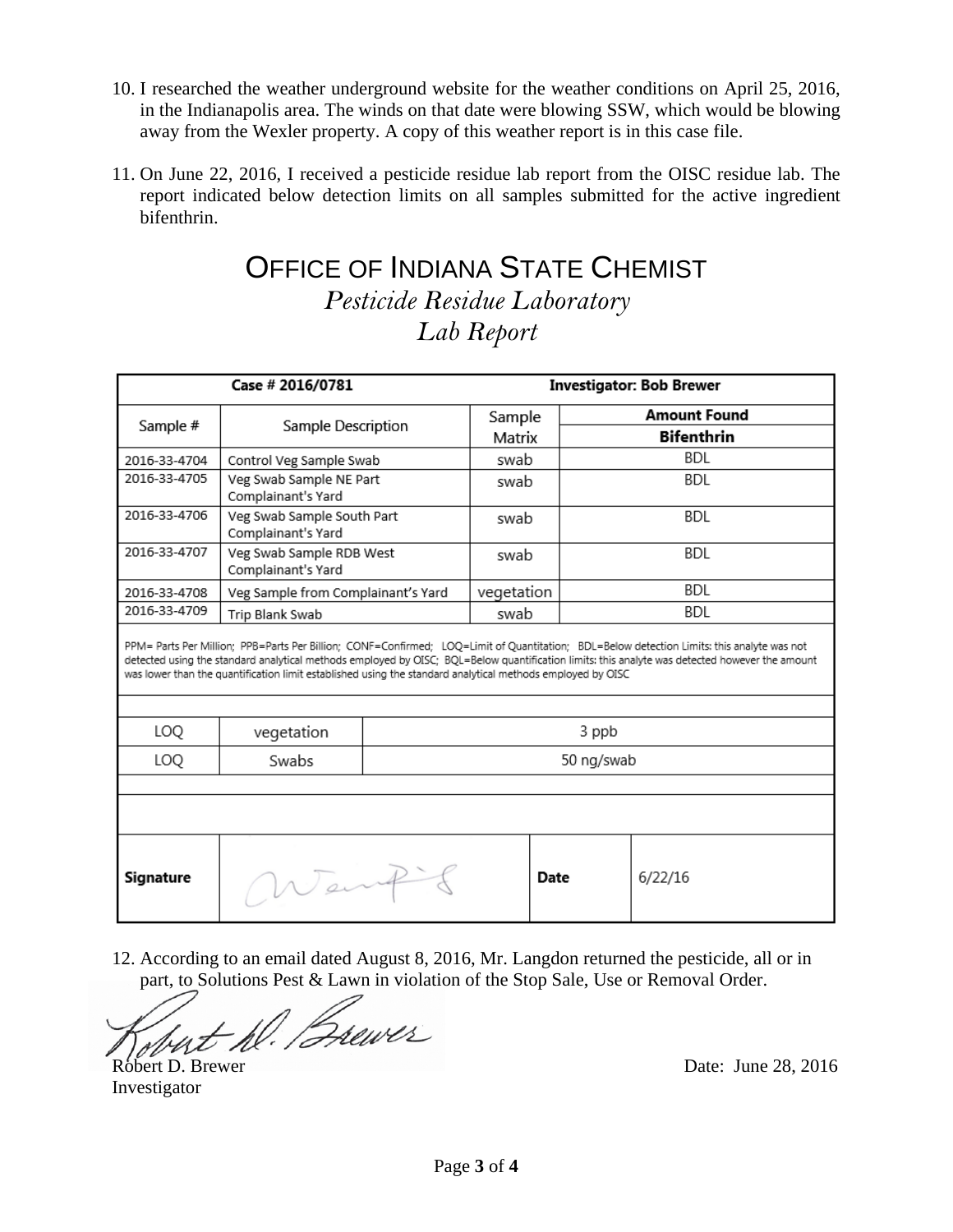**DISPOSITION:** Scott Langdon was cited for violation of section 73(c) of the Indiana Pesticide Registration Law for removing a pesticide under Stop Sale Use or Removal Order without written permission.

Mosquito Authority of Pasadena, Texas was cited for violation of section 57(1) of the Indiana Pesticide Registration Law for distributing a pesticide that was not registered in the state of Indiana. A civil penalty in the amount of \$250.00 was assessed for this violation.

Mosquito Authority of Pasadena, Texas was cited for violation of section 57(5) of the Indiana Pesticide Registration Law for distributing a pesticide that was misbranded. A civil penalty in the amount of \$250.00 was assessed for this violation.

Mosquito Authority of Pasadena, Texas was cited for violation of section 57(9) of the Indiana Pesticide Registration Law for distributing a pesticide that was in violation of the Federal Insecticide, Fungicide, and Rodenticide Act (FIFRA). A civil penalty in the amount of \$250.00 was assessed for this violation.

George N. Saxton (Christian Contract 2016) Draft Date: August 31, 2016 Compliance Officer Final Date: September 30, 2016

cc: Dr. Don Olive 8238 N Pennsylvania Street Indianapolis, IN 46240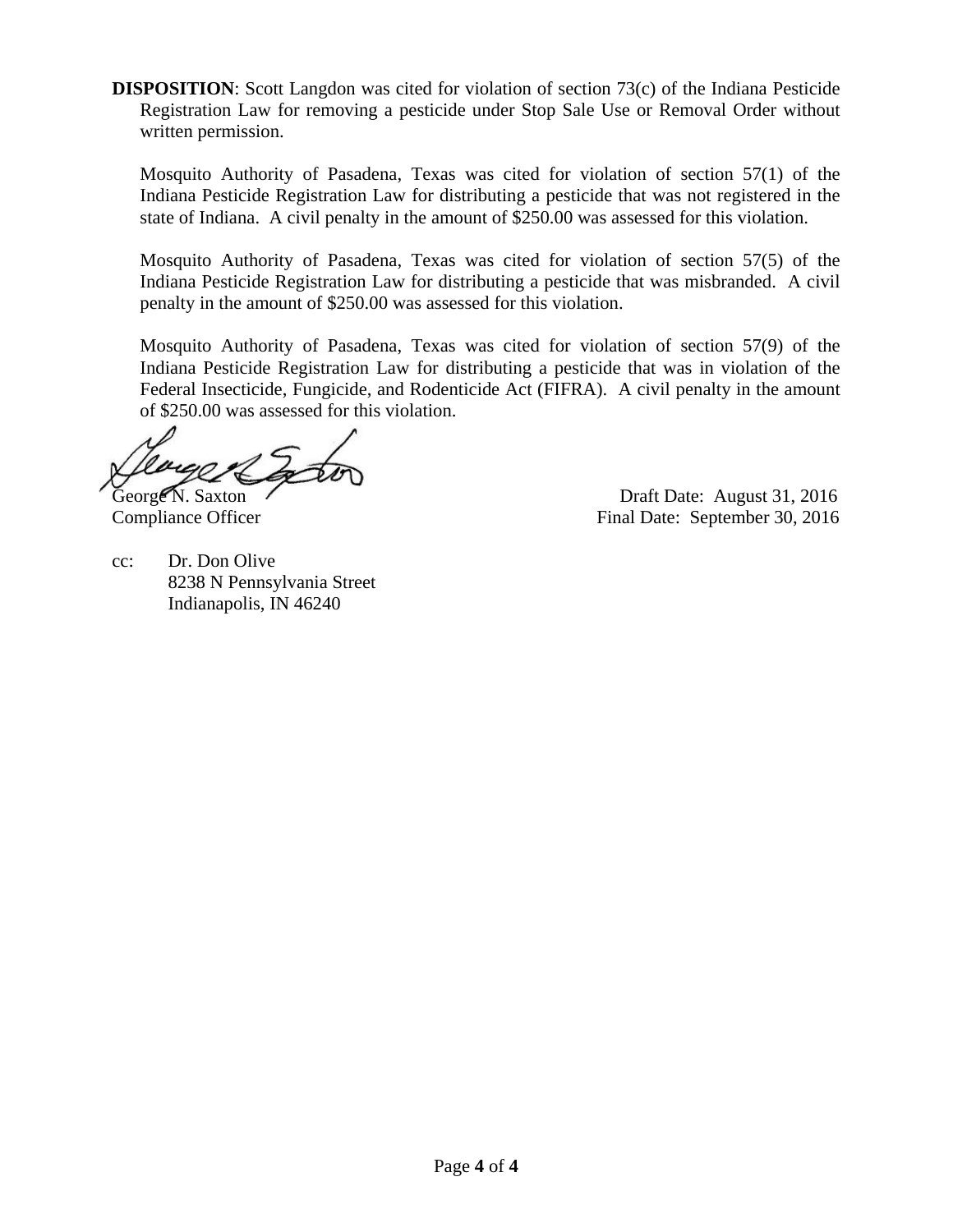**Case #2016/0815** 

| Complainant: | Office of Indiana State Chemist (OISC)<br>175 South University Street<br>West Lafayette, IN 47907-2063<br>800-893-6637 |  |
|--------------|------------------------------------------------------------------------------------------------------------------------|--|
| Dognondont:  | $\alpha$                                                                                                               |  |

**Respondent:** CVS Amanda Miller Shift Supervisor Sam Wilson District Manager 6010 S. Emerson Avenue Indianapolis, IN 46237 317-783-5325

**Manufacturer** Mosquitno LLC package address 8235 Melrose Drive Lenexa, KS 66214

- 1. On May 4, 2016, the Compliance Officer of the Indiana State Chemist (OISC) received information an unregistered 25b USEPA exempt pesticide called "Mosquitno" was being sold in CVS stores in Indiana.
- 2. On May 12, 2016, I located the unregistered 25b pesticide called "Mosquitno" at a CVS store located at 6010 S. Emerson Avenue in Indianapolis, Indiana (46237). See figures 1-2. I met with Shift Supervisor, Amanda Miller. I explained to Ms. Miller CVS was selling an unregistered 25b pesticide product. I explained the process for market place inspections in dealing with unregistered 25b pesticide products. I explained the unregister 25b pesticide product would be placed under a Stop Sale or Removal Order and I would be retaining an investigative evidentiary sample for my case. Furthermore, I explained to Ms. Miller the Stop Sale or Removal Order instructs her and CVS to remove the unregistered 25b pesticide product from the shelves for sale and place in storage not to be sold or removed from the store until OISC provides further instruction by letter.



Figure 1-Mosquitno on shelf Figure 2-Mosquitno

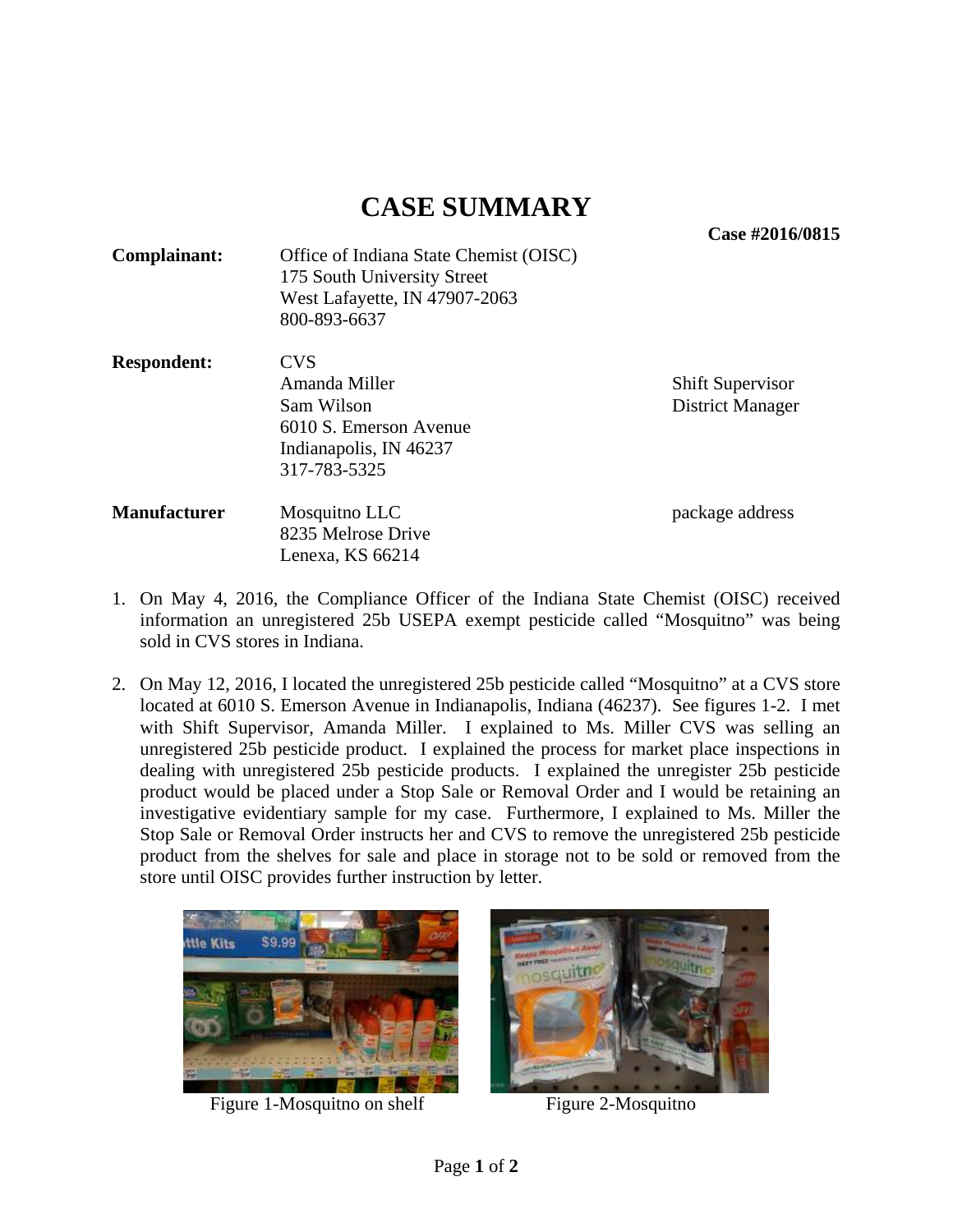- 3. Ms. Miller stated she did not have access to invoices for the products being delivered to the store. However, Ms. Miller documented on the receipt for sample, CVS received the stock of Mosquitno bands in 2015. The result is that the Mosquitno pesticide product was not registered for distribution in Indiana for 2015 and 2016.
- 4. On May 12, 2016, I spoke with Sam Wilson, District Manager for CVS. I explained the same information to Mr. Wilson as I did Ms. Miller.
- 5. On May 12, 2016, I delivered the investigative evidentiary sample to OISC's Formulations Lab.
- 6. On May 12, 2016, I issued a Stop Sale or Removal Order to CVS for the unregistered 25b pesticide called "Mosquitno".

J. Kelley

Investigator

Paul J. Kelley Date: May 16, 2016

#### **Disposition**:

- A. Mosquitno LLC was cited for two (2) counts of violation of section 57(1) of the Indiana Pesticide Registration Law for distributing a pesticide product that was not registered in the state of Indiana. A civil penalty in the amount of \$500.00 (2 counts x \$250.00 per count) was assessed.
- B. During further investigation, it was determined Mosquitno was actually registered for 2015. The civil penalty assessed was reduced to \$250.00.

George N. Saxton Casset N. Saxton Casset N. Saxton Draft Date: July 20, 2016 Compliance Officer Final Date: September 20, 2016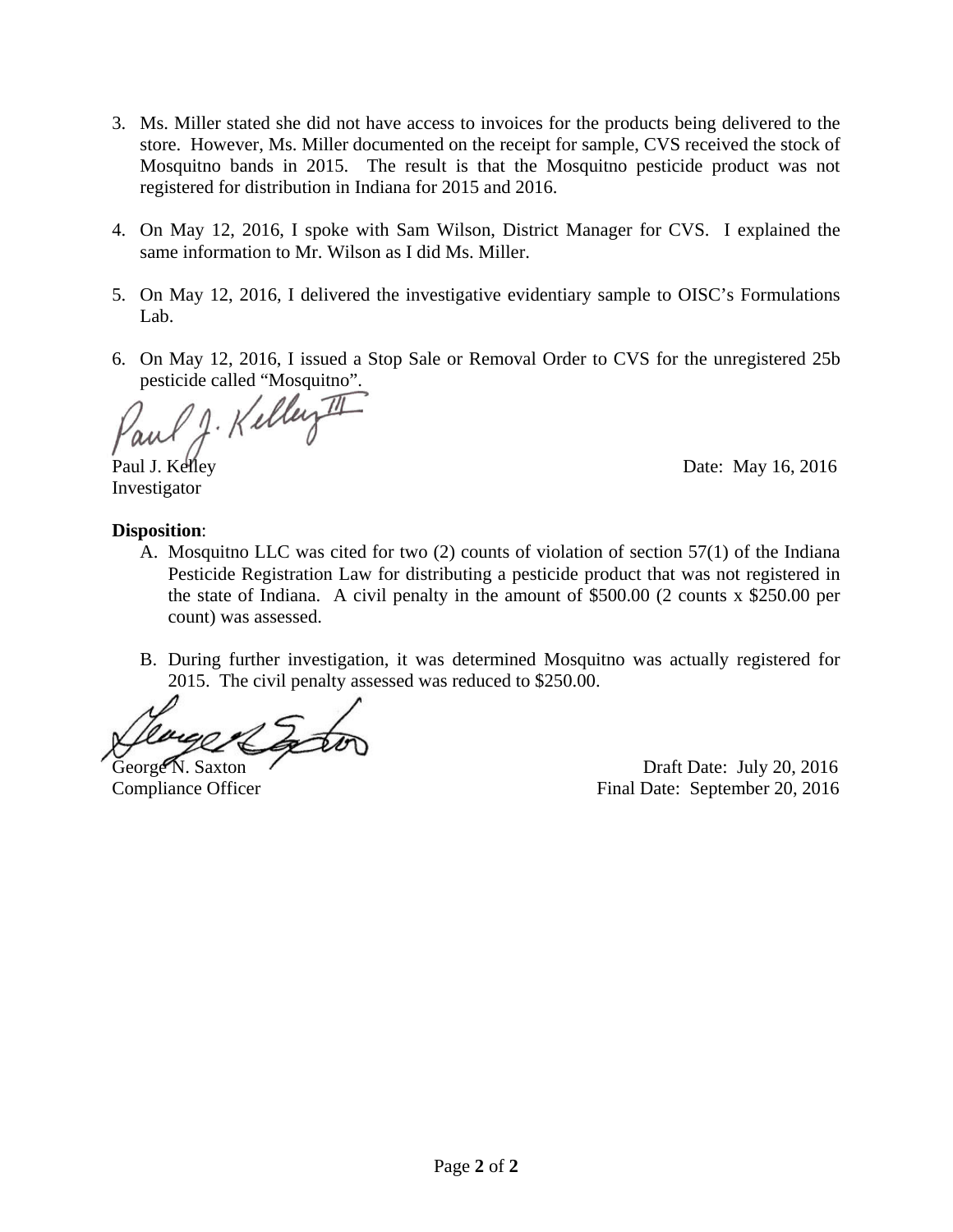**Case #2016/0828** 

| Complainant:       | Office of Indiana State Chemist (OISC)<br>175 South University Street<br>West Lafayette, IN 47907-2063<br>800-893-6637        |                         |
|--------------------|-------------------------------------------------------------------------------------------------------------------------------|-------------------------|
| <b>Respondent:</b> | <b>Quail Crossing Golf Course</b><br>5 Quail Crossing Drive<br>Boonville, Indiana 47601<br><b>Alan Sowers</b><br>812-897-1247 | (Unlicensed Applicator) |

- 1. On April 15, 2016, David Star of the United States Environmental Agency (USEPA) forwarded a complaint he had received regarding the possible illegal licensing status of Quail Crossing Golf Course. It was alleged the golf course was purchasing restricted use pesticides without proper licensing and improperly applying pesticides. As of May 18, 2016, the OISC database indicated Quail Crossing Golf Course did not have a certified applicator.
- 2. On May 18, 2016, I went to the Quail Crossing Golf Course and met with Course Superintendent, Alan Sowers and General Manager, Laura Daywalt. I explained the complaint allegations to Mr. Sowers and Ms. Daywalt and issued a Notice of Inspection (NOI) to Mr. Sowers. Mr. Sowers stated he was hired by the golf course this year and had made a few pesticide applications to the course. Mr. Sowers indicated he was currently studying to take both the Core and Category 3b exams to become licensed in Indiana. I explained to Mr. Sowers the requirements for becoming licensed in Indiana and provided further information on the licensing process. I questioned Mr. Sowers about the purchase or use of Restricted Use Products (RUP's) at the course this year. Mr. Sowers stated he had not purchased or used any RUP's at the course. Mr. Sowers further stated he had kept pesticide application records for his applications this year and provided me with copies of those records. Mr. Sowers was issued an Action Order to cease any further pesticide applications to the golf course until all licensing requirements were met.
- 3. An inspection of the pesticide application records given to me by Mr. Sowers indicated applications were made to the golf course turf areas on the following dates:
	- April 2, 2016
	- April 15, 2016
	- May 11, 2016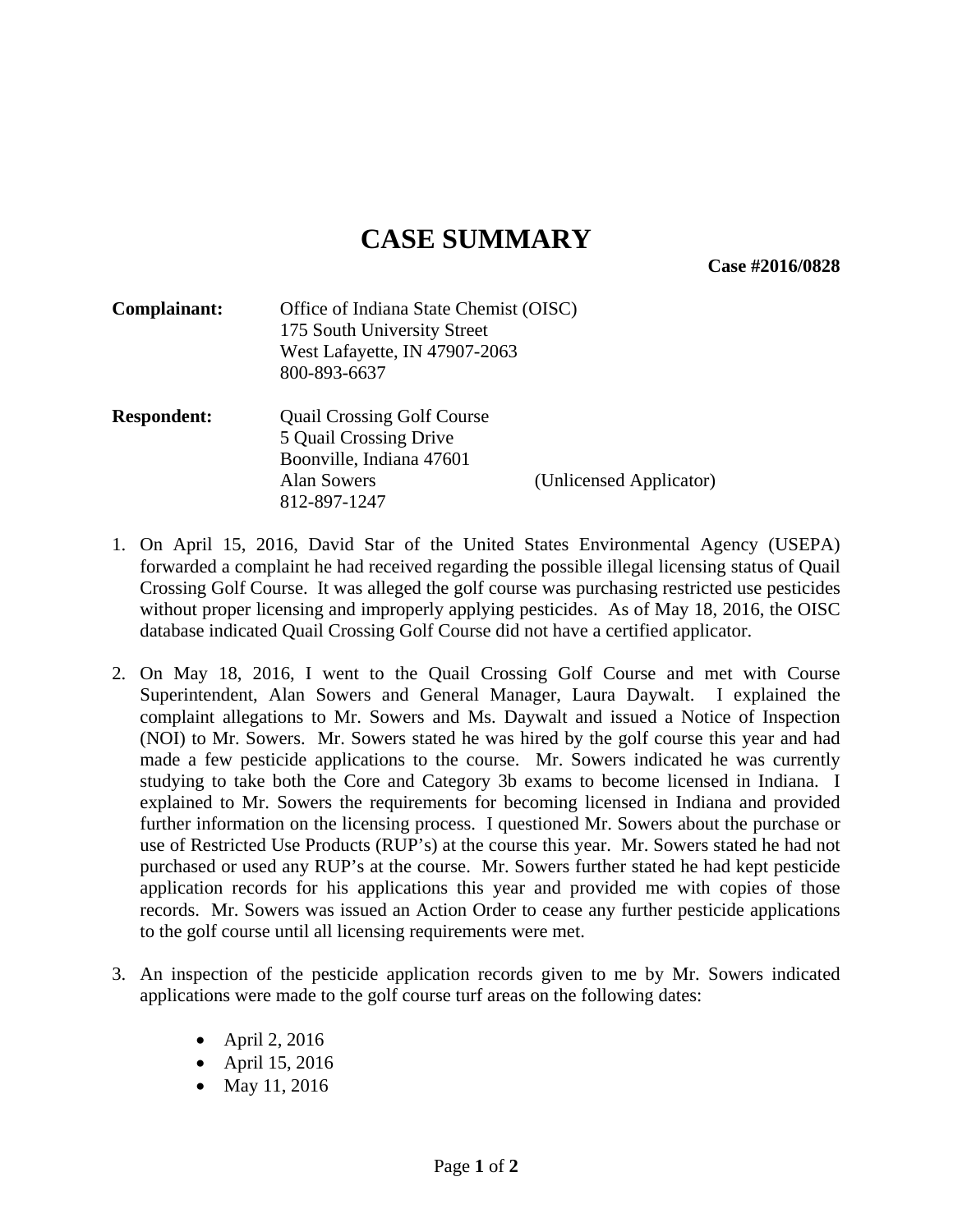4. A review of the pesticide products listed on the application records provided by Mr. Sowers did not show any RUP's had been applied to the golf course this year.

Investigator

Scott M. Farris Date: June 21, 2016

#### **Disposition**:

- A. Quail Crossing Golf Course was cited for three (3) counts of violation of section 65(6) of the Indiana Pesticide Use and Application Law, specifically 357 IAC 1-15-2, for applying pesticides at a golf course without having a certified applicator. A civil penalty in the amount of \$1,500.00 (3 counts x \$500.00 per count) was assessed for this violation. Consideration was given to the fact this was their second violation of similar nature. See case number 2011/1020.
- B. OISC received a letter dated July 5, 2016, from Laura E. Daywalt, General manager, wherein she indicated that although it was Quail Crossing Golf Course's second violation of similar nature, the golf course had recently changed ownership and it was their first violation.
- C. After re-evaluation, it was determined that due to exigent circumstances, this violation would be treated as if this was their first offense. The civil penalty was reduced to \$750.00.

George N. Saxton Draft Date: July 20, 2016 Compliance Officer Final Date: September 20, 2016

Cc: David Star (star.david@epa.gov)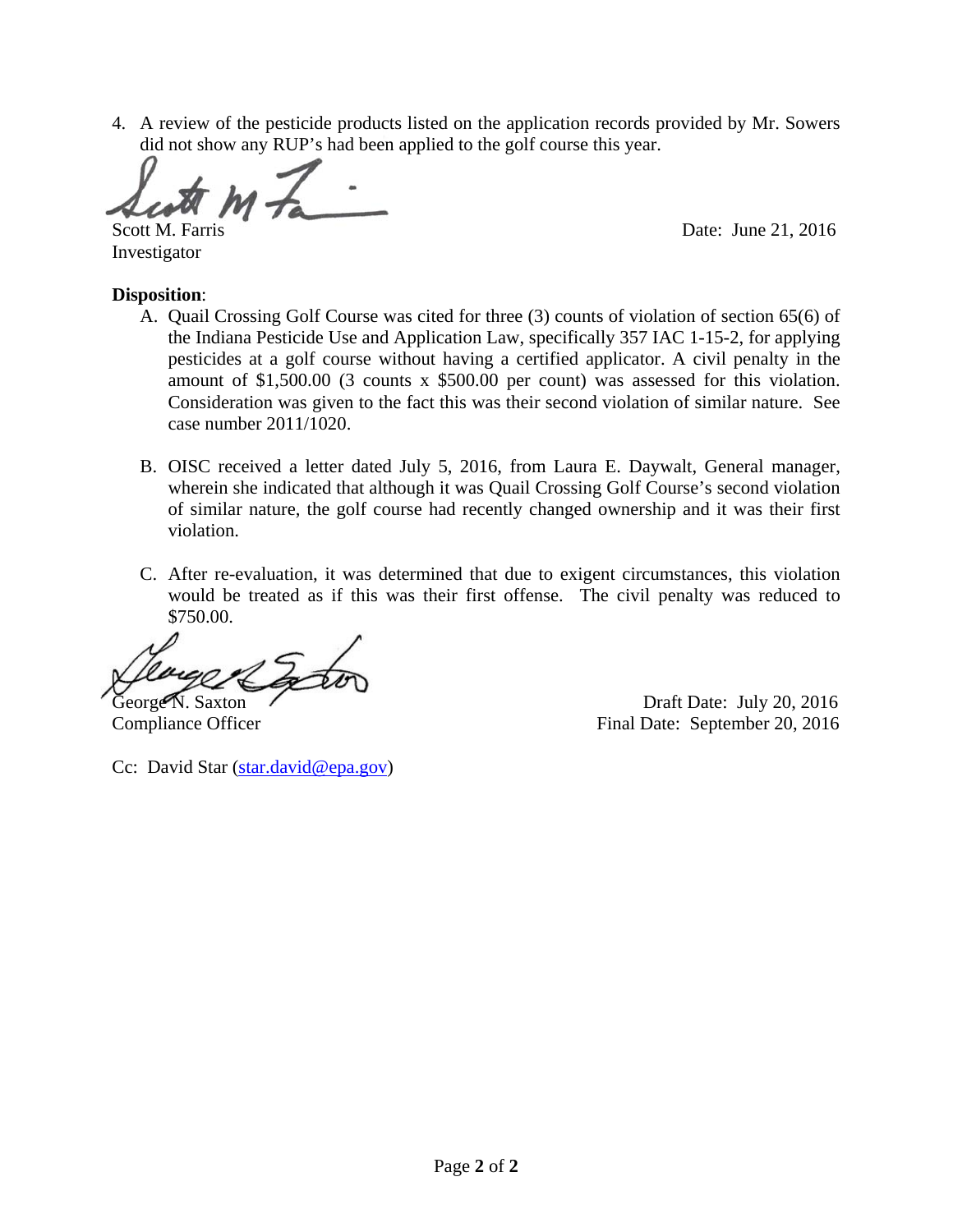**Case #2016/0842** 

| Complainant: | Office of Indiana State Chemist (OISC) |
|--------------|----------------------------------------|
|              | 175 S. University Street               |
|              | West Lafayette, IN 47907               |
|              | 800-893-6637                           |

**Respondent:** Mark Shetterly Registered Technician Mike Stout **Certified Applicator**  Tru-Green Licensed Business 3606 Gagnon Road South Bend, IN 46628 574-233-9700

- 1. On May 20, 2016, I observed Mr. Shetterly making what appeared to be some sort of pesticide application to the turf of the LaPorte County Historical Society located at 2405 Indiana Ave in LaPorte, Indiana.
- 2. At the time of my observation, I could see that Mr. Shetterly was not only making the application without long sleeves, but that the t-shirt he was wearing had the sleeves rolled up over his shoulders. Also, he was not wearing any gloves. See Figure One



Figure One

- 3. I approached Mr. Shetterly and identified myself and asked if he had his credential with him, which he did. During our conversation, I inquired as to whether he had his site assessment fact sheet with him and it was quite clear that he did not know what the site assessment fact sheet was let alone if he had one with him.
- 4. I asked what he was applying to which he responded some fertilizer and TruPower 3 herbicide.
- 5. When asked if he had the label for TruPower 3 with him he was unable to produce the label.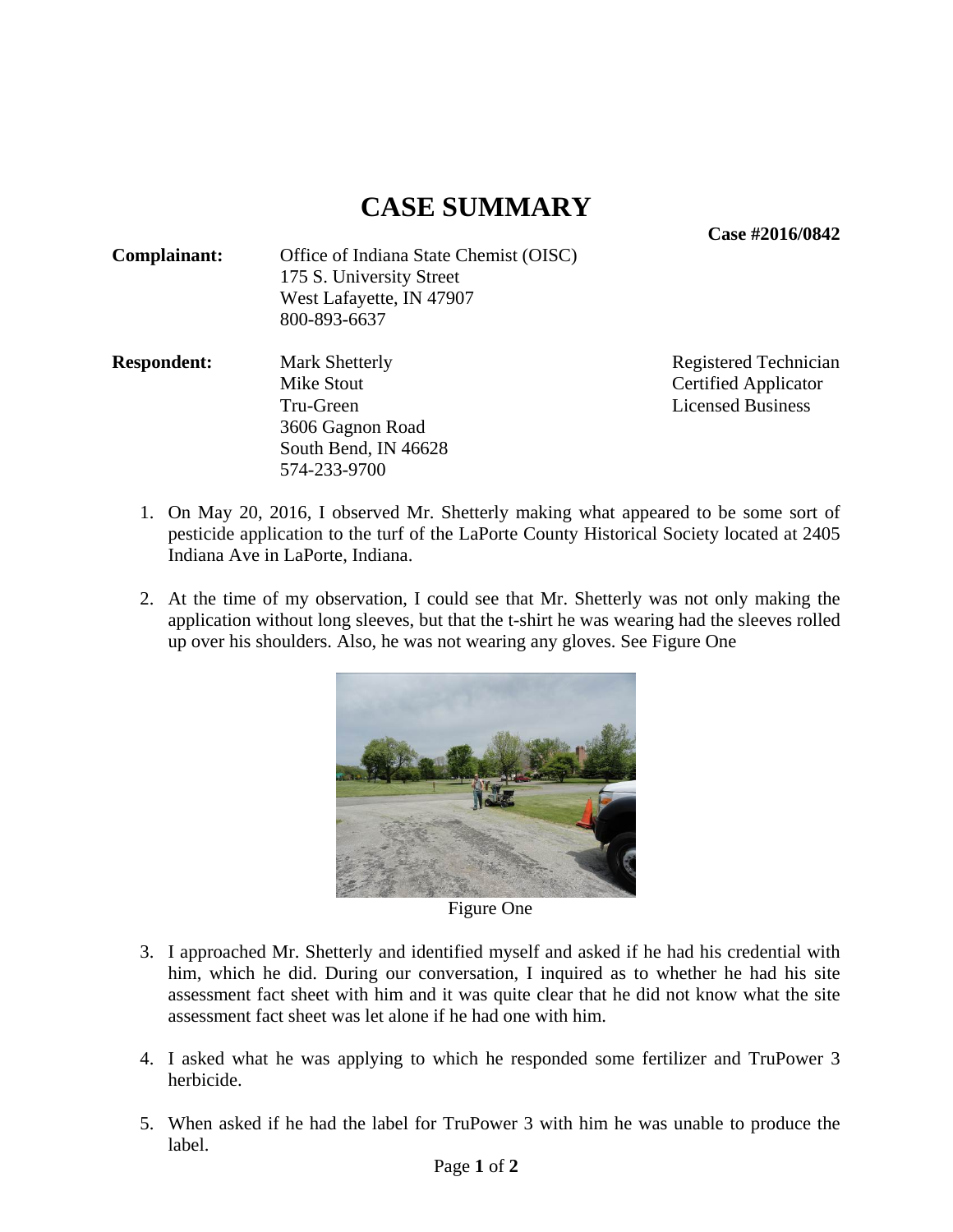- 6. At that time we contacted his supervisor, Mr. Stout, via telephone. I explained the situation to Mr. Stout who was then able to get a copy of the label for TruPower 3 and looked at the section for required personal protection equipment (PPE).
- 7. The label for TruPower 3 herbicide (EPA Reg. #228-551) active ingredients mcpa, dicamba and 2,4-D states, *"All mixers, loaders, applicators and other handlers must wear:*

*Long-sleeved shirt and long pants Shoes plus socks Protective eyewear Chemical resistant gloves (except for applicators using groundboom equipment)."* 

Investigator

 $\mu$  Date: May 24, 2016

**Disposition**: Mike Stout was cited for violation of section 65(2) of the Indiana Pesticide Use and Application Law for failure to follow label directions regarding the use of personal protective equipment. A civil penalty in the amount of \$250.00 was assessed for this violation. Consideration was given to the fact there was potential for human harm.

Mike Stout was warned for violation of section 65(6) of the Indiana Pesticide Use and Application Law, specifically 355 IAC 4-2-6, for failure to provide a technician with a label and site assessment fact sheet.

George N. Saxton Draft Date: June 28, 2016

Compliance Officer Final Date: September 20, 2016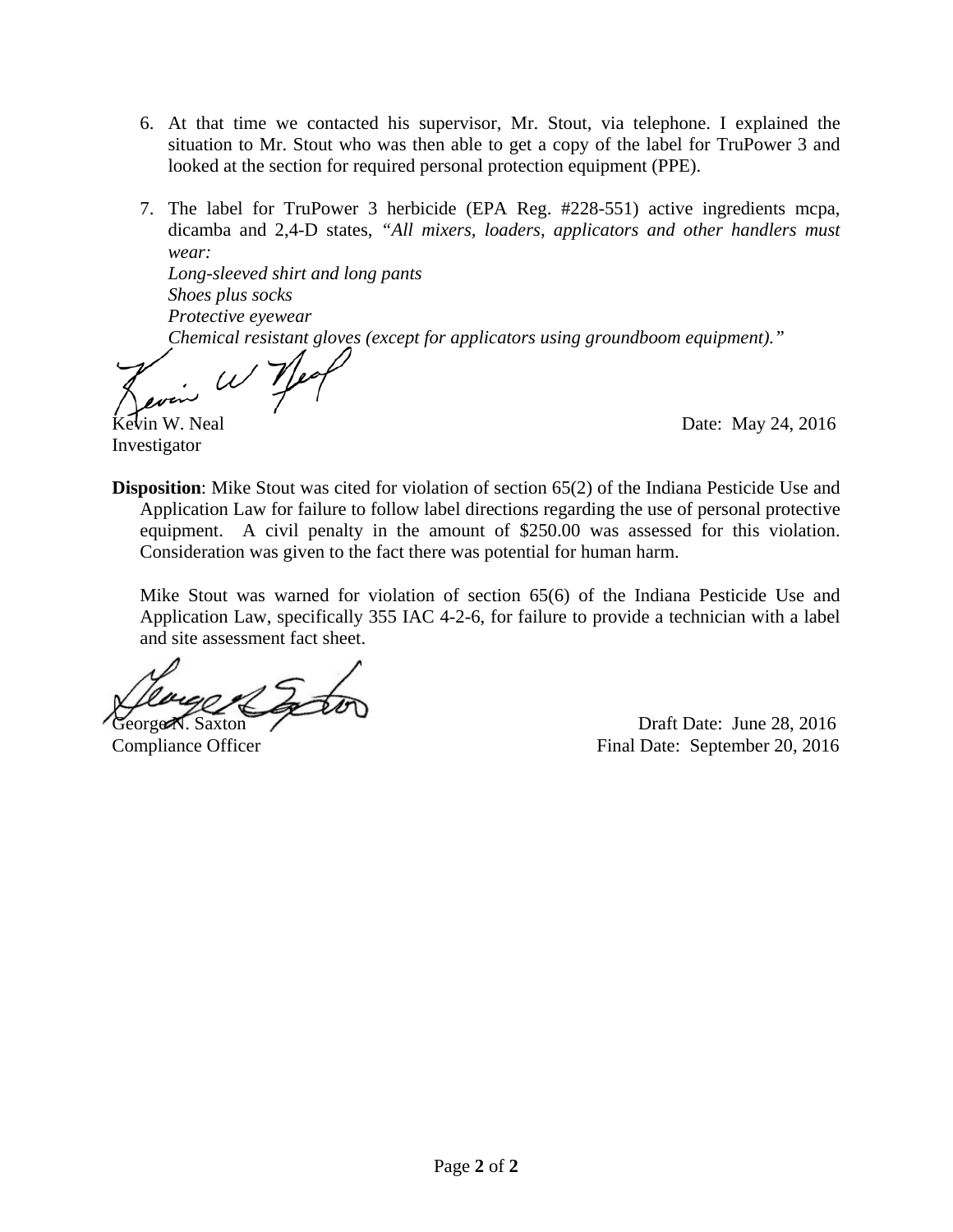**Case #2016/0894** 

| Complainant:       | Office of Indiana State Chemist (OISC)<br>175 South University Street<br>West Lafayette, IN 47907-2063<br>800-893-6637 |              |
|--------------------|------------------------------------------------------------------------------------------------------------------------|--------------|
| <b>Respondent:</b> | Chris Keil<br>Herron Creek Golf Club<br>615 W. CR50 N.<br>LaGrange, Indiana 46761<br>260-463-2906                      | Not Licensed |

- 1. On May 31, 2016, I went to Herron Creek Golf Club to conduct a routine golf course inspection. I met with owner Chris Keil.
- 2. During our discussion, Mr. Keil indicated he and part-time employee, Wade Watson, who was reportedly a licensed applicator, make the pesticide applications at the golf course. He reported that, because Mr. Watson has another job and had been spending less and less time at the golf course, he was in the process of becoming licensed himself. Mr. Keil stated Mr. Watson had the application records for the golf course. I informed Mr. Keil the records need to be available for inspection. He stated he would forward them to me.
- 3. A check of OISC records indicated Mr. Watson was last licensed at Elcona Country Club (Bristol, IN) in 2011. I informed Mr. Keil I would need to document the applications he and Mr. Watson made since 2012 as they were made without a certified applicator associated with the course. Mr. Keil admitted he made most of those applications under the supervision of Mr. Watson, assuming all along his license was active. He apologized and indicated he was scheduled to take the Core and Category 3b exams on June 14, 2016, so he could obtain a license.
- 4. On June 7, 2016, Mr. Keil provided copies of the pesticide application records for Herron Creek Golf Club. The records included some granular applications made by Precision Turf Applicators, a licensed pesticide business. The records for in-house applications at the golf course indicated pesticide applications were made on the following dates:
	- 2012 April 12, May 10, June 15, July 8, August 15 and September 10 2013 April 10, May 11, June 15, July 10, August 12 and September 15 2014 April 15, May 15, June 15, July 15, August 11 and September 12 2015 April 15, May 9, June 15, July 12, August 15 and September 10 2016 April 14 and May 14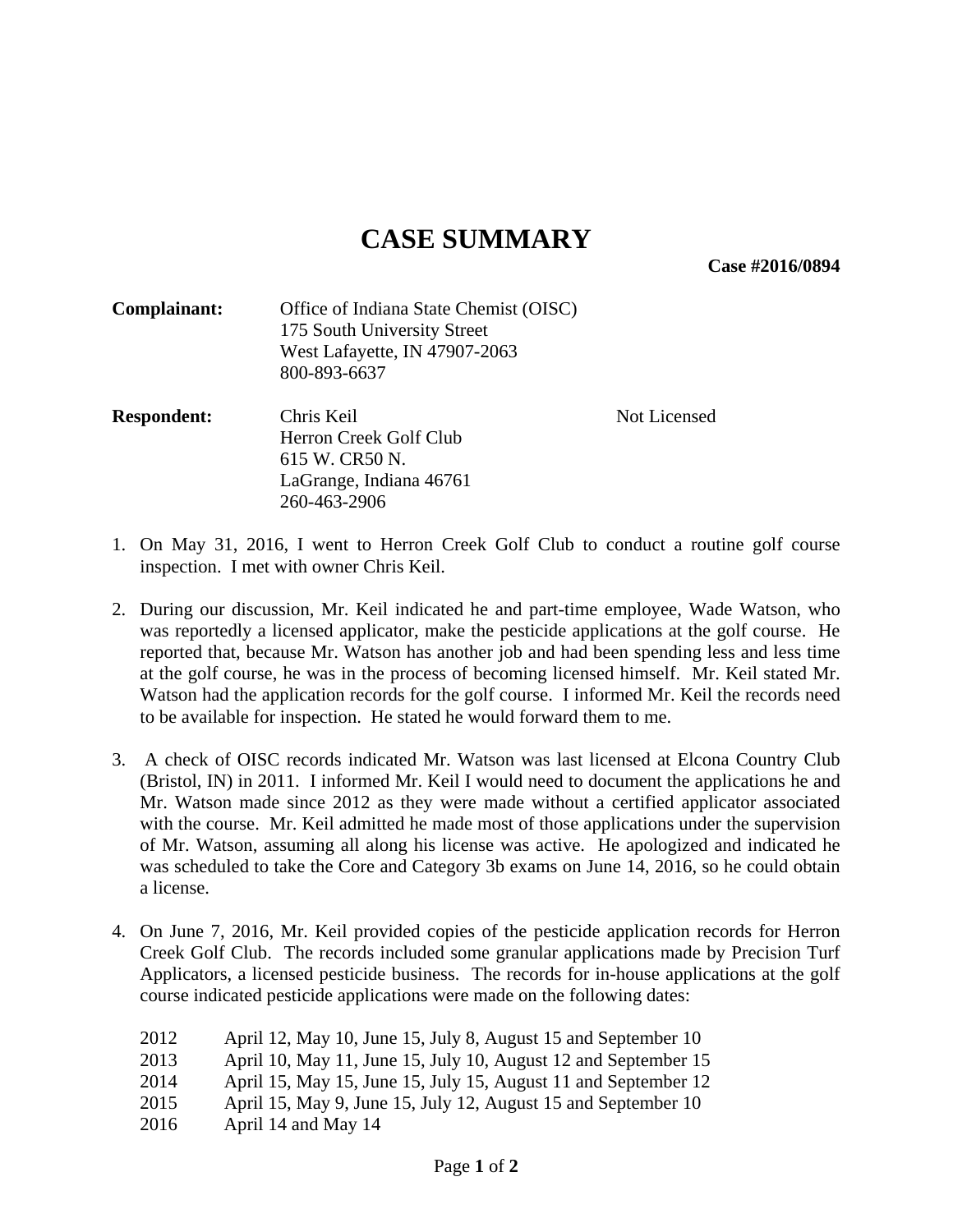5. Mr. Keil passed the Core and Category 3b exams and was subsequently issued his license by the OISC. It should be noted that he took full responsibility for the applications and was very cooperative throughout the investigation.

Path Í Andrew R. Roth Date: July 29, 2016

Investigator

**DISPOSITION**: Herron Creek Golf Club was cited for twenty-one (21) counts of violation of section 65(6) of the Indiana Pesticide Use and Application Law, specifically 357 IAC 1-15-2, for applying pesticides to a golf course without having a commercial applicator license. A civil penalty in the amount of \$5,250.00 (21 counts x \$250.00 per count) was assessed. However, the civil penalty was reduced to \$787.50. Consideration was given to the fact Herron Creek Golf Club cooperated during the investigation; corrective action was taken; this was their first violation of similar nature and no restricted use pesticides were involved.

George N. Saxton (*Corge N. Saxton*) Compliance Officer Final Date: October 31, 2016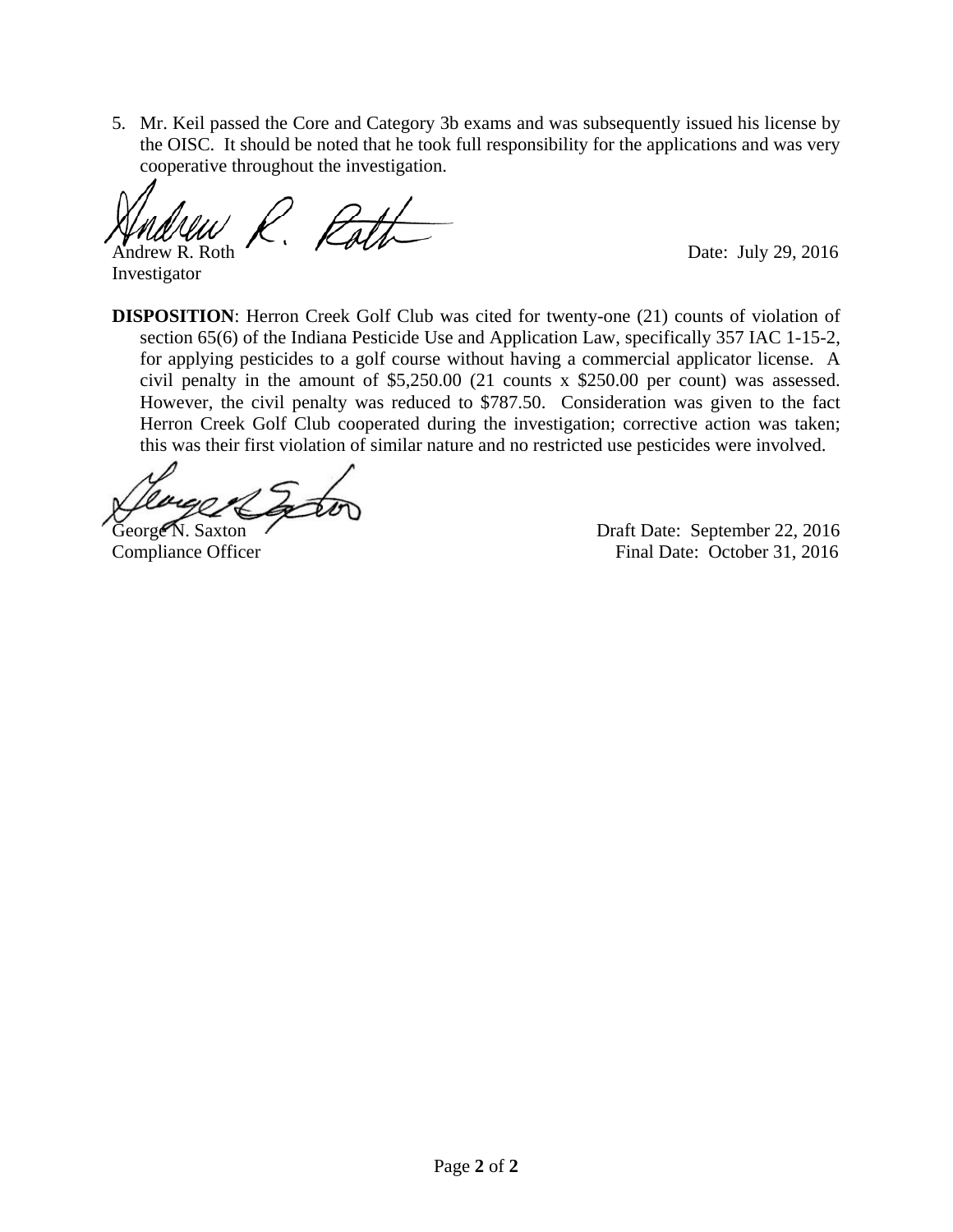**Case #2016/0917** 

| Complainant:       | Office of Indiana State Chemist (OISC)<br>175 South University Street<br>West Lafayette, IN 47907-2063<br>800-893-6637                                                       |                                                                                                            |
|--------------------|------------------------------------------------------------------------------------------------------------------------------------------------------------------------------|------------------------------------------------------------------------------------------------------------|
| <b>Respondent:</b> | Avail Pest Management<br>George Ranshaw<br>Shelly Jo Ranshaw<br><b>Taylor Ranshaw</b><br>Josef V. Ullmann<br>12665 Pullman Drive<br>Dillsboro, Indiana 47018<br>812-584-7023 | Certified Applicator $-7b$<br>Certified Applicator $-7b$<br>Registered Technician<br>Registered Technician |

- 1. On, June 17, 2016, an anonymous complainant contacted the Compliance Officer of the Office of Indiana State Chemist (OISC) to report Avail Pest Management applying pesticides for hire outside of their category of 7b. A check of the OISC database indicated the business is licensed for 7b pesticide applications only. According to anonymous, Avail Pest Management is applying pesticides in category 7a at:
	- a. Senior Citizen Center in Rising Sun;
	- b. Greendale Village Apartments in Lawrenceburg
	- c. Fairhaven Apartments at 4455 St. Claire St. in Lawrenceburg
- 2. On Monday June 27, 2016, I met with the owners of Avail Pest Management at their home office in Dillsboro, IN. I identified myself verbally and with OISC credentials. I read the complaint to the Respondent's and issued a Notice of Inspection. The Respondents were certain I was mistaken until they checked their Certified Applicators Licenses and found they were for category 7B only. The respondent's told me they just overlooked the fact they were up for renewal. The respondent's began at once to inquire how they could get tested and renewed and actually found a location and date for a renewal test.
- 3. I issued a Stop Action Order to "Stop all category 7A "For Hire" pesticide applications until properly licensed".
- 4. I asked the respondents for a list of business where category 7A pesticide applications had been made in 2016. I received the list by e-mail and it reads as follows;

| <b>DATE/TIME</b> | <b>LOCATION</b>                   | PESTICIDE PRODUCT APPLIED                 |
|------------------|-----------------------------------|-------------------------------------------|
| $1-21-16$ 9 am   | 111 Walnut St. Rising Sun, IN.    | CY-KICK, EPA Reg# 499-304, Cyfluthrin     |
| $2-18-16$ 9 am   | 220 S. Poplar St. Rising Sun, IN. | Tempo EPA Reg# 432-1363, Beta Cyfluthrin  |
| $3-17-16$ 9 am   | 111 Walnut St. Rising Sun, IN.    | Temprid EPA Reg# 432-1483, Cyfluthrin     |
| $4-21-16$ 9 am   | 220 S. Poplar St. Rising Sun, IN. | Suspend, EPA Reg# 432-763, Deltamethrin   |
| $5-19-16$ 9 am   | 111 Walnut St. Rising Sun, IN.    | Tempo, EPA Reg# 432-1363, Beta-Cyfluthrin |
| $6-16-16$ 9 am   | 220 S. Poplar St. Rising Sun, IN. | CY-KICK, EPA Reg# 499-304, Cyfluthrin     |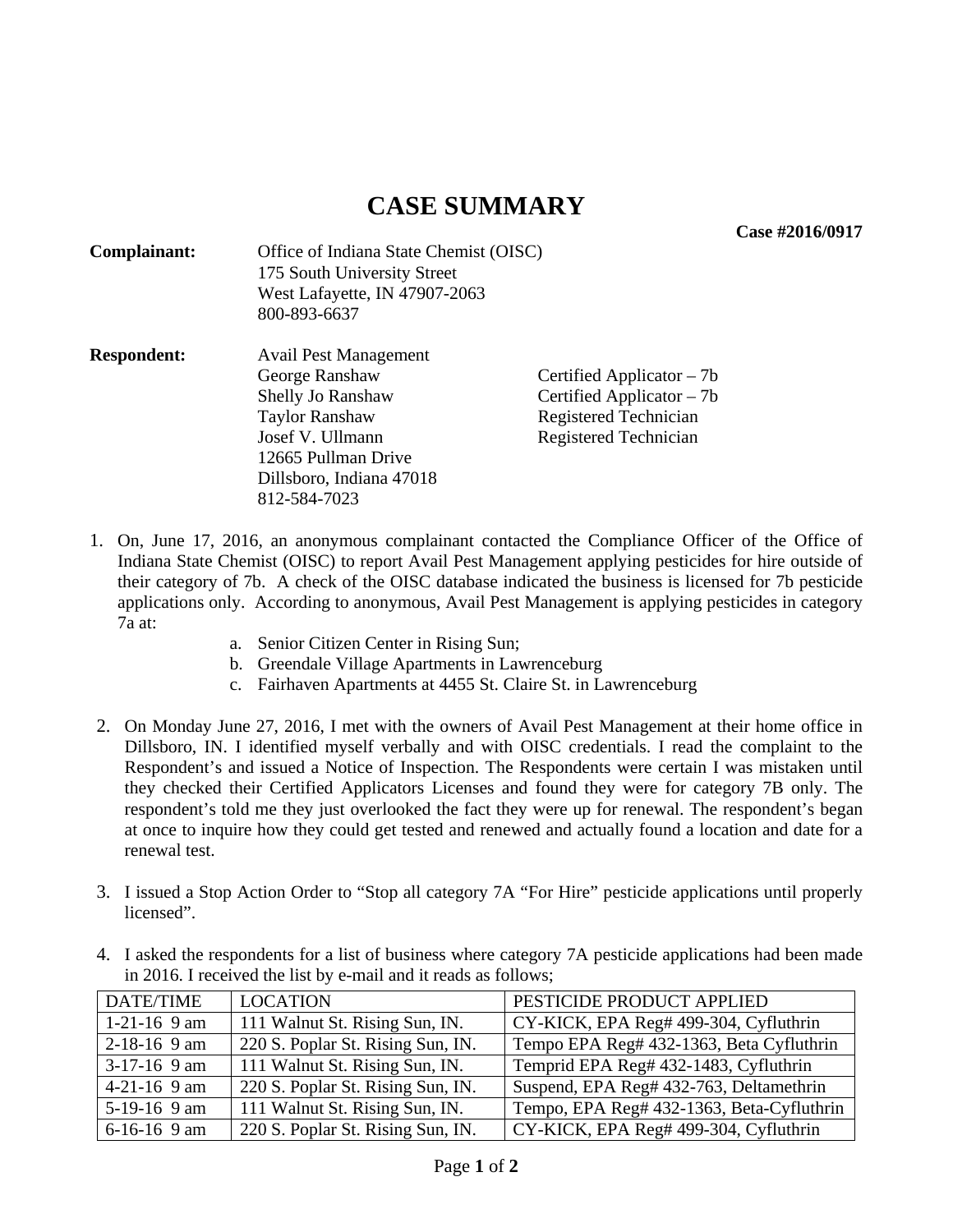- 5. In this case the respondents always keep a 7A-7B Certified Applicators license for their pesticide business. The respondents forgot that one expired before the other and did not know their category 7A had expired at the end of 2015. There were six pesticide applications for hire that were completed this year by Avail Pest Management as noted in the chart in paragraph 4. The respondents cooperated and worked quickly to schedule testing for re-certification and in fact took the test and passed it on July 1, 2016. The respondents will complete the necessary OISC paper work and should be licensed in category 7A again as early as July 8, 2016.
- 6. It should be noted in the original complaint three locations were given where the anonymous caller indicated Avail Pest Management made pesticide applications which fell into category 7A. The respondents indicated they had not made pesticide application at the Glendale Village Apartments in Lawrenceburg and also indicated the Fairhaven Apartments in Lawrenceburg were serviced by Terminix. The two addresses noted in the chart in paragraph 4 comprise the Senior Citizen Center in Rising Sun, IN.

**Investigator** 

Date: July 1,  $2016$ 

**DISPOSITION**: Avail Pest Management was cited for six (6) violations of section 65(12) of the Indiana Pesticide Use and Application Law for failure to comply with limitations on their license. A civil penalty in the amount of \$1,500.00 (6 counts x \$250.00 per count) was assessed. However, the civil penalty was reduced to \$150.00. Consideration was given to the fact Avail Pest Management cooperated during the investigation; corrective action was taken; there was no previous history of similar nature; a good faith effort to comply and no restricted use pesticides were involved.

George N. Saxton Draft Date: July 6, 2016<br>Compliance Officer Final Date: September 20, 2016 Final Date: September 20, 2016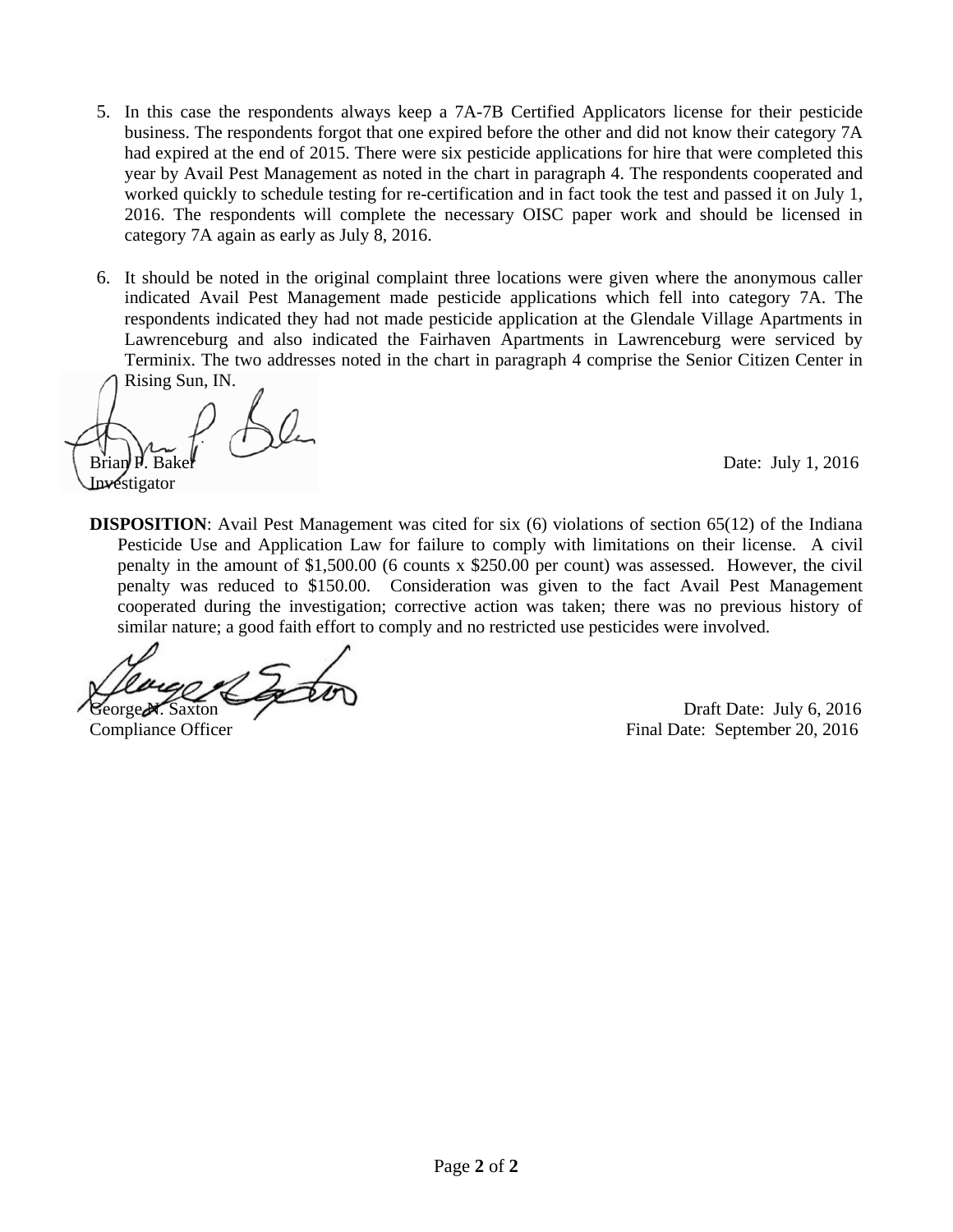**Case #2016/0929** 

| Complainant:       | Office of Indiana State Chemist (OISC)<br>175 South University Street<br>West Lafayette, IN 47907-2063<br>800-893-6637 |              |
|--------------------|------------------------------------------------------------------------------------------------------------------------|--------------|
| <b>Respondent:</b> | Josh Sanford<br>Cedar Lake Golf Course<br>3355 E. CR700 N.<br>Howe, Indiana 46746<br>260-562-3923                      | Not Licensed |

- 1. On May 31, 2016, I went to Cedar Lake Golf Course to conduct a routine golf course inspection. Superintendent Josh Sanford was not there.
- 2. I later spoke with Mr. Sanford on the phone to discuss setting up a time for the inspection. During our discussion, Mr. Sanford indicated he had not received his pesticide applicator license for 2016 because he believed his 3b (turf) certification expired; he recently saw a letter from the OISC indicating he could not renew. He stated he was scheduled to retake the Core and 3b exams on June 2, 2016. I checked with the OISC Certification and Licensing Manager who confirmed Mr. Sanford's certification expired at the end of 2015. OISC had received the renewal application and a check for the license from the golf course owner. I relayed that information to Mr. Sanford and told him the application and check would be held pending his exam results. I informed Mr. Sanford that any pesticide applications he made to the golf course in 2016 were done without an active license and I would need to document those. He admitted he made one application in late May.
- 3. Mr. Sanford passed the exams and was subsequently issued an applicator license for 2016.
- 4. On June 22, 2016, Mr. Sanford provided a written statement and a copy of the pesticide application record which indicated he applied Manicure (fungicide) to greens at the golf course on May 27, 2016.

Path Andrew R. Roth  $\sqrt{2}$   $\sqrt{2}$   $\sqrt{2}$   $\sqrt{2}$  Date: August 12, 2016

**DISPOSITION**: Josh Sanford and Cedar Lake Golf Course were cited for violation of section 65(6) of the Indiana Pesticide Use and Application Law, specifically 357 IAC 1-15-2, for applying pesticides to a golf course without having a certified applicator. A civil penalty in the amount of \$500.00 was assessed for this violation. Consideration was given to the fact this was their second violation of similar nature. See case number 2012/1043.

Investigator

George N. Saxton Casset Contract Contract Contract Contract Contract Contract Contract Contract Contract Contract Contract Contract Contract Contract Contract Contract Contract Contract Contract Contract Contract Contract Compliance Officer **Final Date: October 31, 2016**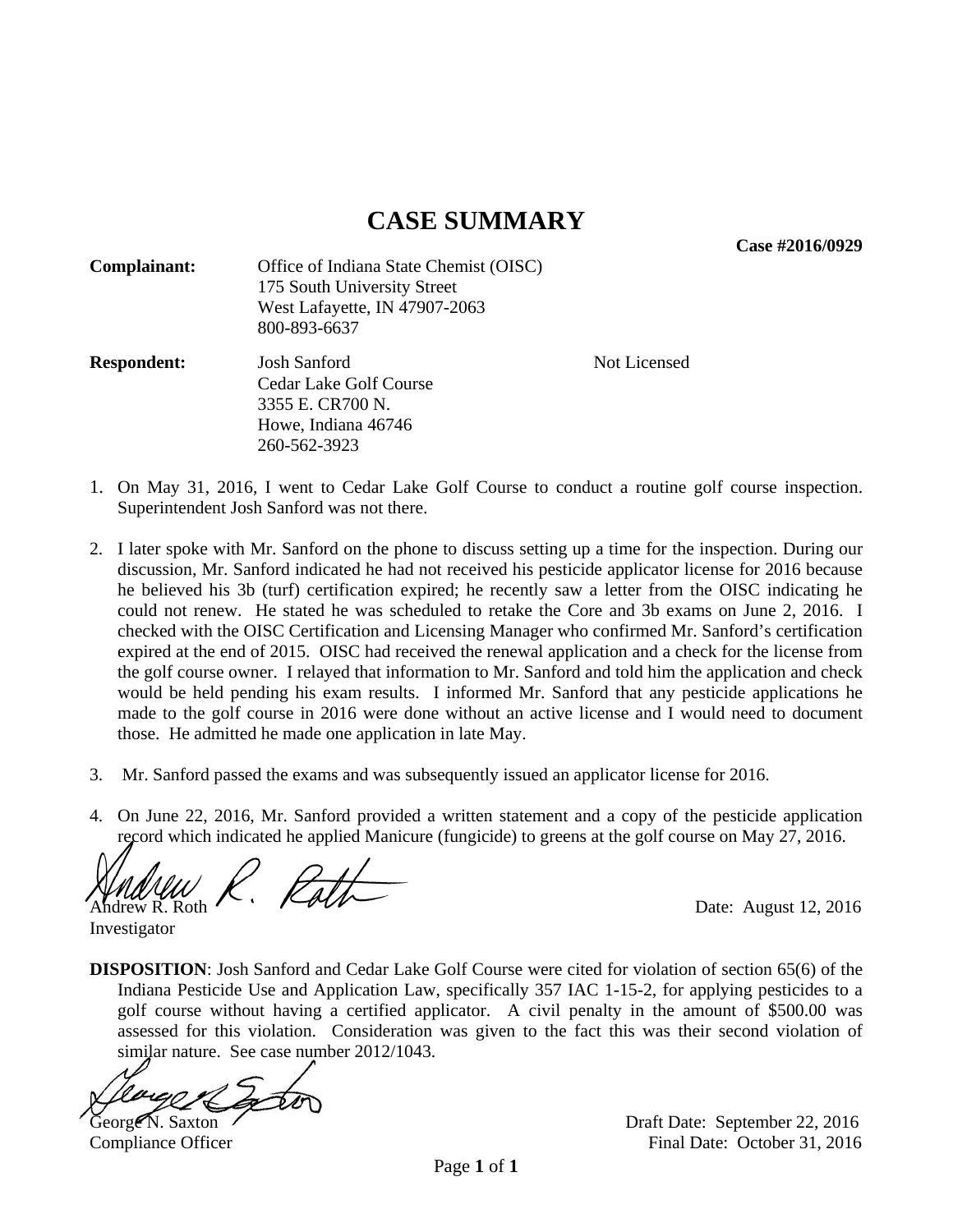**Case #2016/1003** 

| Complainant: | Office of Indiana State Chemist (OISC) |
|--------------|----------------------------------------|
|              | 175 South University Street            |
|              | West Lafayette, IN 47907-2063          |
|              | 800-893-6637                           |

**Respondent:** Tim Pesce Unlicensed Applicator Joshua Tree Unlicensed Business 1206 Ebenezer Church Road Memphis, IN 47143 502-417-1653

1. On July 6, 2016, I observed Tim Pesce making a pesticide application at a Chili's restaurant located at 940 East Lewis and Clark Parkway, Clarksville, Indiana (47129). See figure 1. Mr. Pesce was applying Ultra-Kill Weed & Grass Killer Concentrate, EPA Reg. #67760-49- 9688, active ingredient glyphosate.



Figure 1-Mr. Pesce making pesticide application

- 2. A search of OISC's database did not indicate Mr. Pesce as being a licensed applicator. Furthermore, Joshua Tree is not a licensed pesticide business.
- 3. Mr. Pesce was issued a Stop, Action Order to cease making for-hire pesticide applications

until licensed.<br>W.J. Kelley II Paul J. Kelley Date: July 14, 2016

Investigator

**DISPOSITION:** Tim Pesce was cited for violation of section 65(9) of the Indiana Pesticide Use and Application Law for applying pesticides for-hire without having an Indiana pesticide business license. A civil penalty in the amount of \$250.00 was assessed for this violation.

j George N. Saxton Contract Contract Draft Date: August 10, 2016

Compliance Officer Final Date: September 19, 2016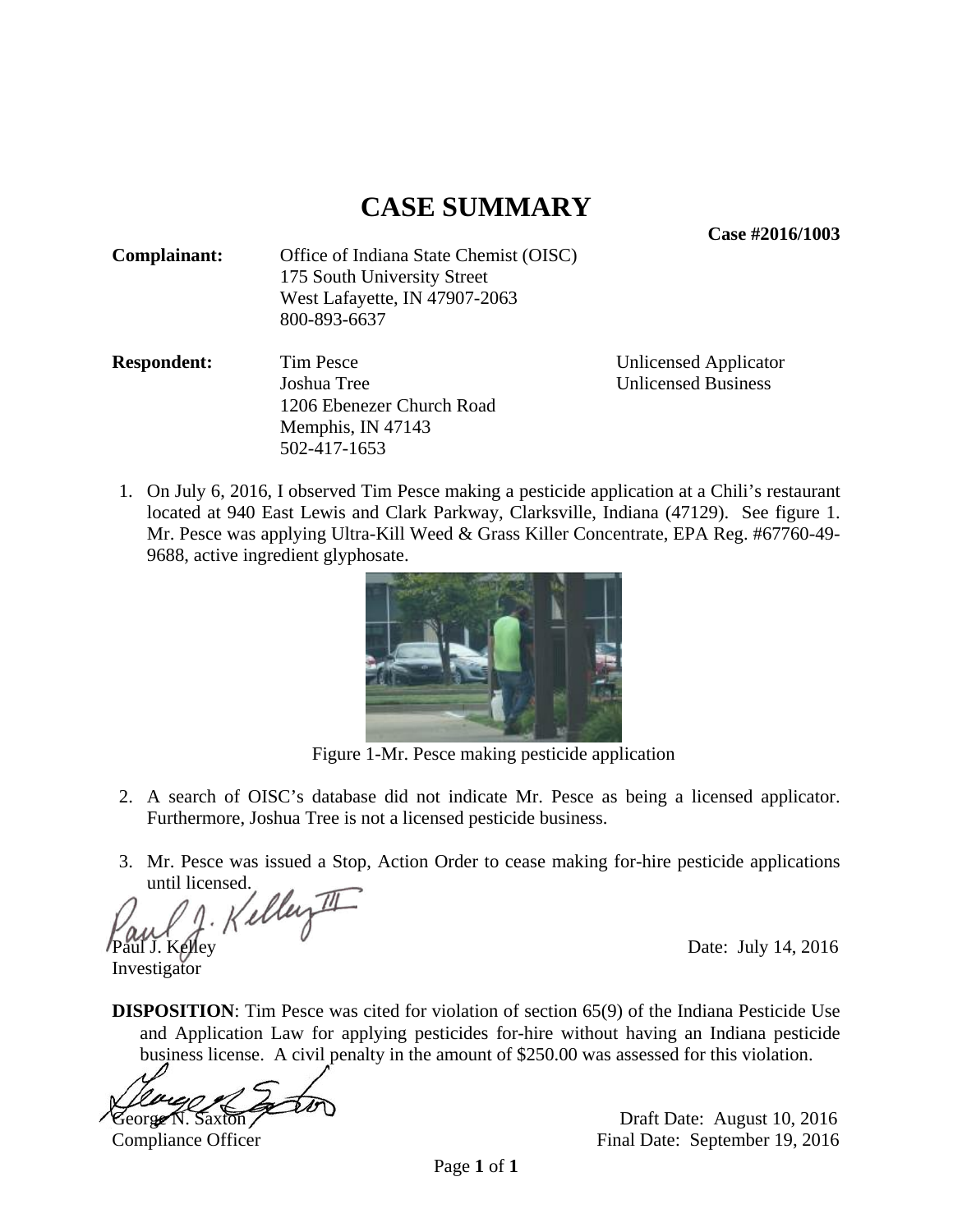**Case #2016/1006** 

| <b>Complainant:</b> | Amy Lane<br>5402 E SR 160<br>Salem, Indiana 47167<br>812-620-8412                                                  |                             |
|---------------------|--------------------------------------------------------------------------------------------------------------------|-----------------------------|
| <b>Respondent:</b>  | Aaron Walker<br>Neff Family Fertilizer, Inc.<br>6658 W. State Rd. 56<br>Salem, Indiana 47167<br>$(812) 883 - 3031$ | <b>Certified Applicator</b> |

- 1. On, July 6, 2016, the complainant contacted the Compliance Officer of the Office of Indiana State Chemist (OISC) to report agricultural pesticide drift to her garden by a neighboring farmer.
- 2. On Thursday July 7, 2016, I met with the complainant and her husband, Devin Lane. I identified myself verbally and with OISC credentials. I explained the role of OISC in drift cases and issued a Notice of Inspection.
- 3. The complainant's showed me their garden and I could see clearly the pepper plants in the garden were exhibiting pesticide injury symptoms. The leaves were curled and most had brown spotting on them (fig.3). Mr. Lane told me he thought the peppers had been affected by an earlier pesticide spray burn down application. The complainant's property is bordered on the west side by an agricultural crop field owned by a neighbor, RJ Meadows and Sons at 5255 E. SR 160 Salem, IN. (fig.1&2). This is the field Mr. Lane referred to in both pesticide applications.



4. The complainant's told me they were in their back yard by the garden on July 2, 2016, when they observed a pesticide spray application being made to the aforementioned field which borders their property. The complainants were concerned about the pesticide spray application being made because the winds were out of the west and the person making the pesticide spray application was moving at a higher rate of speed and the booms on the sprayer seemed "a bit high". Mr. Devin Lane explained that he used to work on the neighboring farm and had an OISC category 1 license, so he was familiar with making proper pesticide spray applications next to neighboring properties with desirable vegetation on them. Mrs. Amy Lane used her cellular phone and recorded some of the pesticide spray application as it was being made. In one of three video clips, you can hear Mr. Lane talking about the application and the wind direction being wrong and as the sprayer passes,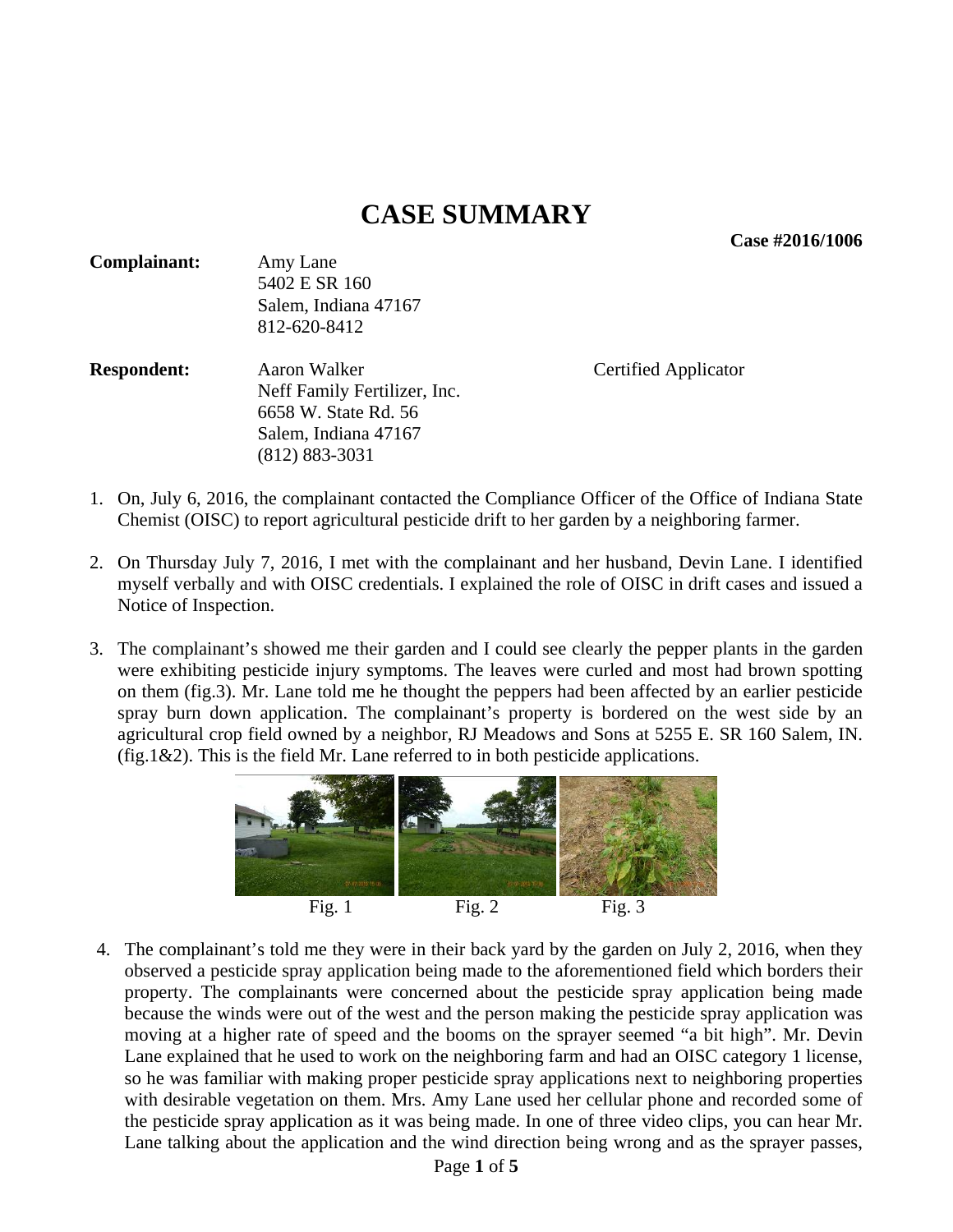you can hear him and his wife say they believed they had been "hit" by the drifting mist of the pesticide product being applied. I asked Mrs. Lane to send the video clips to me via e-mail.

5. The complainant's told me they both believed they were "hit" by the drifting pesticide product. I asked if they had any of the clothing items they were wearing at that time. Mrs. Amy Lane checked the laundry and found a shirt that Devin was wearing and a pair of short pants which she had on at the time of the alleged drift. The complainant's had a great many tomato plants in their garden and the tops of the plants exhibited a bit of discoloration after the pesticide spray application (fig.4) and the aforementioned pepper plants seemed to exhibit even more cupping and curling of their leaves. Mrs. Lane took some pictures and forwarded them in an e-mail. The photo in figure 4 is one of the photographs taken by Mrs. Lane.



Fig. 4

- 6. I collected swab and vegetation samples starting from the lesser affected plants on the east end of the garden then moving toward the west end of the garden. I also collected swabs, vegetation and soil from the target field. The samples were bagged, tagged and turned into the OISC Residue Laboratory for analysis.
- 7. The complainant was able to provide me with the name of the business which made both pesticide spray applications to the agricultural crop field which borders their property along the west edge. The business which made the two applications is the Neff Family Fertilizer listed as the respondent in this report.
- 8. I was able to make phone contact with Mr. Daniel Neff and he provided me with the following information on the two pesticide spray applications made to the aforementioned field in this case. The applications were made by Certified Applicator Aaron Walker, an employee of Neff Family Fertilizer.
	- *May 9, 2016 Round Up Power Max, EPA Reg. #524-549, active ingredient=glyphosate 48.7% Sharpen, EPA Reg. #7969-278, active ingredient=saflufenacil 29.74% Glory, EPA Reg. #66222-106, active ingredient=metribuzin 75% Curio, EPA Reg. #71368-82, active ingredient=chlorimuron 25%*
	- *July 2, 2016 Buccaneer Plus, EPA Reg# 55467-9, active ingredient=glyphosate 41% (Witnessed and recorded on video by the complainant)*

#### *The label for Buccaneer Plus reads in part under; DIRECTIONS FOR USE. Page 6*

*"It is a violation of Federal law to use this product in any manner inconsistent with its labeling. Do not apply this product in a way that will contact workers or other persons, either directly or through drift"*.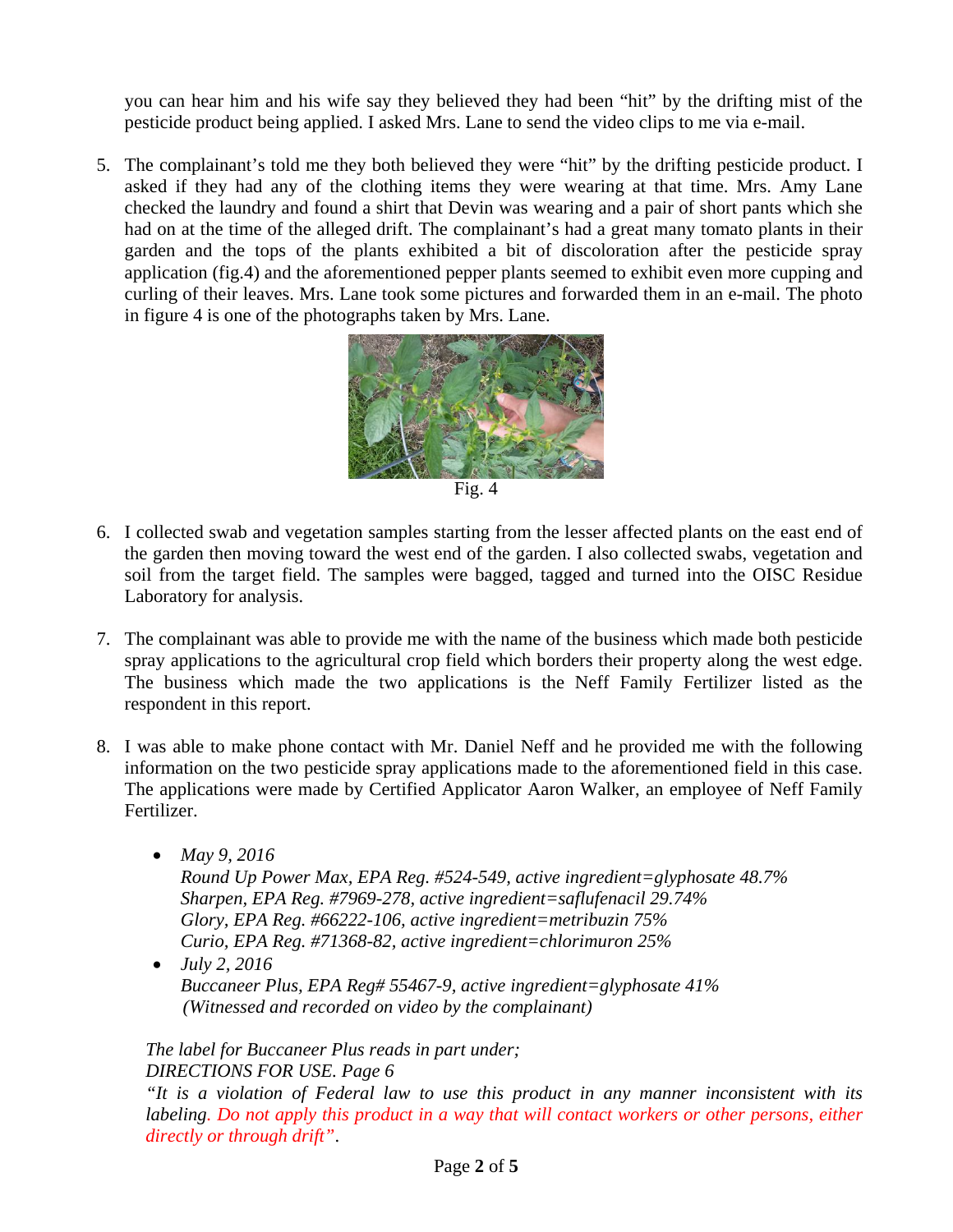9. The following weather history information was taken from weatherunderground.com for the date of the pesticide spray application made on July 2, 2016 in this case.



| Date         | Time      | Wind Direction | Wind Speed |
|--------------|-----------|----------------|------------|
| $7 - 2 - 16$ | $3:53$ pm | <b>WNW</b>     | $5.8$ mph  |
| $7 - 2 - 16$ | $4:53$ pm | <b>WNW</b>     | $8.1$ mph  |
| $7 - 2 - 16$ | $5:53$ pm | <b>NW</b>      | $8.1$ mph  |

The following weather information screenshots (figs. 5&6) were sent to me from Aaron Walker, the certified applicator in this case.



 Figure 5 and 6 are screenshots of the weather information used by the Certified Applicator in this case and sent to me via e-mail attachment.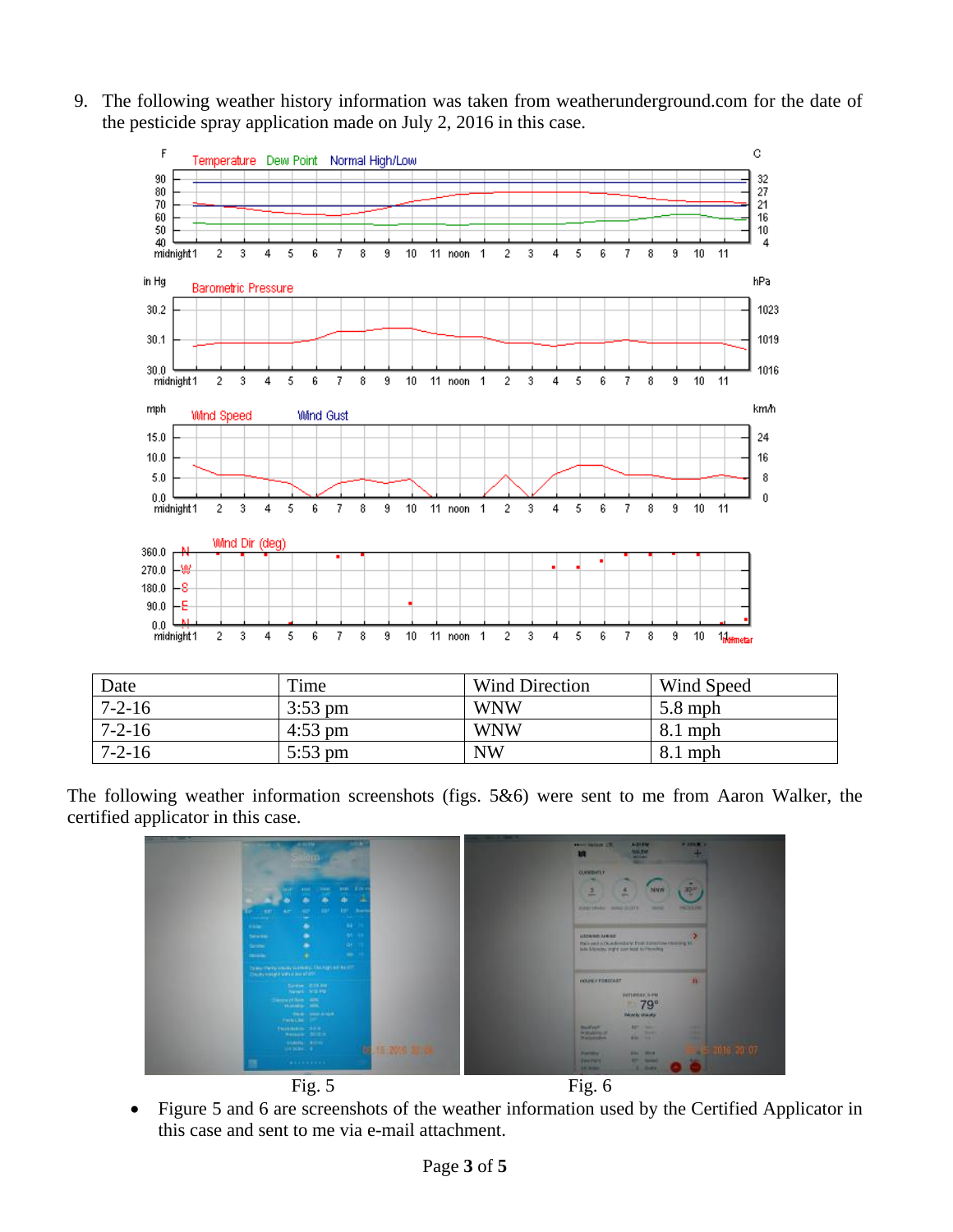10. On August 10, 2016, I received the final analysis report from the OISC residue Laboratory. The chart which follows documents the results.

### OFFICE OF INDIANA STATE CHEMIST *Pesticide Residue Laboratory*  Lab Report

| Case #           | 2016-1006                                          |                          | Investigator      |                     |                             | <b>Brian Baker</b>                                                   |                |
|------------------|----------------------------------------------------|--------------------------|-------------------|---------------------|-----------------------------|----------------------------------------------------------------------|----------------|
| Sample #         | Sample Description                                 | <b>Amount of Analyte</b> |                   |                     |                             |                                                                      |                |
|                  |                                                    | <b>Matrix</b>            | <b>Metribuzin</b> | <b>Saflufenacil</b> | Chlorimuron<br><b>Ethvl</b> | Glyphosate                                                           | <b>AMPA</b>    |
| 2016-323648      | Trip blank swab                                    | Swab                     | <b>BDL</b>        | <b>BDL</b>          | <b>BDL</b>                  | <b>BDL</b>                                                           | <b>BDL</b>     |
| 2016-323649      | Control swab of basement door<br>window            | Swab                     | <b>BDL</b>        | <b>BDL</b>          | <b>BDL</b>                  | <b>NA</b>                                                            | <b>NA</b>      |
| 2016-323650      | Vegetation swab east end of<br>garden (acetone)    | Swab                     | <b>BDL</b>        | <b>BDL</b>          | <b>BDL</b>                  | <b>NA</b>                                                            | <b>NA</b>      |
| 2016-323651      | Vegetation swab of west end of<br>garden (Acetone) | Swab                     | <b>BDL</b>        | <b>BDL</b>          | <b>BDL</b>                  | <b>NA</b>                                                            | <b>NA</b>      |
| 2016-323652      | Vegetation swab of west end of<br>garden (Water)   | Swab                     | <b>NA</b>         | <b>NA</b>           | <b>NA</b>                   | 431 ng/swab                                                          | 277<br>ng/swab |
| 2016-323653      | Mixed vegetation sample from<br>garden             | Vegetation               | <b>BDL</b>        | <b>BDL</b>          | <b>BDL</b>                  | 189 ppb                                                              | 733 ppb        |
| 2016-323654      | Victims clothing-male shirt &<br>female shorts     | Clothing                 |                   |                     |                             | Male shirt contains<br>5,190,000 ng total;<br>Female shorts contains |                |
|                  |                                                    |                          | <b>BDL</b>        | <b>BDL</b>          | <b>BDL</b>                  | 6,460,000 ng total                                                   | <b>BDL</b>     |
| 2016-323655      | Vegetation swab from target<br>field (acetone)     | Swab                     | <b>BDL</b>        | <b>BDL</b>          | <b>BDL</b>                  | <b>NA</b>                                                            | <b>NA</b>      |
| 2016-323656      | Vegetation swab from target<br>field (water)       | Swab                     | <b>NA</b>         | <b>NA</b>           | <b>NA</b>                   | 164 ng/swab                                                          | <b>BDL</b>     |
| 2016-323657      | Mixed vegetation sample from<br>target field       | Vegetation               | <b>BDL</b>        | <b>BDL</b>          | <b>BDL</b>                  | 29300 ppb                                                            | $1390$ ppb     |
| 2016-323658      | Soil sample from target field                      | Soil                     | <b>NA</b>         | <b>NA</b>           | <b>NA</b>                   | <b>NA</b>                                                            | <b>NA</b>      |
| NA= not analyzed |                                                    |                          |                   |                     |                             |                                                                      |                |

PPM= Parts Per Million; PPB=Parts Per Billion; CONF=Confirmed; LOQ=Limit of Quantitation; BDL=Below detection Limits: this analyte was not detected using the standard analytical methods employed by OISC; BQL=Below quantification limits: this analyte was detected however the amount was lower than the quantification limit established using the standard analytical methods employed by OISC

| LOQ                               | Vegetation | $0.7$ ppb          | 3 ppb      |                   | $0.3$ ppb        | 5 ppb            | 50 ppb     |
|-----------------------------------|------------|--------------------|------------|-------------------|------------------|------------------|------------|
| LOQ                               | Swab       | 0.2 ng/swab        | 10 ng/swab |                   | 1 ng/swab        | 10 ng/swab       | 50 ng/swab |
| LOQ<br>Clothing<br>10 ng/clothing |            | 500<br>ng/clothing |            | 50<br>ng/clothing | 1000 ng/clothing | 5000 ng/clothing |            |
|                                   |            |                    |            |                   |                  |                  |            |
| <b>Signature</b>                  | Went       |                    |            | <b>Date</b>       |                  | 8/10/2016        |            |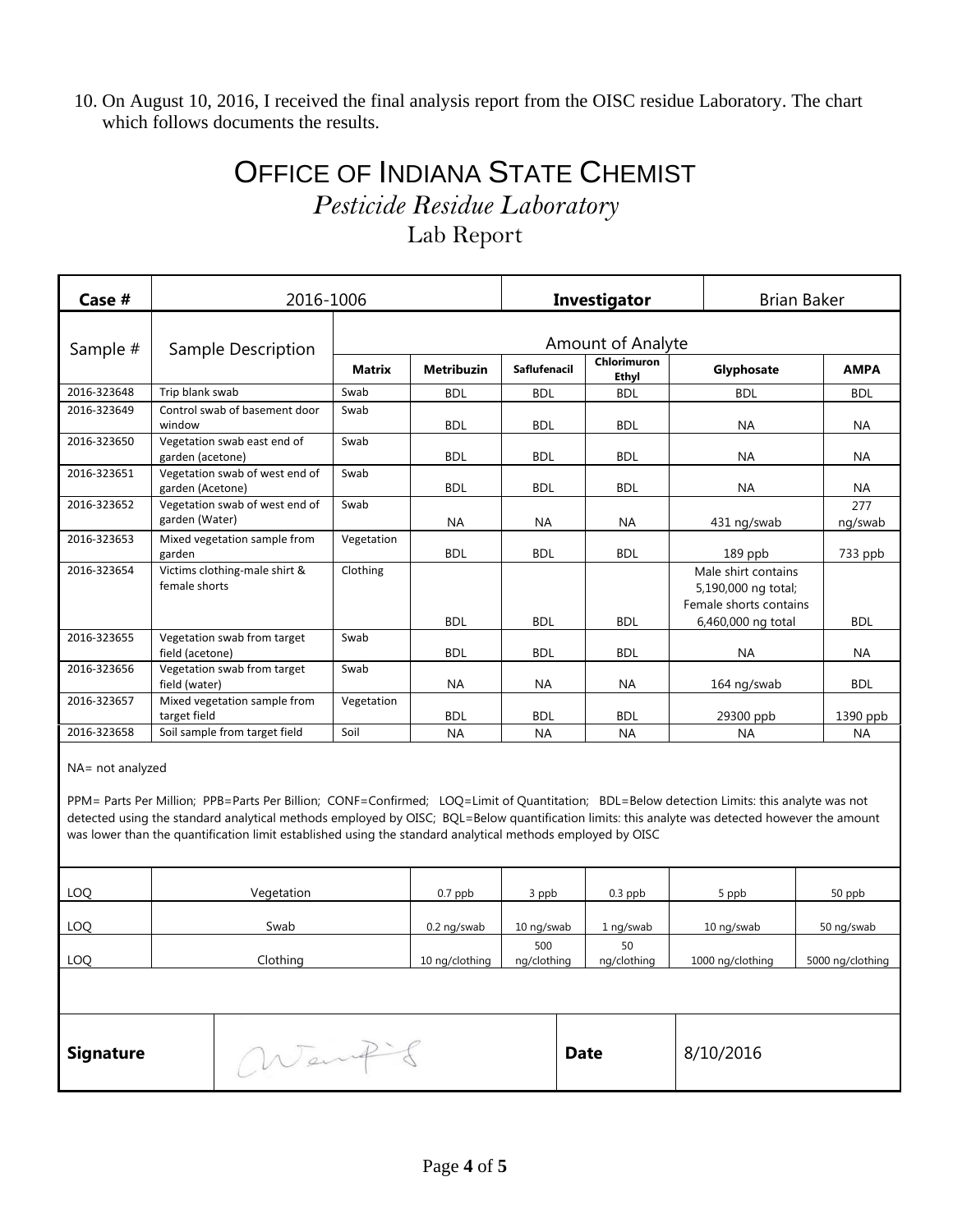- 11. During the week of August 8, 2016, I received voicemails from Michael Neff and Aaron Walker requesting a call back. I was able to make contact with Michael Neff and he asked about the accusation. I explained the complaint to him and he asked if it would be ok to view the videos taken by the Lane's. I told Mr. Neff I did not have the videos, but I would call and set a meeting with him as soon as I received them. I requested the videos from Mrs. Lane again and early on August 12, 2016, I received all three clips via text message on my phone. I called Mr. Neff back and asked to meet at noon on the  $12<sup>th</sup>$  of August.
- 12. On Friday, August 12, 2016, I met with Michael Neff and Aaron Walker at the office of Neff Family Fertilizer in Salem Indiana. I identified myself verbally and with OISC credentials. I went over the complaint and showed all three video clips to Aaron Walker and Michael Neff. I explained the samples I took and how I took them then explained the OISC Residue Laboratory report to them. I told both Michael Neff and Aaron Walker when you consider the complainant's statement, the laboratory results, and the video evidence, it is clear there was an off target deposition of the pesticide spray application made by Aaron Walker on July 2, 2016. The drifting pesticide struck both desirable vegetation in the garden owned by the complainant and the complainant and his wife. I told Michael Neff and Aaron Walker there was almost always a civil penalty attached to a spray drift of a pesticide product which contacts humans. I answered all the questions Mr. Neff and Mr. Walker had and I thanked them for their cooperation and quick response in this case.
- 13. In this case, Certified Applicator Aaron Walker made a pesticide spray application of the pesticide product listed in paragraph 7 of this report. The pesticide spray application was made to an agricultural crop field which borders the west side of the property owned by the complainant in this case. The complainant and his wife were in their garden near the edge of that crop field recording the pesticide spray application as it was being made. In one of three video clips you can hear the complainant and his wife say they were "hit" by the drifting mist of the pesticide product being applied in the pesticide spray application. When you consider the victims statement, the video clips and the results of the samples taken on the chart in paragraph 8, it appears the pesticide spray application described in paragraph 7 of this report did drift onto both the persons and property of the complainant in this case. The pesticide label language, also in paragraph 7 clearly reads; "Do not apply the product in a way that will contact workers or other persons, either directly or through drift". The video evidence in this case will be downloaded onto a storage device and attached to the case

file.  $f_{A}g_{C}$  $Brian \cancel{P}$ . Baker Date: August 15, 2016

Investigator

**DISPOSITION:** Aaron Walker was cited for violation of section 65(2) of the Indiana Pesticide Use and Application Law for failure to follow label directions regarding drift to persons. A civil penalty in the amount of \$250.00 was assessed for this violation. Consideration was given to the fact there was potential for human harm.

George N. Saxton Draft Date: September 22, 2016 Compliance Officer Final Date: October 31, 2016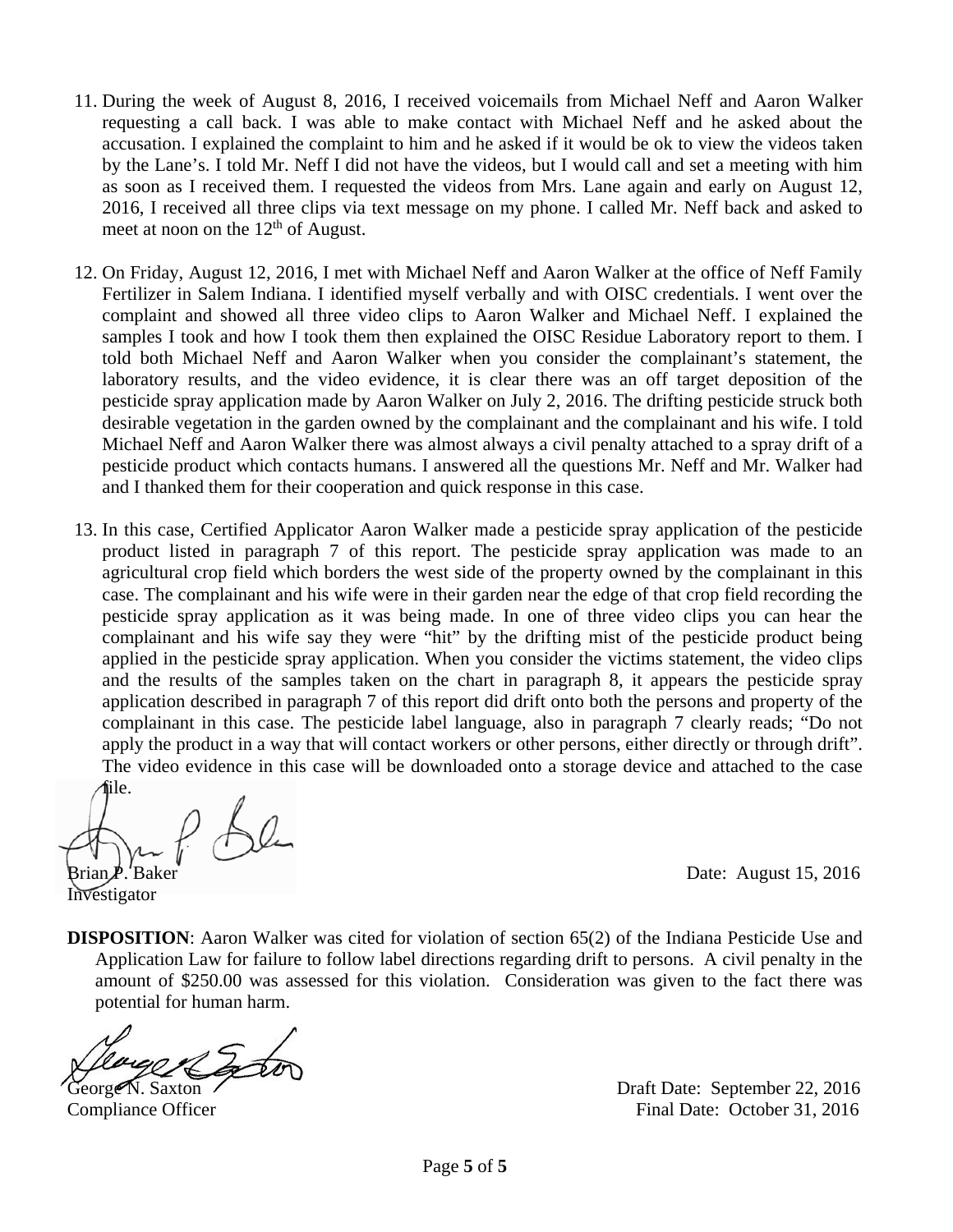**Case # 2016/1066** 

| Complainant: | Office of Indiana State Chemist (OISC) |
|--------------|----------------------------------------|
|              | 175 S. University Street               |
|              | West Lafayette, IN 47907-2063          |

| <b>Examinee:</b> | Rio Nance               | <b>NEW ADDRESS AS OF 11/2/2016</b> |
|------------------|-------------------------|------------------------------------|
|                  | 3541 Scarlett Oak Court | 3018 Arbor Avenue                  |
|                  | Indianapolis, IN 46222  | Indianapolis, IN $46217-3102$      |
|                  | 219-730-5709            |                                    |

- 1. On July 25, 2016, I received information from our remote exam vendor, Applied Measurement Professionals (AMP), that an exam proctor had reported a cheating incident. AMP Operations Manager, Kevin Jolly forwarded the incident report and sign in sheet.
- 2. The incident report stated Mr. Nance was at the Indianapolis, Indiana location, taking the Indiana Pesticide Core Exam on July 20, 2016. During the exam he left the room in order to use the bathroom. He was observed taking the scratch paper from the exam room. Upon returning to the exam session, the proctor confronted Mr. Nance and asked that he empty his pockets. In addition to the scratch paper, Mr. Nance had a cell phone. Mr. Nance admitted he had written down questions on the paper and had intended to get answers for those questions.
- 3. I called Mr. Nance on July 26, 2016. He was no longer employed by the Indianapolis Pest Control Company that sent him to take the test. He admitted he did take the paper and the cell phone into the restroom. He stated that although his initial intent was to cheat, he did not use the phone to look up any answers.
- 4. The sign in sheet and AMP report are in the case file for review. It should be noted that the sign in sheet specifically states cell phones are prohibited. By signing the form the examinee is attesting to the fact that they do not have any electronic devices. Mr. Nance signed and dated the form on July 20, 2016.
- **DISPOSITION:** Rio Nance was cited for violation of section 65(6) of the Indiana Pesticide Use and Application Law, specifically 355 IAC 4-1-2.1, for failure to comply with the rules regarding the commercial applicators; certification standards and procedures. As a result, Mr. Nance was prohibited from attempting another pesticide applicator examination for a period of five (5) years.

George N. Saxton Draft Date: August 17, 2016 Compliance Officer Final Date: September 19, 2016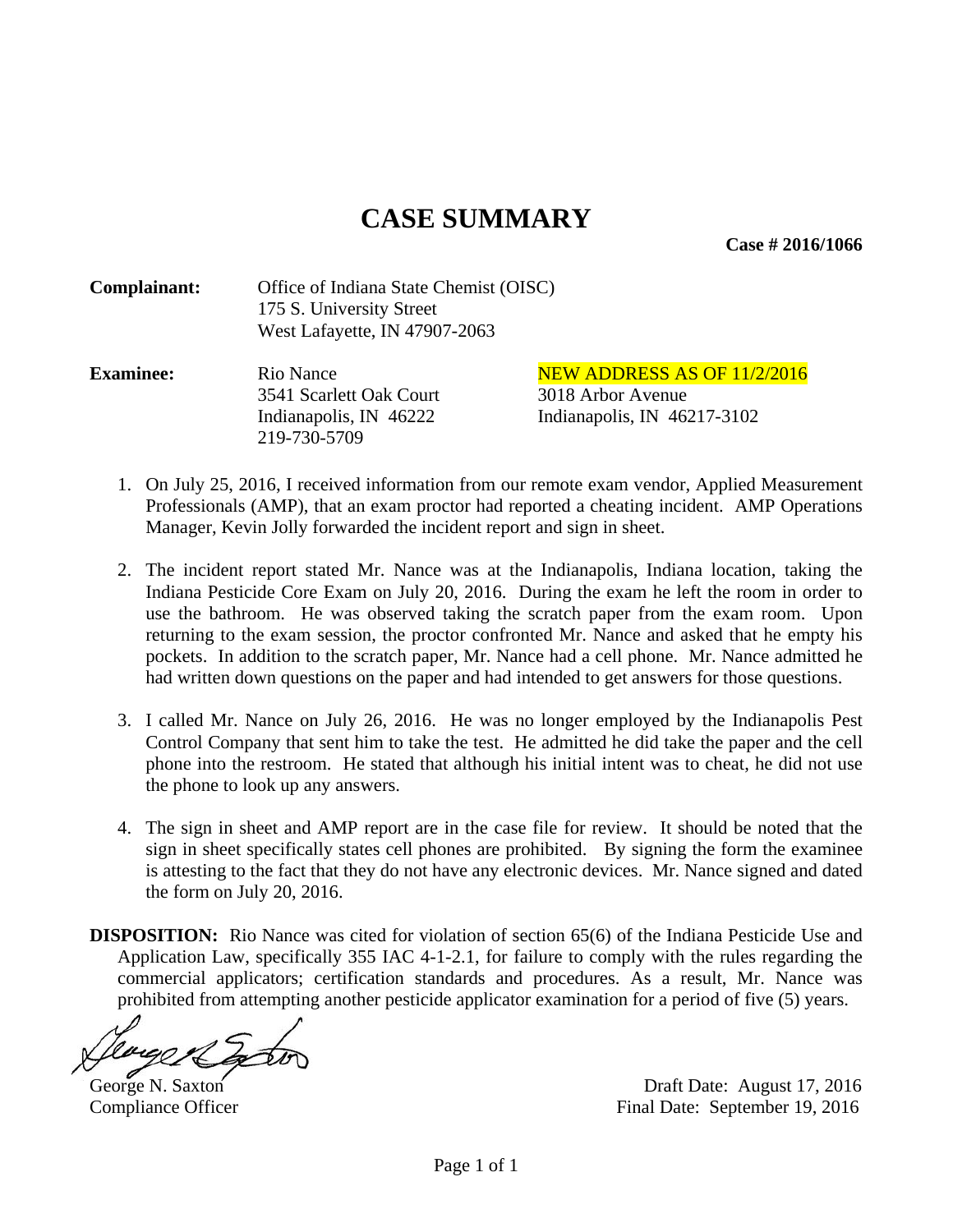**Case #2016/1086** 

| Complainant:       | <b>Randy Smith</b><br>5338 Mark Lane<br>Indianapolis, IN 46226<br>317-432-0837         |       |
|--------------------|----------------------------------------------------------------------------------------|-------|
| <b>Respondent:</b> | Kurt Hostetler<br>Petals and Produce<br>12345 Pendleton Pike<br>Indianapolis, IN 46236 | owner |

- 1. On July 14, 2016, the complainant, who is the husband of a Petals and Produce employee, contacted the Marion County Public Health Department (MCPHD) to report an alleged illness caused by a pesticide application. In his email to the MCPHD, Randy Smith alleged that Lucid insecticide was applied two days earlier by a Petals and Produce employee. The application allegedly caused employees, including Mr. Smith's wife, to experience illness including stomach pain and low blood pressure. The MCPHD forwarded the complaint to the Office of Indiana State Chemist (OISC).
- 2. On the afternoon of July 14, 2016, I met Eric Kaufman, Hazardous Materials Specialist for the MCPHD, at the Petals and Produce location on Pendleton Pike. Mr. Kaufman suggested OISC take the lead in the inspection since the main complaint involved the application of a pesticide. I introduced myself and explained the complaint to Tony Organ, a laborer for Petals and Produce. Mr. Organ stated he was the individual that applied the Lucid on the owner's instruction. I asked if the owner was present at this time and Mr. Organ stated he was not. I asked if he could contact the owner and get him there and he replied yes. While waiting for the owner to arrive, I interviewed Mr. Organ about the Lucid application. Mr. Organ stated the following:
	- The owner provided Mr. Organ with the Lucid and instructed him to mix the product at **½ oz.** per gallon of water and apply it to the flowers.
	- He was not provided with any other training or any personal protective equipment (PPE)
	- The application took place on or about Monday July 1, 2016.
	- He made the application while wearing a muscle shirt, shorts, shoes and socks.
	- He stopped making the application because his arm began to burn.
	- His stomach hurt the next day.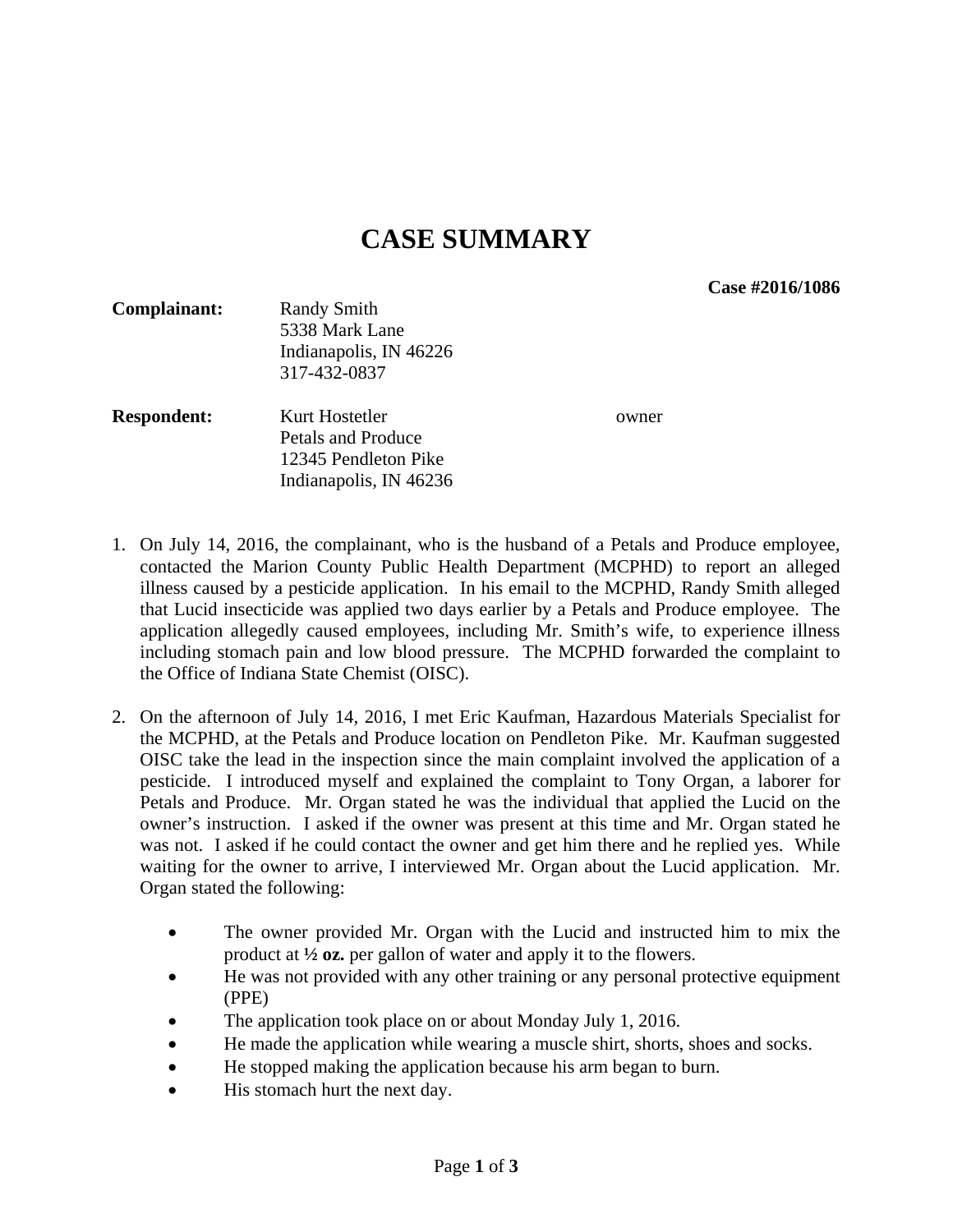The owner, Mr. Hostetler, arrived; I explained the complaint to him and then interviewed him. Mr. Hostetler stated the following:

- He did provide the Lucid to Mr. Organ.
- He told Mr. Organ to mix **¼ oz.** per gallon of water not ½ oz. per gallon of water
- He did not provide any PPE to Mr. Organ
- He did not provide any further instruction or training to Mr. Organ.

I explained to Mr. Hostetler the pesticide that was applied (Lucid) and the type of application that was made (to an agricultural crop) meant he had to comply with a federal rule called the Worker Protection Standard (WPS). I asked Mr. Hostetler if he had ever heard of the WPS and he stated he had not. I asked Mr. Hostetler if he provided any pesticide safety training to Mr. Organ or any of his other employees and he stated he did not. I instructed Mr. Hostetler to dispose of the remaining Lucid at a local Tox-Away Day and wrote him an Action Order instructing him to stop all pesticide applications until such time as he came into compliance with the WPS. Mr. Hostetler signed the order and agreed to follow it.





Figure 1 Flowers on right were treated Figure 2 App stopped at yellow petunias

- 3. The Lucid insecticide label states, EPA registration number 83100-5-83979, states in part, *"AGRICULTURAL USE REQUIREMENTS---Use this product only in accordance with its labeling and with the Worker Protection Standard, 40 CFR part 170. This Standard contains requirements for the protection of agricultural workers on farms, forests, nurseries and greenhouses and handlers of agricultural pesticides. It contains requirements for training, decontamination, notification and emergency assistance."*
- 4. The Lucid label also states, *"Applicators and other handlers must wear: coveralls over short-sleeved shirt and short pants, chemical resistant gloves, chemical resistant foot wear plus socks, protective eyewear and chemical resistant apron when mixing, loading or cleaning equipment."*
- 5. The maximum application rate for Lucid insecticide is 8 oz. per 100 gallons of water or 0.08 oz. per gallon of water. According to Mr. Hostetler, he instructed his employee, Mr. Organ, to mix the Lucid at  $\frac{1}{4}$  oz. per gallon of water or 0.25 oz. per gallon of water. This means Lucid was mixed and applied at **more** than the label rate.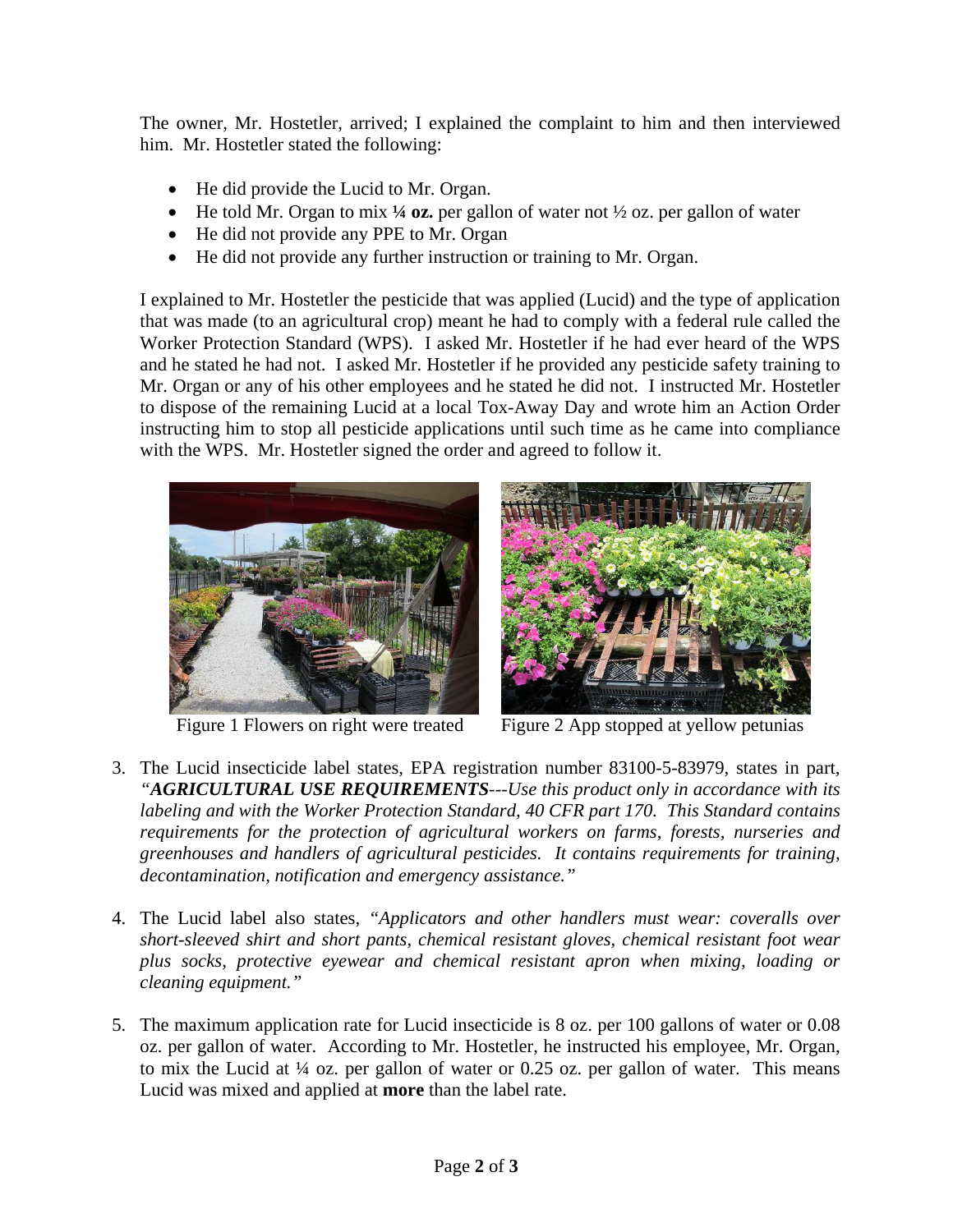6. On or about July 11, 2016, Tony Organ, an employee of Petals and Produce was instructed to mix and apply Lucid insecticide to an agricultural crop as defined under the WPS. Lucid insecticide contains a label statement that requires agricultural employers (Mr. Hostetler) to provide safety training, notification about pesticide applications and PPE to employees. Mr. Organ was not provided with the label required PPE and did not receive any pesticide safety training. Mr. Organ was also instructed to mix and apply the Lucid at more than the label rate.

Ioseph D. Becovitz | Contract Contract Contract Contract Contract Date: July 28, 2016 Investigator

**DISPOSITION:** Kurt Hostetler was cited for violation of section 65(2) of the Indiana Pesticide Use and Application Law for recommending a pesticide be mixed and applied contrary to label directions. A civil penalty in the amount of \$250.00 was assessed for this violation.

Kurt Hostetler was cited for violation of section 65(2) of the Indiana Pesticide Use and Application Law for failure to insure the use of personal protective equipment (PPE). A civil penalty in the amount of \$250.00 was assessed for this violation.

Kurt Hostetler was cited for violation of section 65(2) of the Indiana Pesticide Use and Application Law for failure to follow label-directed agricultural use requirements (WPS Standard). A civil penalty in the amount of \$250.00 was assessed for this violation.

The total amount of civil penalty assessed for these violations is \$750.00. However, the civil penalty was reduced to \$375.00. Consideration was given to the fact Mr. Hostetler cooperated during the investigation; there was no previous history of similar nature and no restricted use pesticides were involved.

George N. Saxton  $\sim$  Draft Date: September 22, 2016 Compliance Officer Final Date: October 31, 2016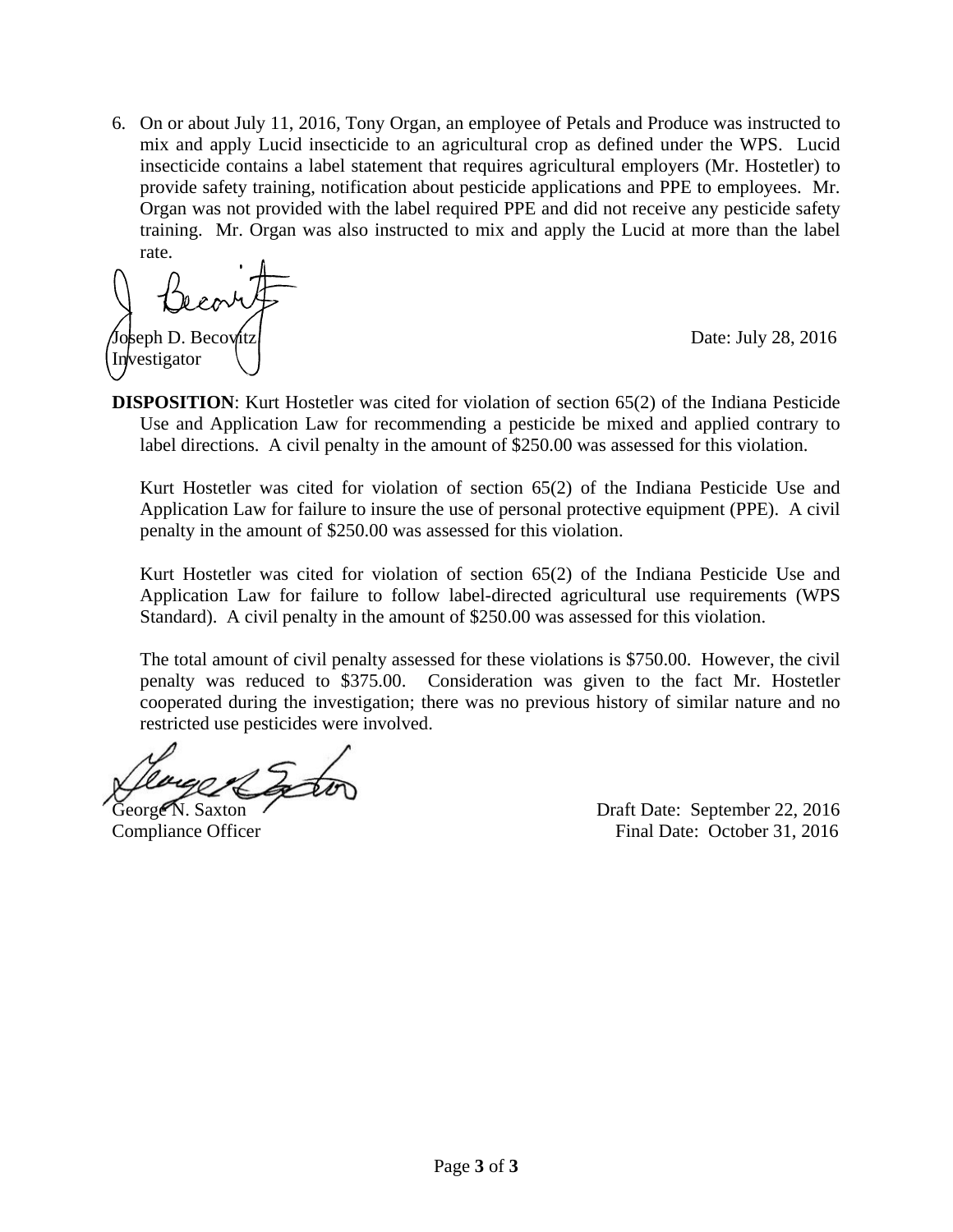## **CASE SUMMARY**

**Case #2016/1109** 

| Complainant:       | Office of Indiana State Chemist<br>175 S. University Street<br>West Lafayette, IN 47907-2063             |                                                                                        |
|--------------------|----------------------------------------------------------------------------------------------------------|----------------------------------------------------------------------------------------|
| <b>Respondent:</b> | Tony Cline<br>Mark Frame<br>All Green<br>7201 New Augusta Road<br>Indianapolis, IN 46268<br>317-347-9091 | Licensed registered technician<br>Licensed supervising applicator<br>Licensed business |

- 1. On August 3, 2016, Agent Melissa Rosch and I observed Tony Cline, an employee of All Green, making what appeared to be a fertilizer and herbicide application to a lawn. I introduced myself and showed my credentials to Mr. Cline. Mr. Cline kept on working and replied that he didn't have time for me because he, "worked for a living". Mr. Cline was minimally cooperative during the entire inspection at one point grabbing a hand pump sprayer and spraying the edge of the turf right up to where I was standing while I was attempting to interview him. During the inspection I learned the following:
	- According to Mr. Cline he was applying fertilizer, Armor Tech Threesome herbicide (EPA Reg. #86064-5, active ingredients of 2,4-D, dicamba and MCPP) and Q4 herbicide (EPA Reg. #2217-930, active ingredients of 2,4-D, dicamba, quiclorac and sulfentrazone).
	- The only labels Mr. Cline could produce were the front and back panels of the labels that were affixed to the pesticide containers. Most of the label booklets had apparently fallen off or been lost.
	- Because most of the labels were missing, I could not determine what personal protective equipment (PPE) was listed on the labels and therefore what PPE Mr. Cline should have been wearing.
	- Mr. Cline was wearing a long sleeve shirt, long pants, shoes and socks at the time of the inspection.
	- Mr. Cline admitted that he believed at least one of the pesticides he was applying required that he wear gloves. Mr. Cline then rummaged around in the cab of his truck until he found a pair of gloves which he then put on.
- 2. Later that afternoon, Agent Rosch and I met with Charles Watkins, president of All Green. We explained that Mr. Cline was uncooperative, was missing complete labels for the products he was applying and that we believed he was not wearing all of the required PPE. Mr. Watkins had complete labels available for us to examine. The ArmorTech Threesome labels stated, "**PERSONAL PROTECTIVE EQUIPMENT All mixers, loaders, applicators and other handlers must wear:**
	- Long-sleeved shirt and long pants
	- Shoes plus socks